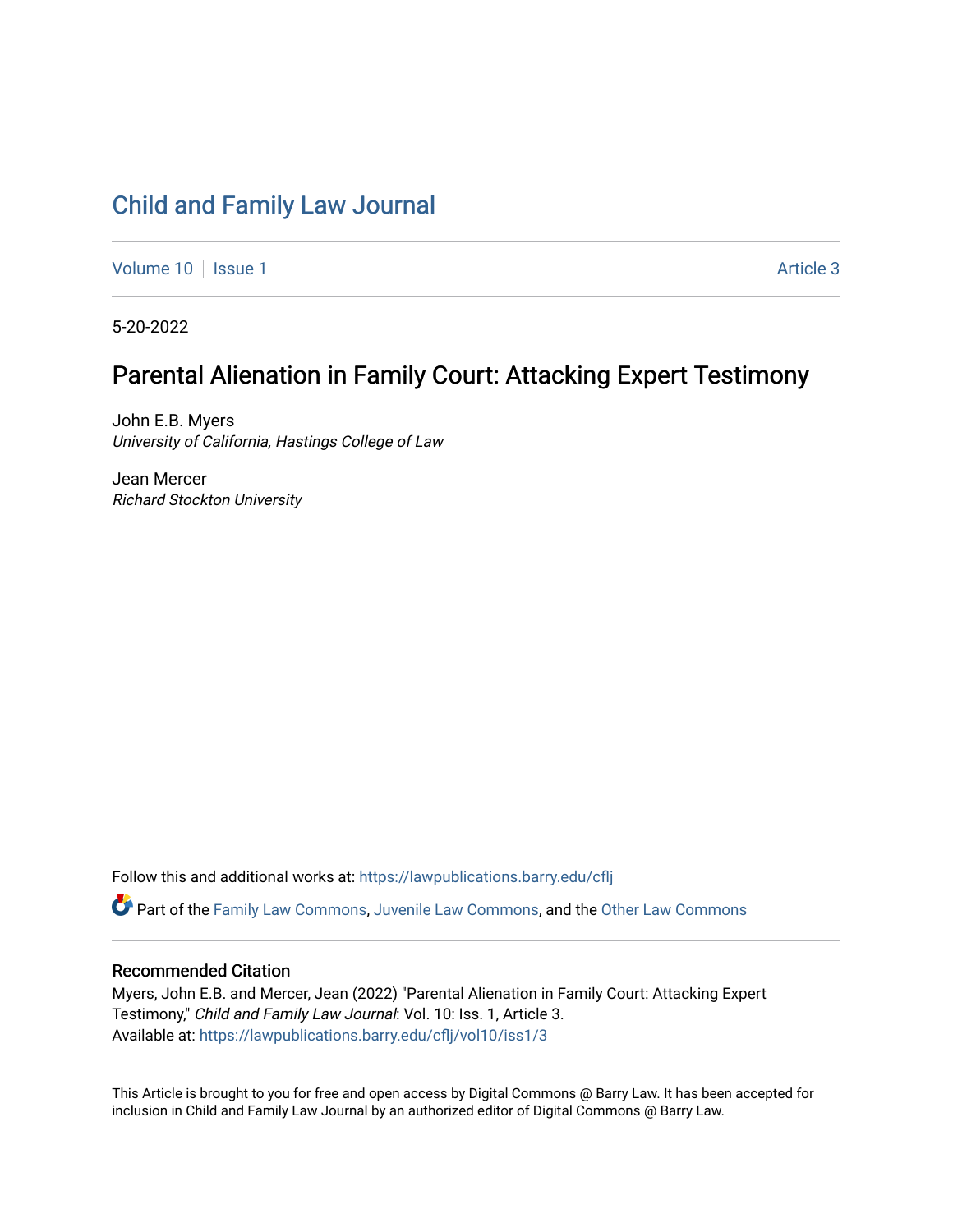## Parental Alienation in Family Court: Attacking Expert Testimony

### Cover Page Footnote

John E.B. Myers, J.D., is a Visiting Professor of Law at University of California Hastings College of the Law. Jean Mercer, Ph.D., is an Emerita Professor of Psychology at Richard Stockton University in Galloway, N.J.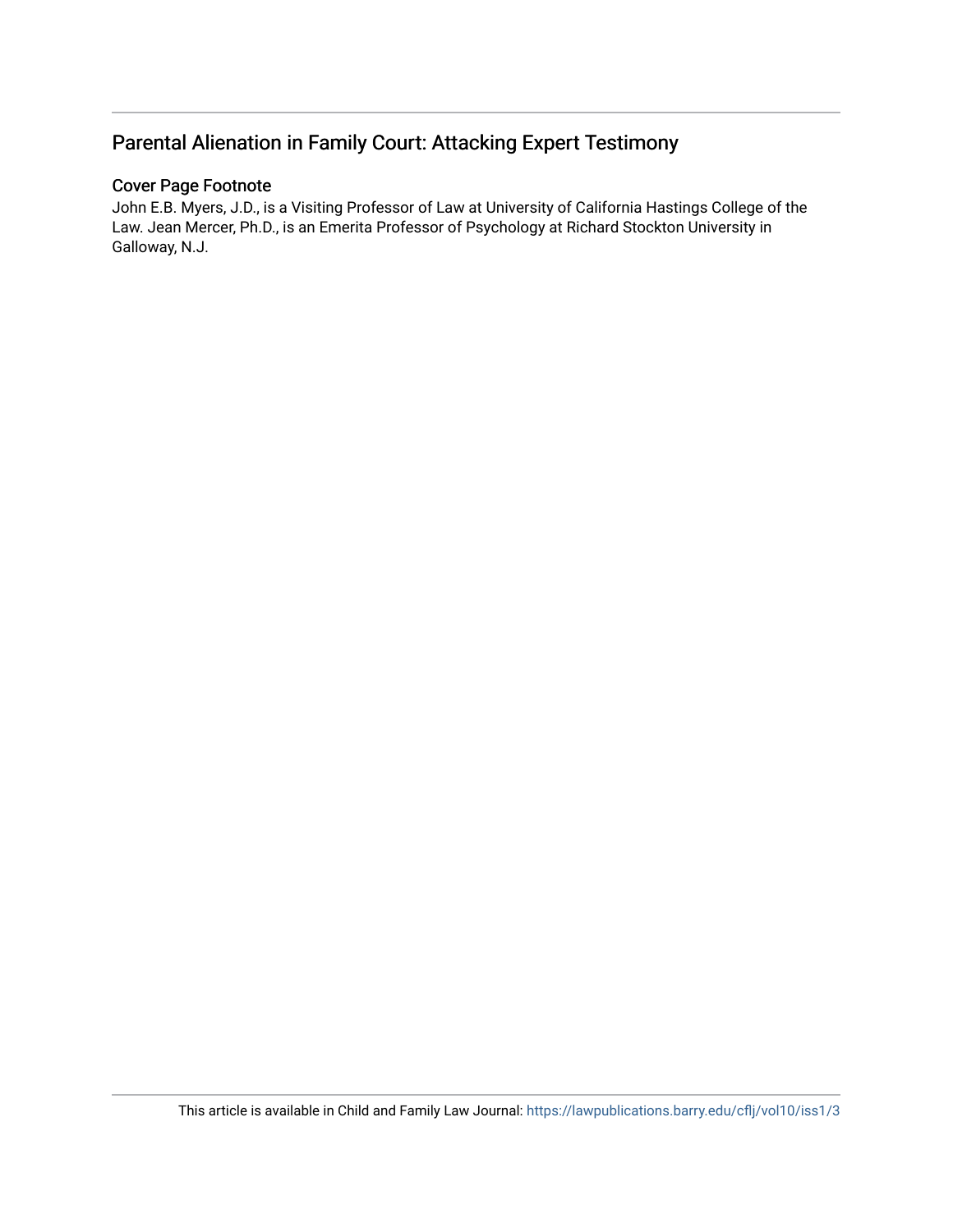### **Parental Alienation in Family Court: Attacking Expert Testimony**

*John E.B. Myers\* and Jean Mercer\*\**

### **ABSTRACT**

In child custody litigation, when a parent raises the possibility of child abuse, the accused parent may respond that the parent wo has raised the possibility of abuse is alienating the child in an effort to gain an unfair advantage in court. The parent accused of abuse may offer expert testimony on parental alienation. A voluminous and contentious social science literature exists on parental alienation. Family law attorneys often lack ready access to social science literature. The purpose of this article is to give family law attorneys information from the parental alienation literature that can be used to cross-examine experts who testify on parental alienation. INTRODUCTION ....................................................................................... 70

| Psychiatrist Richard Gardner Coined the Term Parental Alienation |  |
|------------------------------------------------------------------|--|
| Syndrome in 1987 and Gave the Idea a Veneer of Scientific        |  |
|                                                                  |  |
|                                                                  |  |
| Recent Empirical Research on Parental Alienation in the Courts76 |  |
|                                                                  |  |
| B. Jennifer Harman and Demosthenes Lorandos's 2021 Study78       |  |
|                                                                  |  |
|                                                                  |  |

<sup>\*</sup> John E.B. Myers, J.D., is a Visiting Professor of Law at University of California Hastings College of the Law.

<sup>\*\*</sup> Jean Mercer, Ph.D., is an Emerita Professor of Psychology at Richard Stockton University in Galloway, N.J.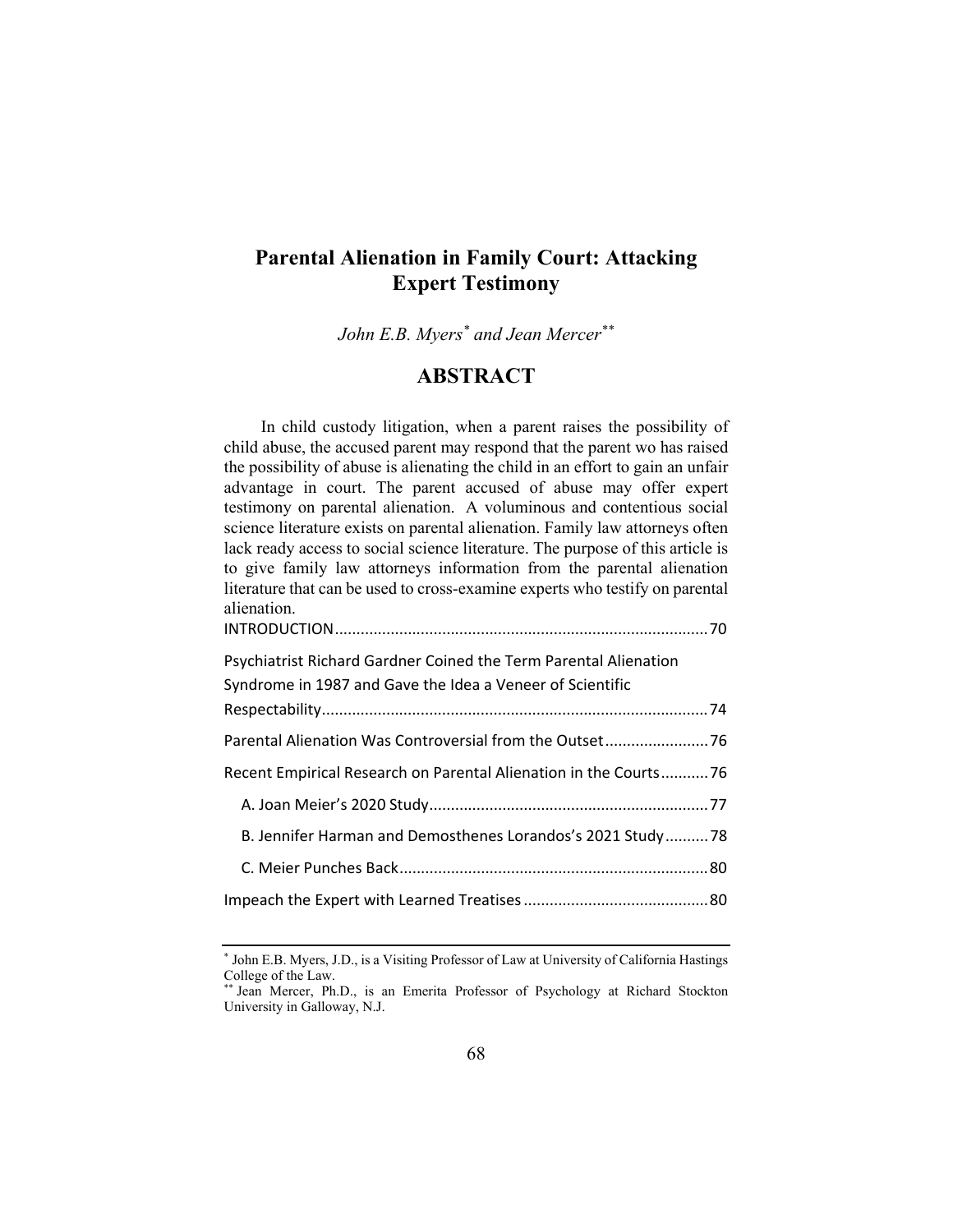| 2022]                                                                 | CHILD AND FAMILY LAW JOURNAL                                                                                                                                                                                 | 69 |  |
|-----------------------------------------------------------------------|--------------------------------------------------------------------------------------------------------------------------------------------------------------------------------------------------------------|----|--|
|                                                                       | The Expert Testifies There is Consensus on the Meaning of PA83                                                                                                                                               |    |  |
|                                                                       |                                                                                                                                                                                                              |    |  |
|                                                                       |                                                                                                                                                                                                              |    |  |
|                                                                       | The Expert Testifies Parental Alienation is Generally Accepted in the                                                                                                                                        |    |  |
|                                                                       | The Expert Testifies that Psychological Tests Support a Finding of                                                                                                                                           |    |  |
|                                                                       | The Expert Testifies to a Causal Relationship Between a Child's Behavior                                                                                                                                     |    |  |
|                                                                       | The Expert Testifies Parental Alienation is a Form of Violence or                                                                                                                                            |    |  |
|                                                                       | The Expert Testifies Parental Alienation is an Adverse Childhood                                                                                                                                             |    |  |
|                                                                       |                                                                                                                                                                                                              |    |  |
| A Mental Health Professional Who Crosses the Line Separating Clinical |                                                                                                                                                                                                              |    |  |
|                                                                       |                                                                                                                                                                                                              |    |  |
|                                                                       | A. William Bernet, Nilgun Gregory, Ronald P. Rohner & Kathleen M.<br>Reay, Measuring the Difference Between Parental Alienation and<br>Parental Estrangement: The PARQ-Gap, J. of Forensic Scis. (2020). 107 |    |  |
|                                                                       | B. Psychologist Amy Baker's Contributions to the Literature 108                                                                                                                                              |    |  |
|                                                                       | 1. Amy J.L. Baker, Reliability and Validity of the Four-Factor Model<br>of Parental Alienation, 42 Journal of Family Therapy 100-118 (2020)                                                                  |    |  |
|                                                                       | 2. Amy Baker & Jaclyn Chambers, Adult Recall of Childhood<br>Exposure to Parental Conflict: Unpacking the Black Box of Parental<br>Alienation, 52 Journal of Divorce and Remarriage 55-76 (2011)109          |    |  |
|                                                                       |                                                                                                                                                                                                              |    |  |
|                                                                       |                                                                                                                                                                                                              |    |  |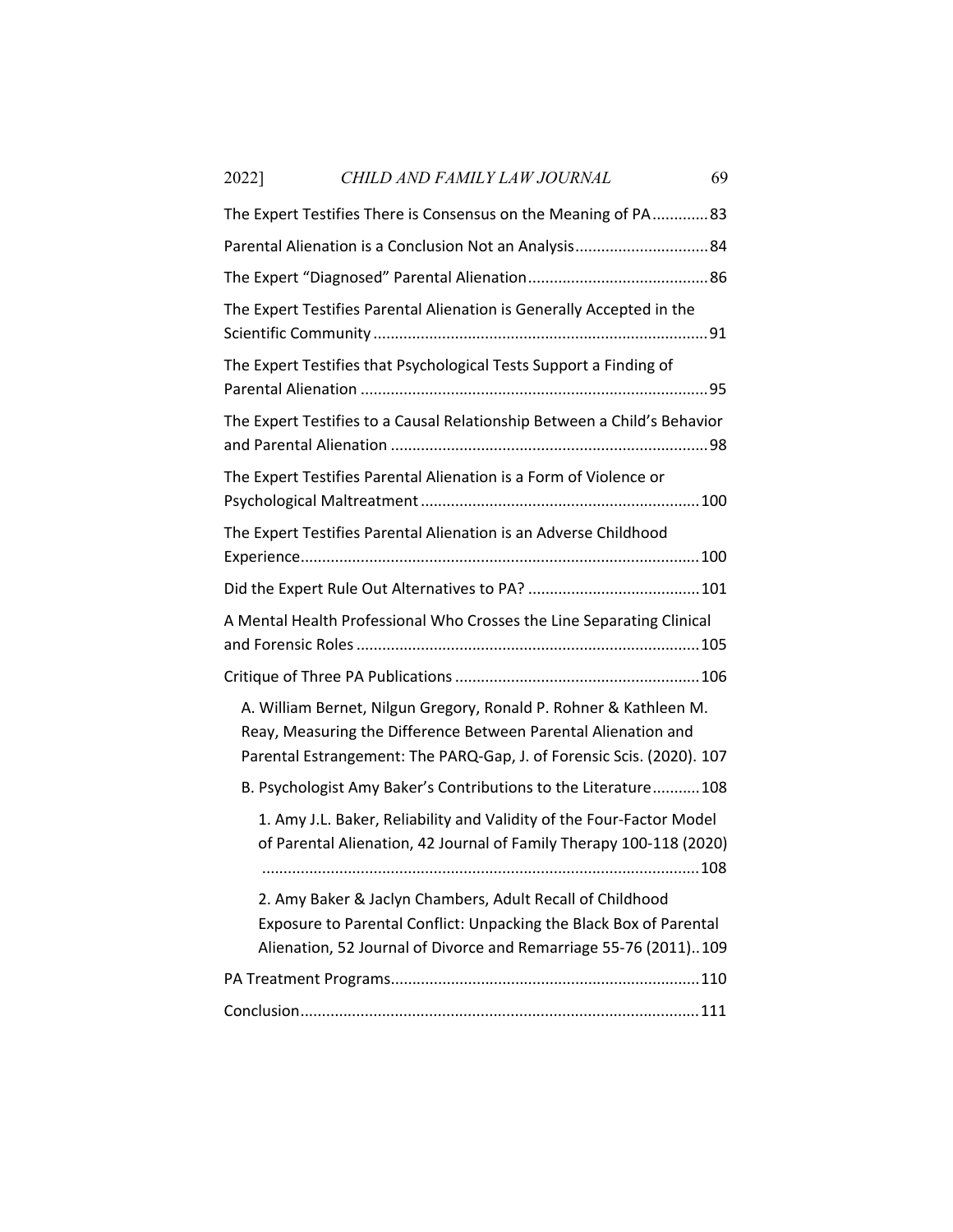#### INTRODUCTION

Professionals who participate in or preside over child custody litigation understand the stress of such cases. Emotions run high in all contested custody cases, but when one parent accuses the other parent of child abuse; levels of stress, fear, anger, and recrimination increase significantly. Typically, the accused parent angrily denies the allegation<sup>1</sup> and may counterclaim that the accusing parent is alienating the children to gain custody.2 Today, claims of parental alienation (hereinafter "PA") are

Three books stand out as slanted toward pro-alienation advocacy. In 2013, Stanley Clawar and Brynne Rivlin published the second edition of their book, Children Held Hostage. Stanley S. Clawar & Brynne V. Rivlin, CHILDREN HELD HOSTAGE: IDENTIFYING BRAINWASHED CHILDREN, PRESENTING A CASE, AND CRAFTING SOLUTIONS (ABA 2d ed. 2013). This book is published by the American Bar Association, giving it a measure of credibility among lawyers. We find the book very biased. There is nothing wrong with advocating one position and downplaying others, so long as the author does not portray the work as balanced. Make no mistake, Clawar and Rivlin's book is biased. Clawar and Rivlin have charts describing behaviors that they claim provide evidence of "brainwashing." *See id.* at 17-19. Analysis of the behaviors in these charts point toward or away from true or fabricated allegations of abuse. Clawar and Rivlin write there is an "epidemic proportion of incest allegations in contested custody or access disputes." *Id.* at 88. They cite no authority for their "epidemic," and the research cited elsewhere in this article (*see infra* notes 6-7 and accompanying text) indicates there is no epidemic. It is clear Clawar and Rivlin are primarily concerned with fabricated allegations. *Id.* at 89. They write, "Those responsible for such attacks are usually obsessed with destructive goals and will do anything to achieve their objectives, including making false allegations of sexual (or other) abuse, often a last, desperate, vengeful effort to

 $1$  While the accused could admit the accusation, in our experience the accused denies the accusation whether it is true or false.

<sup>&</sup>lt;sup>2</sup> A Google search of "Parental Alienation" will return a substantial amount of online information, including books. Psychologist Madelyn Milchman writes, "many practitioners do not read scientific journals. The sources that are likely to be most accessible to them are commercial books. However, since many widely disseminated commercial books are heavily slanted toward pro-alienation advocacy, even if they mention alternative explanations, they can mislead practitioners who do not have the expertise to assess the scientific limits of the advocacy claims." Madelyn Simring Milchman, Oversimplified Beliefs about Alienation Rebuttals of Child Abuse Allegations in Custody Cases—Practice Issues, Journal of Family Trauma, Child Custody, and Child Development (in press).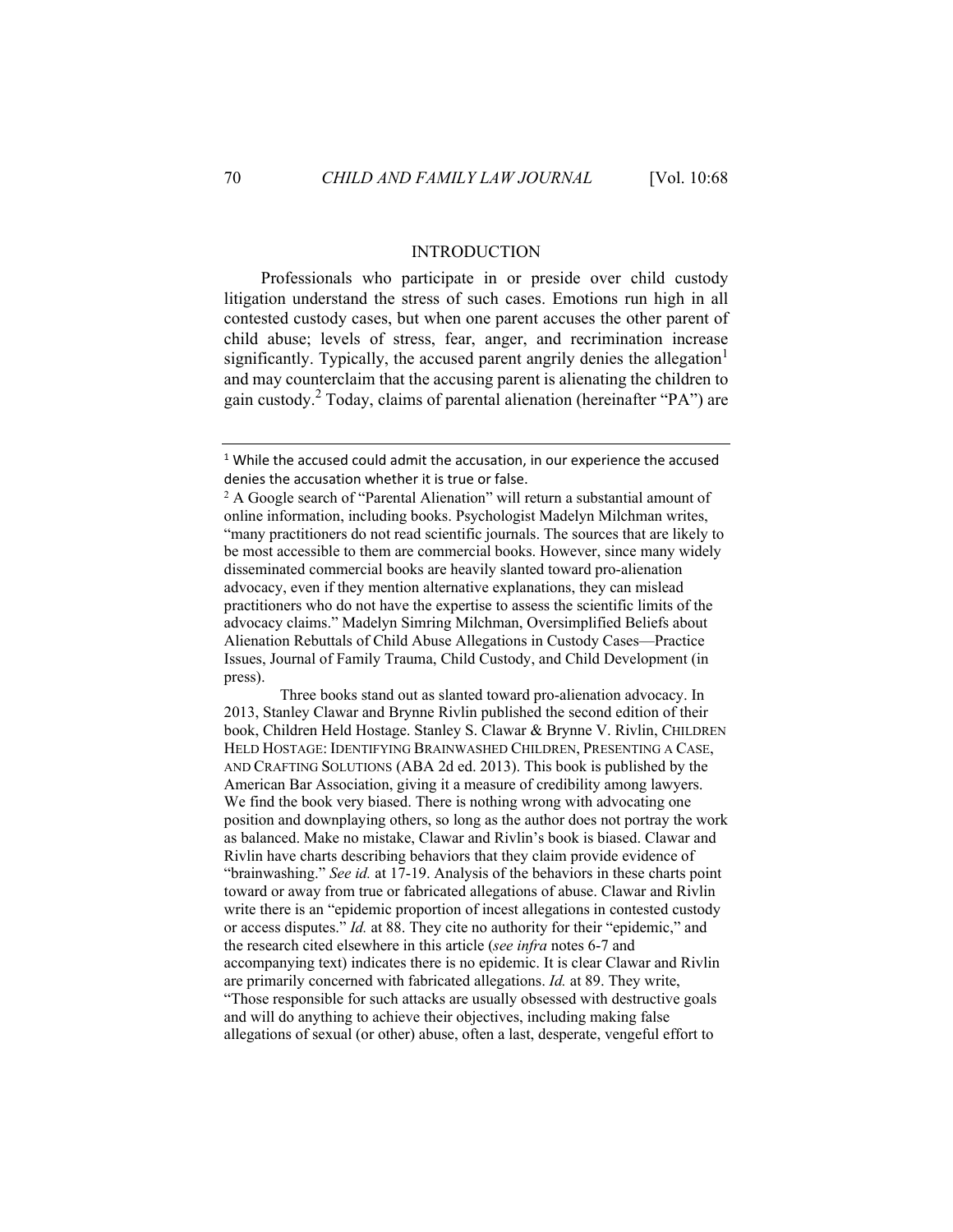common in family court.<sup>3</sup> In most family court cases involving accusations of child abuse, the accusing parent is a woman. For that reason, this article refers to the accuser as "mother*"* and the accused as "father," realizing the roles are sometimes reversed.

The term PA is potentially confusing. Frequently, PA is used in reference to custody cases where a child rejects a parent and does so because of allegedly unjustified persuasion by the other, preferred parent. Children who avoid a parent for reasons other than the preferred parent's alleged improper actions (*e.g*., the child was abused) are referred to as estranged rather than alienated. Occasionally, the term PA is used to describe a child's rejection of a parent whether or not the preferred parent

 The second book is by psychologist Craig A. Childress, titled CRAIG A. CHILDRESS, Foundations: An Attachment-Based Model of Parental Alienation (Oakson Press 2015). All we care to say about this book is that if you encounter it or its author, be in touch with us.

 The third book is Demonthenes Lorandos & William Bernet (Eds.), Parental Alienation: Science and Law (2020), by two of PA's biggest advocates. The book is an advocacy piece for PA. Michael Saini and Leslie Drozd review the book: Michael Saini & Leslie Drozd (Book Review). Parental Alienation: Science and Law. Edited by Demonthenes Lorandos and William Bernet, 59 Family Court Review 828 (2021). The abstract of the book review provides:

Parental Alienation: Science and Law is a book that brings together known supporters of parental alienation theory to review the definitions, prevalence, consequences, and interventions for treating cases where parental alienation has been identified as the dominant cause of parent-child contact problems. The book provides a review of published literature that favors parental alienation theory and highlights topics and issues that are central to the promotion of parental alienation in the family courts. The book is purposefully written with the aim to educate about parental alienation and to debunk the detractors . . . .

3 See Joan S. Meier, *U.S. Child Custody Outcomes in Cases Involving Parental Alienation and Abuse Allegations: What Do the Data Show?*, 42 J. OF SOC. WELFARE & FAM. L., Jan. 2020, at 92, 93 ("When children reject contact, the concept of alienation is still regularly used to focus blame on the preferred parent . . . ."); Madelyn Simring Milchman, *How Far Has Parental Alienation Research Progressed Toward Achieving Scientific Validity?*, 16 J. OF CHILD CUSTODY, Apr. 2019, at 115, 117 ("PA remains a politically and legally powerful concept that is often used by accused parents to defend against abuse allegations in family courts . . . .").

devastate the target parent." *Id.* at 90. We find Clawar and Rivlin's book to be an example of biased advocacy for one side of a complicated issue.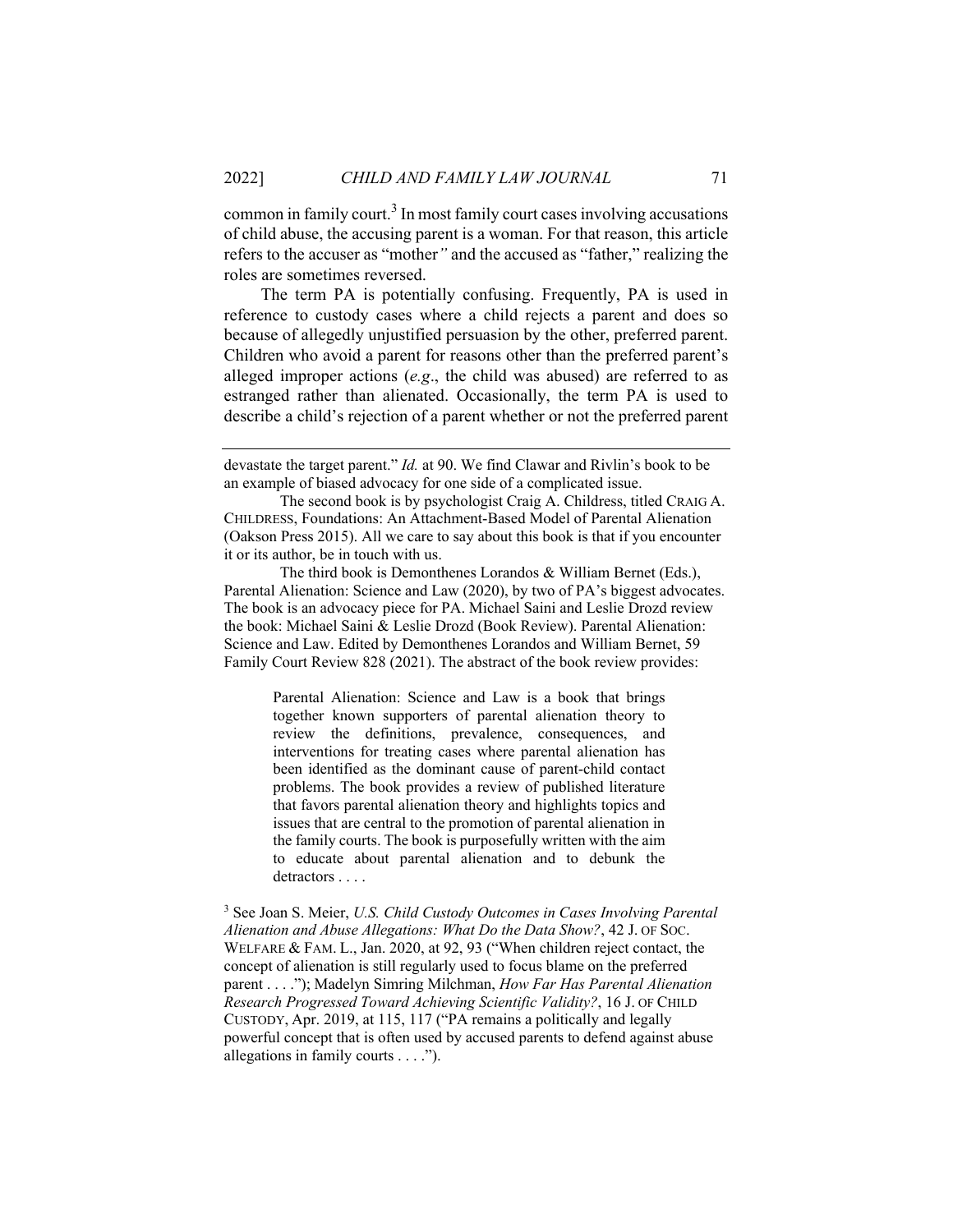took steps to cause the rift. When an expert uses PA terminology, it is useful to clarify the precise meaning attributed to the term.

 Claiming PA can be a winning strategy. Under the PA rubric, the accused parent is the "innocent" parent, while the accusing parent is the "bad" parent. Psychologists Lenore Walker and David Shapiro note that an accusation of PA "will inevitably put the [accused] parent in the position of being the 'good' injured party while the alienating parent is seen as the 'bad' party. In fact, research has shown that the [accused] parent is often not so innocent, and the issues are far more complex."<sup>4</sup> Psychologists Janet Johnson and Joan Kelly observe:

There are many reasons that [PA] may have gained such widespread attention, primarily that it provides custody litigants and their attorneys with a 'powerful weapon they can . . . use in a court of law to defend themselves.' . . . Allegations of [PA] thrive within the traditional adversarial legal system because they promise simple, clear-cut answers as to who is right and who is wrong." $5$ 

There is no denying that some accusations of child abuse are deliberate lies intended to alienate children from parents and gain advantage in court.<sup>6</sup> Michael Saini, Taina Laajasalo, and Stacey Platt

<sup>4</sup> Lenore E. Walker & David L. Shapiro, *Parental Alienation Disorder: Why Label Children with a Mental Diagnosis*, 7 J. OF CHILD CUSTODY, no. 4, 2010, at 266, 269.

<sup>5</sup> Janet R. Johnston & Joan B. Kelly*, Rejoinder to Gardner's "Commentary on Kelly and Johnson's 'The Alienated Child: A Reformulation of Parental Alienation Syndrome,'"* 42 FAM. CT. REV., Oct. 2004, at 262 (quoting Richard Gardner).

<sup>6</sup> See Madelyn Simring Milchman, Oversimplified Beliefs about Alienation Rebuttals of Child Abuse Allegations in Custody Cases – Practice Issues, Journal of Family Trauma, Child Custody, and Child Development (in press)("It is a reality that some parents narcissistically manipulate their children into family alliances that cause unjustified favoritism toward them and rejection of the other parent." p. 8); Nico Trocme & Nicholas Bala, *False Allegations of Abuse and Neglect When Parents Separate*, 29 CHILD ABUSE & NEGLECT, 1333, 1334 (2005) (providing the results of a nationwide study in Canada of intentionally fabricated allegations of child abuse in 7,600 child welfare cases. "There is a widespread misperception that there is a high incidence of intentionally false allegations of child abuse made by mothers in the context of parental separation and divorce in order to gain a tactical advantage or to seek revenge from their estranged partners." John E.B. Myers, *"Testilying" in Family Court*, 46 MCGEORGE L. REV., Jan. 2014, at 499, 500, n. 2 ("'The rate of intentionally false allegations is relatively low, though it is somewhat higher in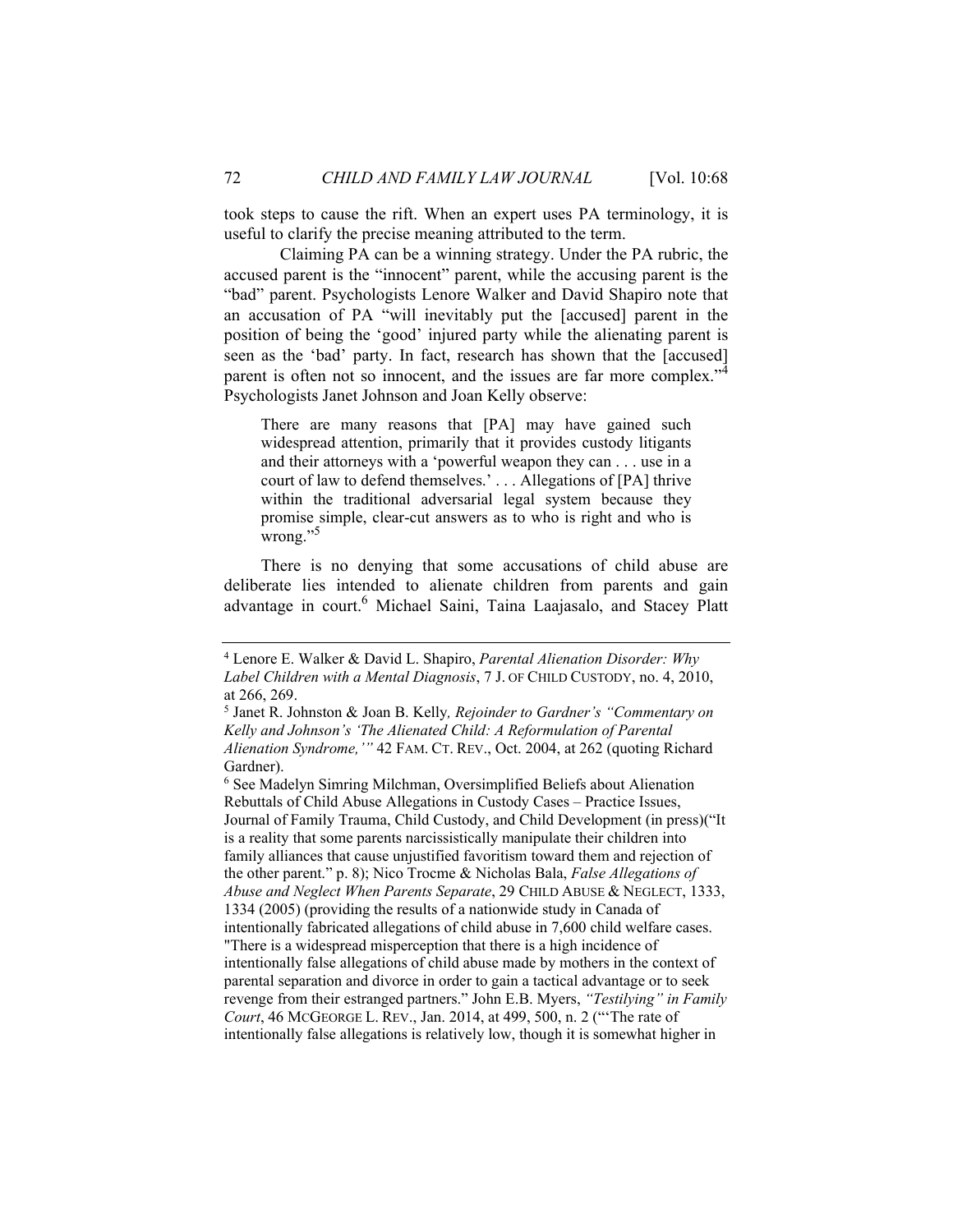summarize the literature on fabrication: "While malicious rates of fabricated allegations are somewhat higher in child custody disputes than in investigations not involving custody disputes, the rates of malicious allegations are nowhere near the reported rates originally presented with the theory of alienation by Gardner and others in the last century."<sup>7</sup> Intentional fabrication is reprehensible and is powerful evidence of parental fault bearing on children's best interests.

When a father is accused of child abuse and counterclaims that the mother engaged in PA, father's claim usually amounts to an express charge of deliberate fabrication. Occasionally, the counterclaim does not assert that mother is lying. Rather, father claims mother misinterpreted innocent behavior or statements as evidence of abuse.<sup>8</sup> Sometimes, the counterclaim amounts to an assertion the mother is mentally unstable.<sup>9</sup> In the past, it was common to argue that women who accused men of domestic violence or child abuse were mentally unstable.<sup>10</sup> Psychologist Madelyn Milchman observes:

The concept of parental alienation originated with [psychiatrist] Richard Gardner who proposed the Parental Alienation Syndrome ("PAS") more than [thirty] years ago, in the heated context of

cases of parental separation than in other contexts.'" (quoting Nico Trocme´ & Nicholas Bala, False Allegations of Abuse and Neglect When Parents Separate, 29 CHILD ABUSE & NEGLECT 1333, 1334 (2005)). 7

Michael Saini, Taina Laajasalo & Stacey Platt, *Gatekeeping By Allegations: An Examination of Verified, Unfounded, and Fabricated Allegations of Child Maltreatment Within the Context of Resist and Refusal Dynamics*, 58 FAM. CT. REV., Apr. 2020, at 417, 427-28.

 $8$  In the authors' experience, such misperception is common. See John E.B. Myers, A MOTHER'S NIGHTMARE—INCEST: A PRACTICAL LEGAL GUIDE FOR PARENTS AND PROFESSIONALS 143-46 (1997); John E.B. Myers, LEGAL ISSUES IN CLINICAL PRACTICE WITH VICTIMS OF VIOLENCE, 272-73 (2017); See Saini, *supra* note 7 at 431. ("Among cases that are unfounded, it is important to determine whether the reports was made on a reasonable basis and in good faith, or whether it was maliciously made or reflective of the distorted perceptions of the reporting parent, perhaps due to their own history of trauma, a personality disorder or mental health issues." *Id.* at 418. "Legal professionals must try to make distinctions between false allegations that are deliberately or recklessly made to gain a tactical advantage in a custody or access dispute, unfounded allegations, and allegations that cannot be conclusively proven." *Id.* at 426). <sup>9</sup> A MOTHER'S NIGHTMARE, supra note 8 at 143-46.

 $10$  See People v. Barnes, 721 P.2d 110 (1986); John E.B. Myers, Susan Diedrich, Devon Lee, Kelly McClanahan Ficher & Rachel Stern*, Professional Writing on Child Sexual Abuse from 1900 to 1975: Dominant Themes and Impact on Prosecution*, 4 CHILD MALTREATMENT, Aug. 1999, at 201.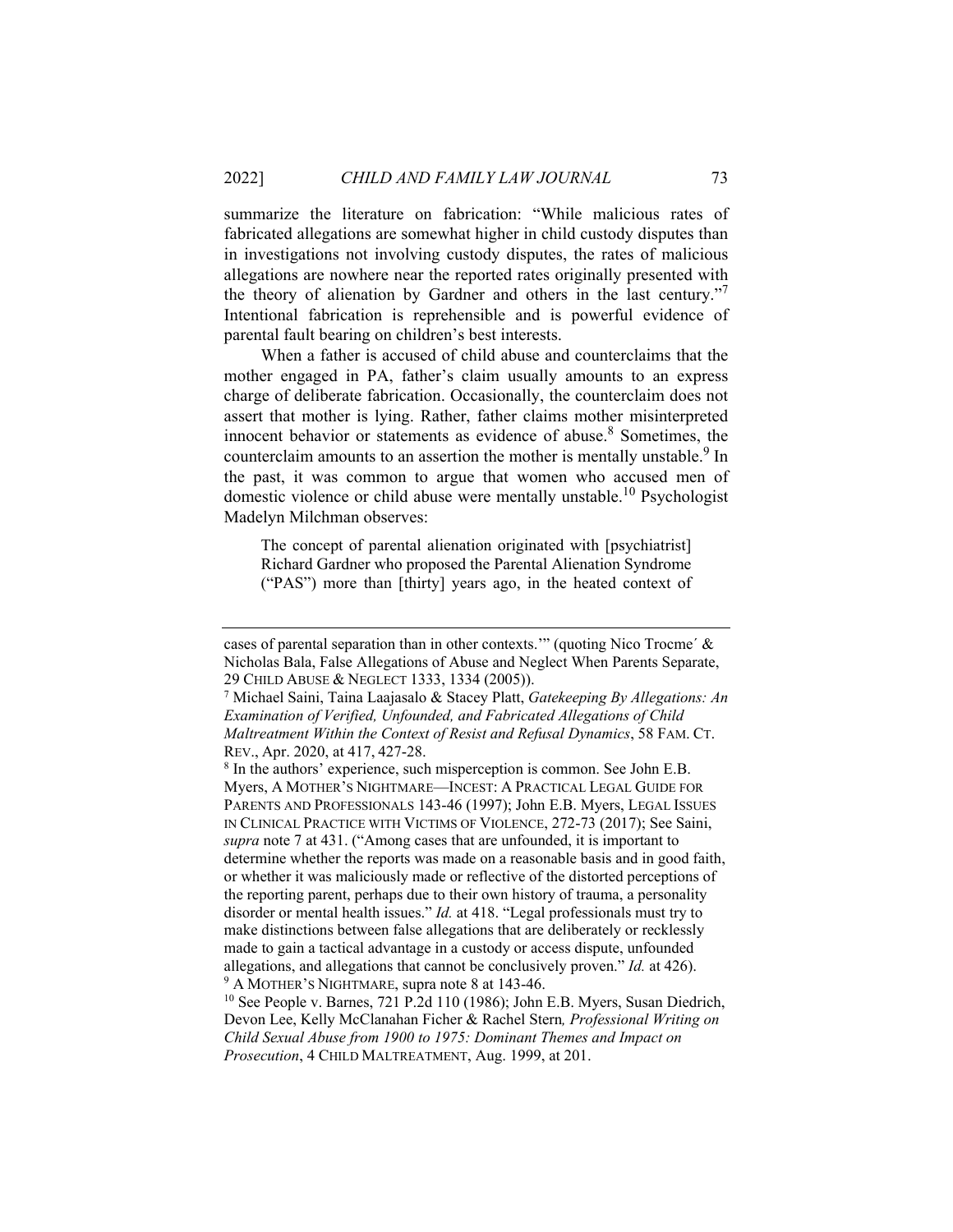feminist demands for recognition of child sexual abuse (CSA) and incest (along with other sexual coercions). It gave the imprimatur of medical authority to time-worn Western myths about the dangerousness of the female sex. As a result, it became a useful tool for "fathers' rights" advocates in child custody cases, particularly when sexual abuse allegations against them were raised. The PAS provoked strong opposition from feminist advocates on behalf of mothers who brought children's CSA allegations to the attention of family courts. While few today would explicitly endorse its misogynistic beliefs, they can still operate implicitly, biasing forensic practice and decision making in favor of fathers in child custody cases.<sup>11</sup>

When an accusation of child abuse is met with a claim of PA, father may offer expert testimony on alienation. Mother's attorney must crossexamine. The purpose of this article is to help mother's counsel undermine expert testimony on alienation. We make no pretense of objectivity or balance. Our goal is to help lawyers undermine the credibility of PA experts who testify for parents accused of child abuse. We leave to others the task of defending such experts. Before discussing methods to attack expert testimony on alienation, an introduction to the history and current status of PA is useful.

#### PSYCHIATRIST RICHARD GARDNER COINED THE TERM PARENTAL ALIENATION SYNDROME IN 1987 AND GAVE THE IDEA A VENEER OF SCIENTIFIC RESPECTABILITY

Allegations of child abuse in custody cases are not new. It has always been difficult to distinguish between allegations that are deliberate lies, allegations based on real child abuse, and allegations where a parent honestly, but mistakenly, believes abuse happened.<sup>12</sup> In 1987, psychiatrist

<sup>11</sup> Milchman, *supra* note 3, at 115-166. See Meier, *supra* note 3 at 92-105 ("the experiences of myriad lawyers, advocates, and litigants in custody/abuse cases is that courts and ancillary professionals frequently react to mothers' claims of parental abuse—particularly child abuse—with hostility and criticism."); John E.B. Myers, Susan Diedrich, Devon Lee, Kelly McClanahan Ficher & Rachel Stern, *Professional Writing on Child Sexual Abuse from 1900 to 1975: Dominant Themes and Impact on Prosecution*, 4 CHILD MALTREATMENT, 201- 216 (1999) (The authors reviewed law review articles, notes, and comments discussing rape and child sexual abuse from the 1870s to 1975; law review authors during this period often described woman as deliberate liars and/or as crazy.).

<sup>12</sup> Child sexual abuse is particularly difficult to prove. In *Pennsylvania v. Ritchie*, 480 U.S. 39, 60 (1987), the Supreme Court observes, "[c]hild abuse is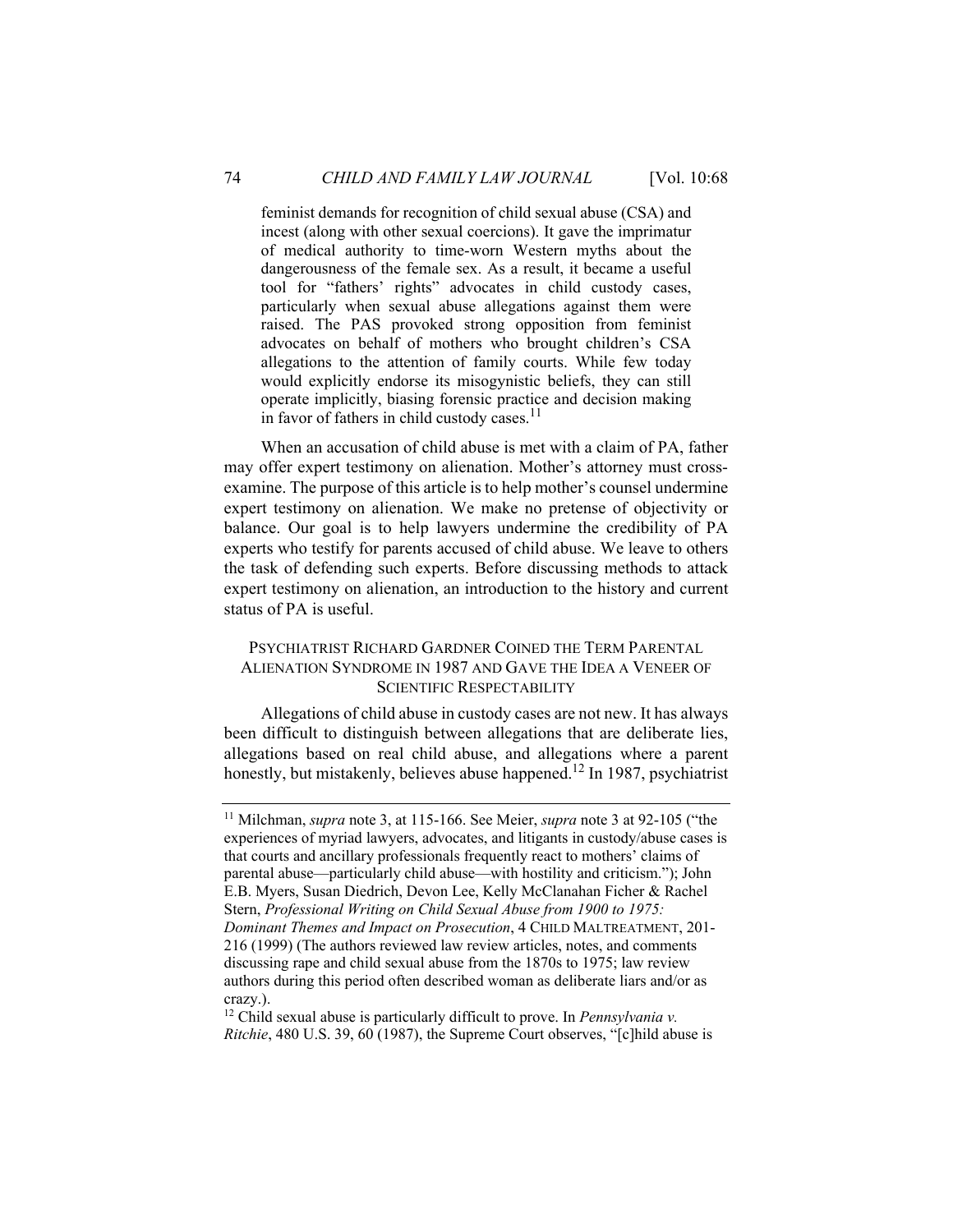Richard Gardner self-published a book that promised to simplify decisionmaking.13 Gardner titled his book *Parental Alienation Syndrome and the Differentiation Between Fabricated and Genuine Child Sexual Abuse.*<sup>14</sup> Thus was born the term Parental Alienation Syndrome (hereinafter "PAS"). Gardner's book had the veneer of medical science—it contained charts and scoring systems to evaluate accusations of child abuse in custody cases.15 The book, however, had little scientific underpinning. Gardner's ideas were drawn from his clinical experience, not from the systematic investigation and hypothesis-testing that science requires. Nevertheless, the book promised to simplify a complex subject. It was written by a psychiatrist with self-described ties to Columbia University, and it carried the imprimatur of medicine, including the beguiling word "syndrome."<sup>16</sup> Gardner's PAS spread across the country and around the globe, finding its way into training for judges, attorneys, custody evaluators, and other professionals. PAS was the talk of the town in family law circles.

Not only did PAS stand on a shaky scientific footing, the first edition of Gardner's book perpetuated the deeply ingrained skepticism of women who accuse men of impropriety, as mentioned above.<sup>17</sup> To his credit, in later versions of his book, Gardner emphasized that when a child is abused by a parent, the child *should* feel alienated. Gardner toned down the sexist rhetoric. Nevertheless, the damage was done to mothers' credibility.

one of the most difficult crimes to detect and prosecute, in large part because there are not witnesses except the victim." *See also*, *In re* Nicole, 518 N.E.2d 914, 915 (1987).

<sup>&</sup>lt;sup>13</sup> Richard A. Gardner, THE PARENTAL ALIENATION SYNDROME AND THE DIFFERENTIATION BETWEEN FABRICATED AND GENUINE CHILD SEXUAL ABUSE (1987).

 $^{14}$  *Id.* 

<sup>&</sup>lt;sup>15</sup> Gardner called his test the Sex Abuse Legitimacy Scale. *Id.* 

 $16$  For analysis of the uses and misuses of the word "syndrome," particularly in court, *see* John E.B. Myers, Myers on Evidence of Interpersonal Violence: Child Maltreatment, Intimate Partner Violence, Rape, Stalking, and Elder Abuse ¶¶  $6.15 - 6.19$  (6<sup>th</sup> ed. 2016).

<sup>17</sup> *See* Meier, *supra* note 3, at 93 ("Although PAS itself—which Gardner defined as a mother's false claim of child sexual abuse to 'alienate' the child from the father—has been largely rejected by most credible professionals, alienation theory writ large continues to be the subject of a growing body of literature, and is frequently relied on in U.S. family court cases. Gardner's 'parental alienation syndrome' treated mothers' abuse claims as specious and illegitimate." (citations omitted)).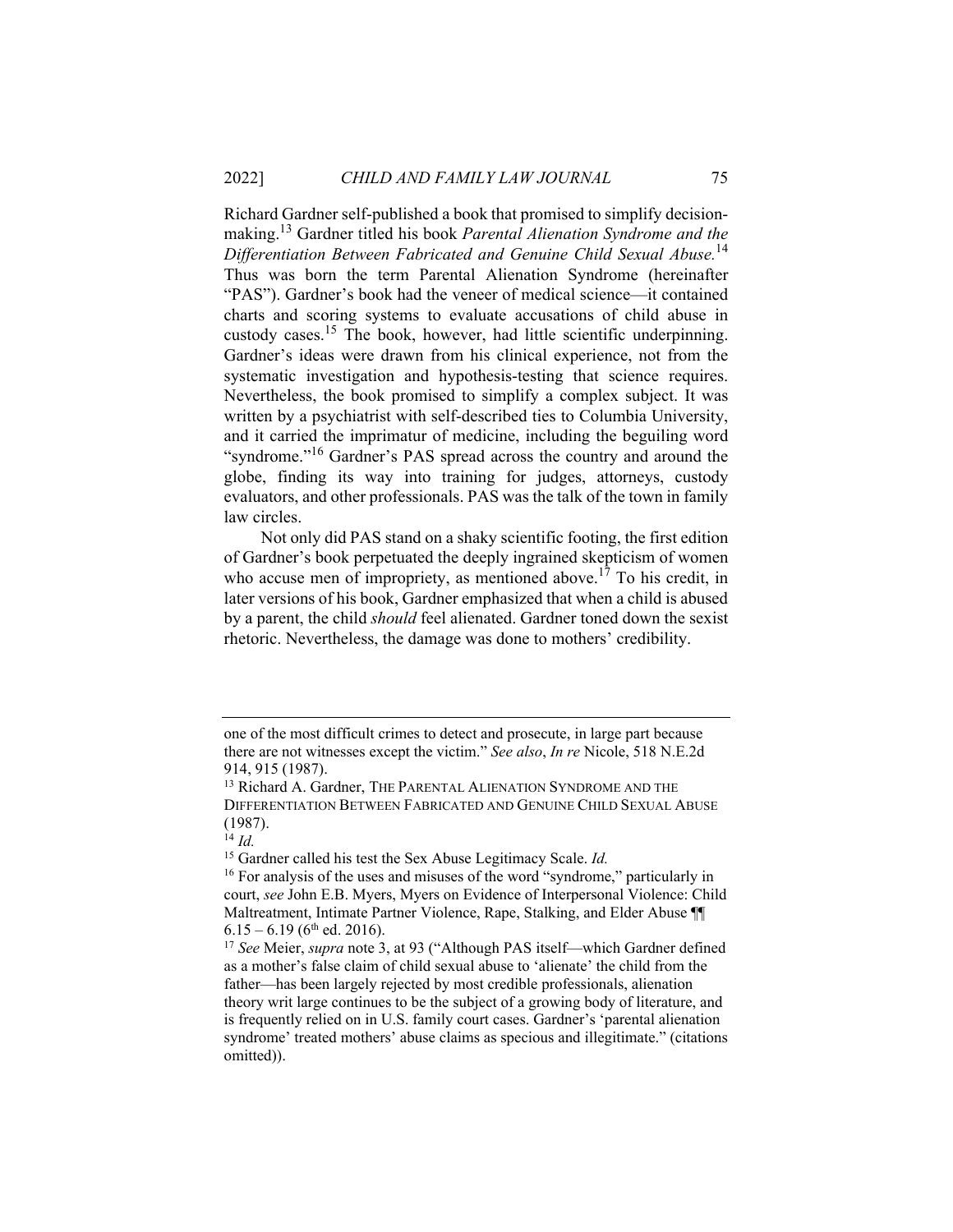#### PARENTAL ALIENATION WAS CONTROVERSIAL FROM THE OUTSET

Gardner's PAS spawned intense and sustained criticism.<sup>18</sup> Social work professor Kathleen Faller comments, "a fundamental flaw in the syndrome, as described by Gardner, is that it fails to take into account alternative explanations for the child's and mother's behavior, including the veracity of the allegations or that the mother has made an honest mistake."<sup>19</sup> Law professor Carol Bruch writes, "PAS as developed and purveyed by Richard Gardner has neither a logical nor a scientific basis. It is rejected by responsible social scientists and lacks solid grounding in psychological theory or research."20 Psychologist Rebecca Thomas and sociologist James Richardson write:

Despite having been introduced 30 years ago, there remains no credible scientific evidence supporting parental alienation syndrome . . . . The concept has not gained general acceptance in the scientific field, and there remains no test, no data, or any experiment to support claims made concerning PAS. Because of this lack of scientific credibility, many organizations—scientific, medical, and legal—continue to reject its use and acceptance. $21$ 

As criticism of PAS mounted, proponents of Gardner's ideas changed the moniker by dropping the word "syndrome." Today, PAS is referred to as Parental Alienation Disorder (PAD) or simply as  $PA<sup>22</sup>$ . The idea is not new: Just the packaging.

#### RECENT EMPIRICAL RESEARCH ON PARENTAL ALIENATION IN THE COURTS

Two recent and largely conflicting empirical studies of alienation claims in family court are a must-read for anyone wishing to understand this issue.

#### <sup>18</sup> *Id.*

<sup>19</sup> Kathleen Coulborn Faller*, The Parental Alienation Syndrome: What It Is and What Data Support It?* 3 CHILD MALTREATMENT, May 1998, at 100, 112. 20 Carol S. Bruch, *Parental Alienation Syndrome and Parental Alienation: Getting It Wrong in Child Custody Cases*, 35 FAM. L. Q., 527, 550 (2001). 21 Rebecca M. Thomas & James T. Richardson, *Parental Alienation Syndrome: 30 Years On and Still Junk Science*, 54 JUDGE's J., Summer 2015, at 22, 22.<br><sup>22</sup> See Madelyn S. Milchman, Robert Geffner & Joan S. Meier, *Ideology and Rhetoric Replace Science and Reason in Some Parental Alienation Literature and Advocacy: A Critique*, 58 FAM. CT. REV., Apr. 2020, at 340, 346 ("When PAS was discredited as a medical syndrome, the "S" was dropped, and advocates adopted the term PAD to replace it." (citation omitted)).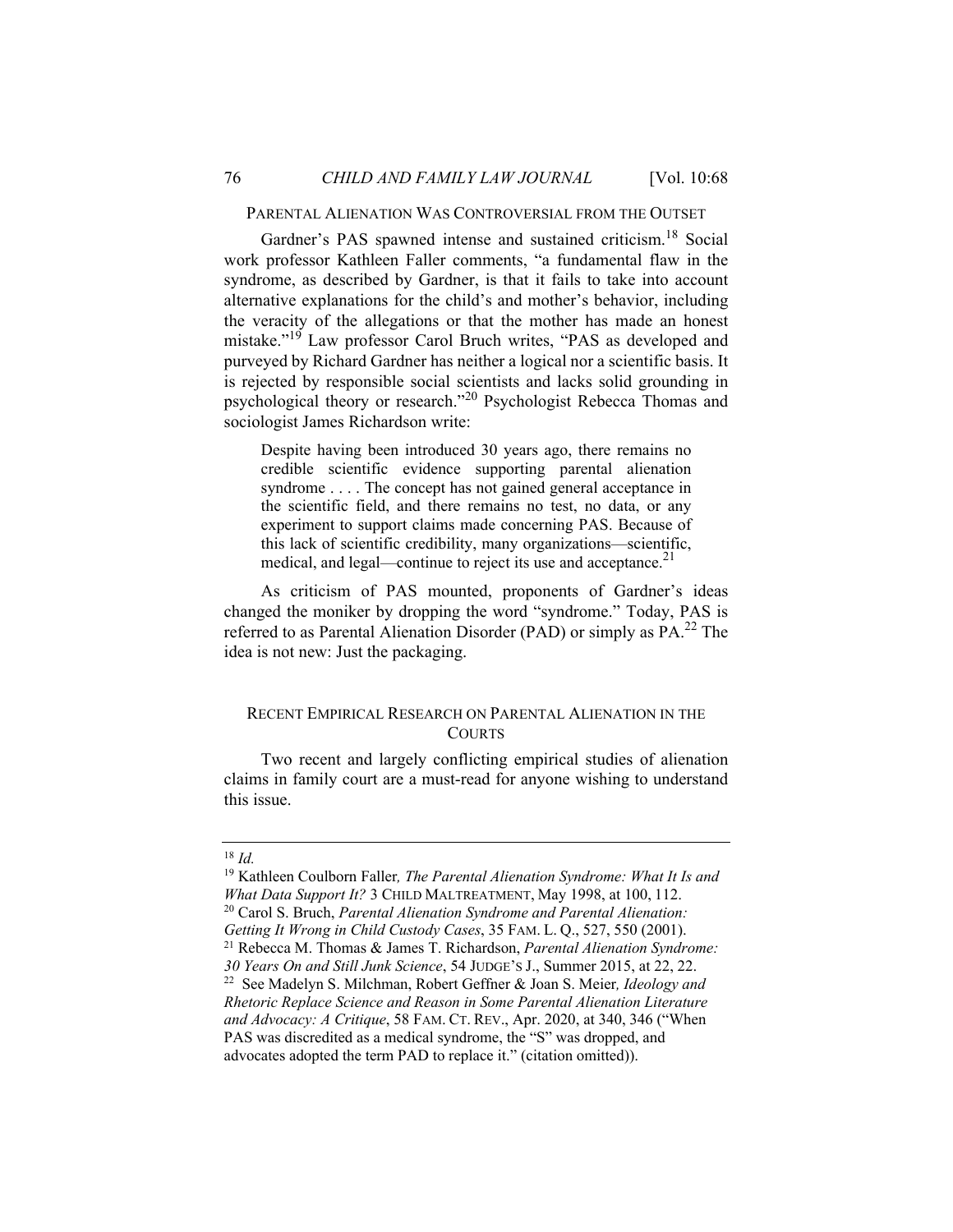#### *A. Joan Meier's 2020 Study*

In 2020, law professor Joan Meier published empirical work in the *Journal of Social Welfare and Family Law*. 23 Professor Meier is the leading legal expert on PA in child custody proceedings. Meier's research was supported by a grant from the National Institute of Justice. Meier writes:

Protective parents and domestic violence professionals have long asserted that courts dealing with child custody and their affiliated professionals frequently deny true claims of . . . child abuse and instead punish parents (usually mothers) who allege . . . child physical or sexual abuse, or seek to limit the other parent's child access for any reason. Anecdotal reports have suggested that . . . many mothers alleging abuse . . . are losing custody to the allegedly abusive father. $^{24}$ 

Meier and her colleagues studied a large sample of electronically published court decisions from 2005 to  $2014<sup>25</sup>$  While the majority were appellate decisions, several hundred trial court opinions were included. Meier acknowledges that by examining court decisions, her study cannot determine the ground truth of accusations of child abuse.<sup>26</sup> That said, Meier's study found:

[W]omen who allege abuse—particularly child abuse—by a father are at significant risk (over 1 in 4) of losing custody to the alleged abuser.<sup>27</sup> . . . [C] ourts are even less likely to credit abuse claims when fathers invoke parental alienation. . . .Child sexual abuse, in particular, appears to be virtually impossible to prove (only 1 case out of 51 was believed) when a father defends with an alienation claim.<sup>28</sup> . . . [F]athers' alienation cross-claims significantly increase the rate of courts' removals of custody from mothers. $2^9$ . . . [W]hen fathers claim alienation, the rate at which mothers lose custody shoots up from 26% to 50% for any abuse allegations. That is, *fathers' alienation claims roughly double mothers' rates of losing custody* . . . . 30

In the Final Report to NIJ, Meier writes:

<sup>&</sup>lt;sup>23</sup> Meier, *supra* note 3 at 92-105.<br><sup>24</sup> Id. at 92.

<sup>&</sup>lt;sup>25</sup> *Id.* at 94.<br><sup>26</sup> *Id.* at 95.<br><sup>27</sup> *Id.* at 93.<br><sup>28</sup> *Id.* at 98.<br><sup>30</sup> *Id.* (emphasis in original).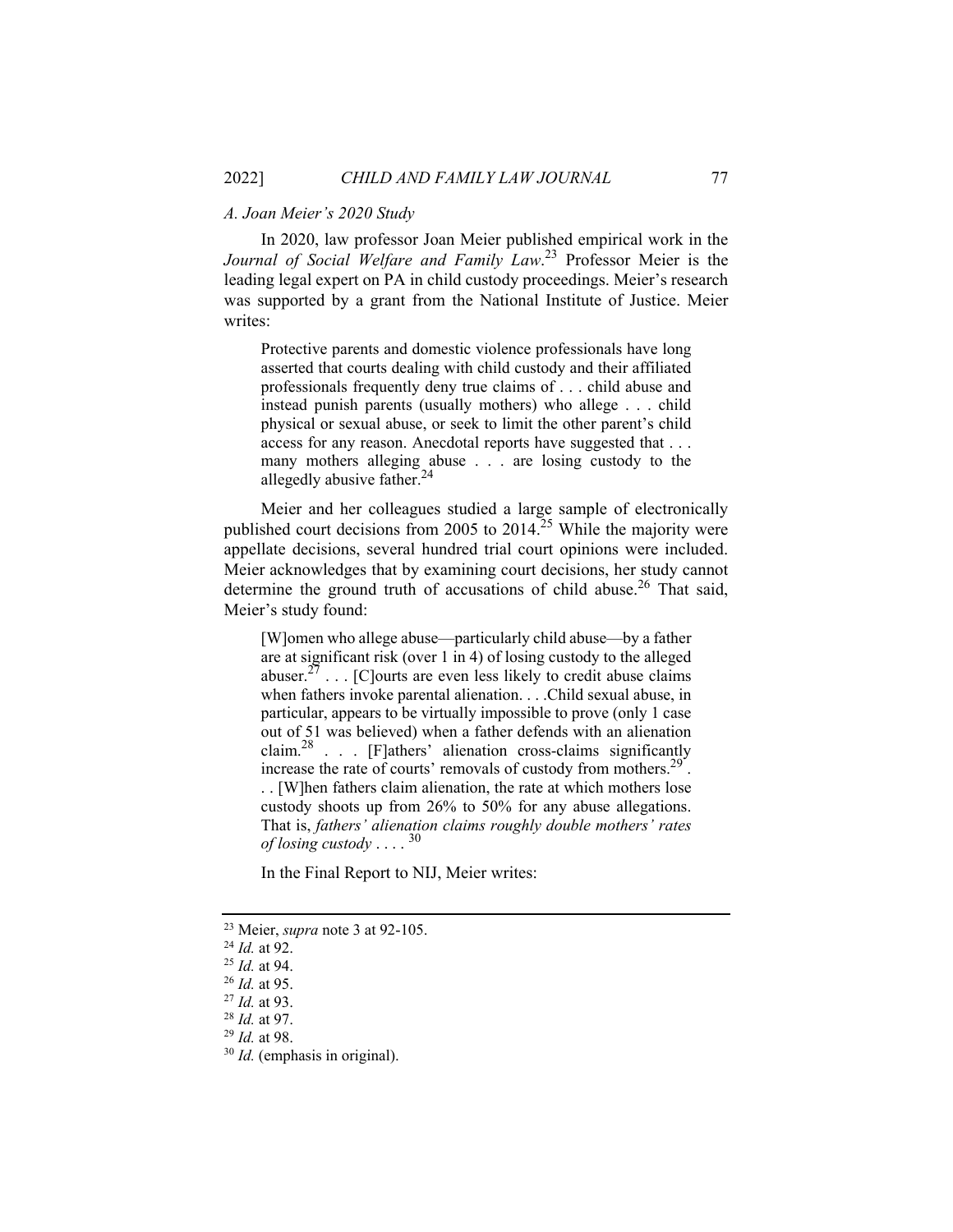In custody disputes across the country, protective parents . . . have long asserted that family courts frequently deny true claims of . . . child abuse and instead punish protective parents who seek to protect children from a dangerous other parent.  $\ldots$ <sup>31</sup>

[F]ather's alienation claims are remarkably effective in undermining (discrediting) mothers' allegations of child abuse. When a father claims a mother is alienating the children from him, a mother's abuse claim is 2.3 times less likely to be credited than when he doesn't. $32$ 

Given that parental alienation syndrome was created specifically as a rationale for rejecting child sexual abuse claims, it is perhaps not surprising that alienation theory continues to be particularly powerful in application to precisely those cases. Current proponents of the concept of alienation, however, have asserted that it is different from PAS and should not be used in the same way. These data make clear that the operation of the theory has not changed. Neither courts nor professionals who inform the courts seem to have received that message.<sup>33</sup>

If we assume Meier's findings are correct, that fathers' alienation claims often are effective in undermining mothers' credibility, there are several explanations. First, in some cases, fathers are correct. Father's evidence establishes intentional alienation. Second, in other cases, the claim of alienation causes professionals to incorrectly discount the mother's evidence. Each case needs to be evaluated on the merits, without prejudgment or bias.

#### *B. Jennifer Harman and Demosthenes Lorandos's 2021 Study*

Jennifer Harman and Demosthenes Lorandos are psychologists and proponents of PA.34 They define PA as "a mental condition in which a

<sup>31</sup> Joan S. Meier, Sean Dickson, Chris O'Sullivan, Leora Rosen & Jeffrey Hayes*, Child Custody Outcomes in Cases Involving Parental Alienation and Abuse Allegations*, GEO. WASH. L. FACULTY PUBL'NS & OTHER WORKS, 4 (2019), https://scholarship.law.gwu.edu/cgi/viewcontent.cgi?article=2712&context=facu lty\_publications.

<sup>32</sup> *Id.* at 15. 33 *Id.*

<sup>&</sup>lt;sup>34</sup> If you Google Jennifer Harman and Demosthenes Lorandos you will find videos in which they discuss their views of the PA debate. *See also*, PARENTAL ALIENATION: SCIENCE AND LAW (Demosthenes Lorandos & William Bernet eds., 2020).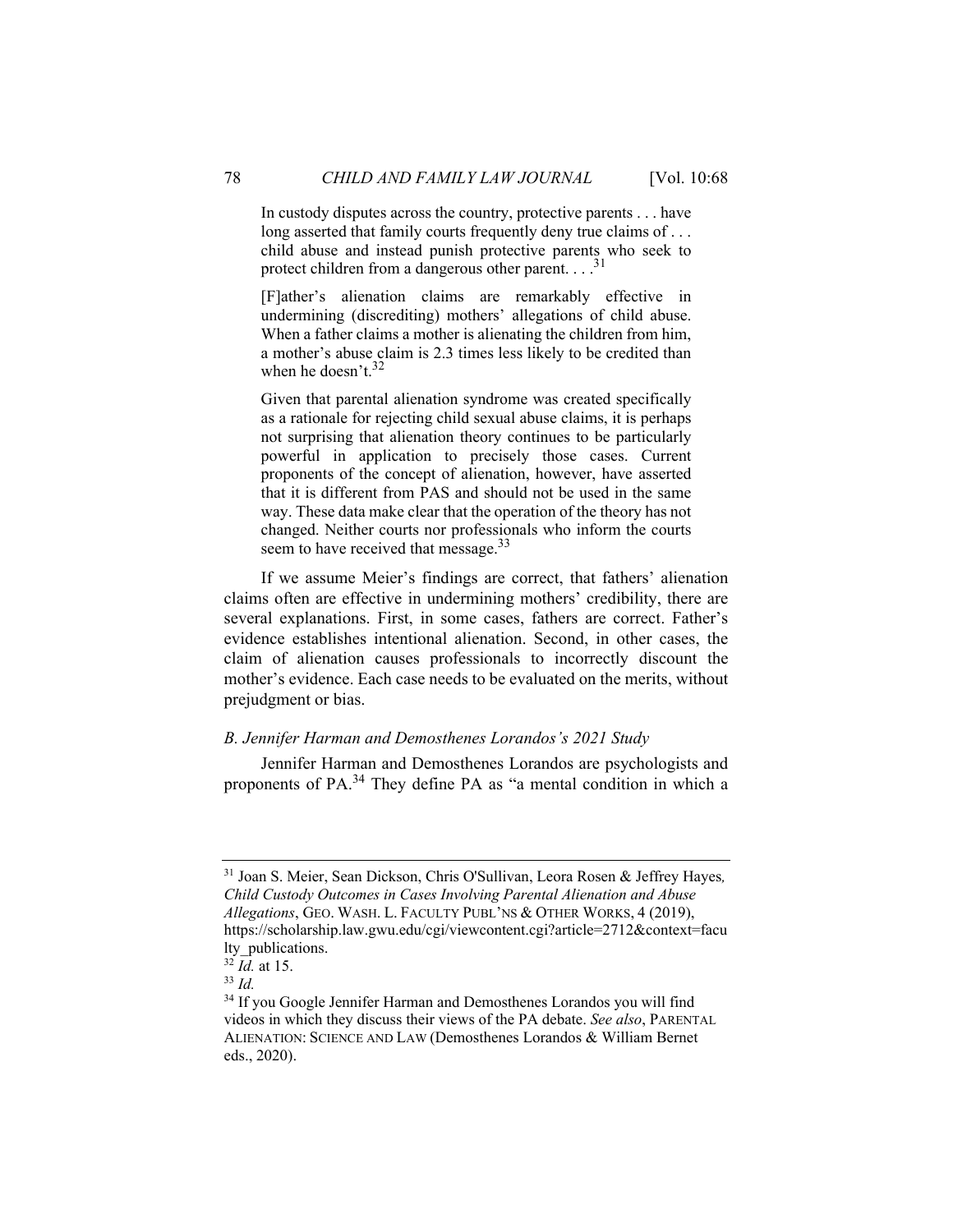child allies strongly with one parent and rejects a relationship with the other parent without legitimate justification."<sup>35</sup>

In 2021, in the journal *Psychology, Public Policy and Law,* Harman and Lorandos published a stinging critique of Meier's research and findings.36 In the same article, Harman and Lorandos report on their own research on PA in family court. Harman and Lorandos are unrelenting in their criticism of Meier and her research team's methods and findings.<sup>37</sup> At the same time, Harman and Lorandos are supremely confident that their own methods and findings are beyond reproach. While Harman and Lorandos do not come right out and accuse Meier of lying, their accusations leave little to the imagination. They accuse Meier of "many inaccurate and misleading statements"<sup>38</sup> and with pushing a political agenda based on inadequate data.<sup>39</sup> Turning from their assault on Meier to their own research on appellate cases, Harman and Lorandos did not report replication of Meier's findings of gendered outcomes in alienation cases.<sup>40</sup> Harman and Lorandos write, "regardless of the gender of the parent, a known rather than alleged alienating parent had an 88% greater probability ... of losing than gaining parenting time."<sup>41</sup> Harman and Lorandos found no support for the claim that abusive parents gain custody. $42$ 

<sup>39</sup> *Id. At 185. 39 <i>Id.* at 185. 39 *Id.* 40 *See generally Id.* Professor Meier notes that Harman and Lorandos did not collect relevant cases that could test Meier's findings. Personal Communication from Professor Meier on July 18, 2021.

<sup>35</sup> Jennifer J. Harman & Demosthenes Lorandos, *Allegations of Family Violence in Court: How Parental Alienation Affects Judicial Outcomes*, 27 PSYCH., PUB. POL'Y, & L.184, 184 (2021). 36 *Id.*<sup>37</sup> *Id.* at 185 ("Meier el al. (2019) made many inaccurate and misleading

statements."); *Id.* at 190 (Harman and Lorandos accuse Meier of manipulating data "to support her hypotheses."); *Id.* at 191 (Harman and Lorandos accuse Meier of "cherry-picking of data and biased definitions of codes.").<br><sup>38</sup> *Id.* at 185.

<sup>&</sup>lt;sup>41</sup> Harman & Lorandos, *supra* note 35, at 197.<br><sup>42</sup> *Id.* at 206. There is no generally accepted way to "know" which children have been deliberately manipulated by a preferred parent. This determination needs to be based on admissible evidence, and in this regard PA terminology is not helpful.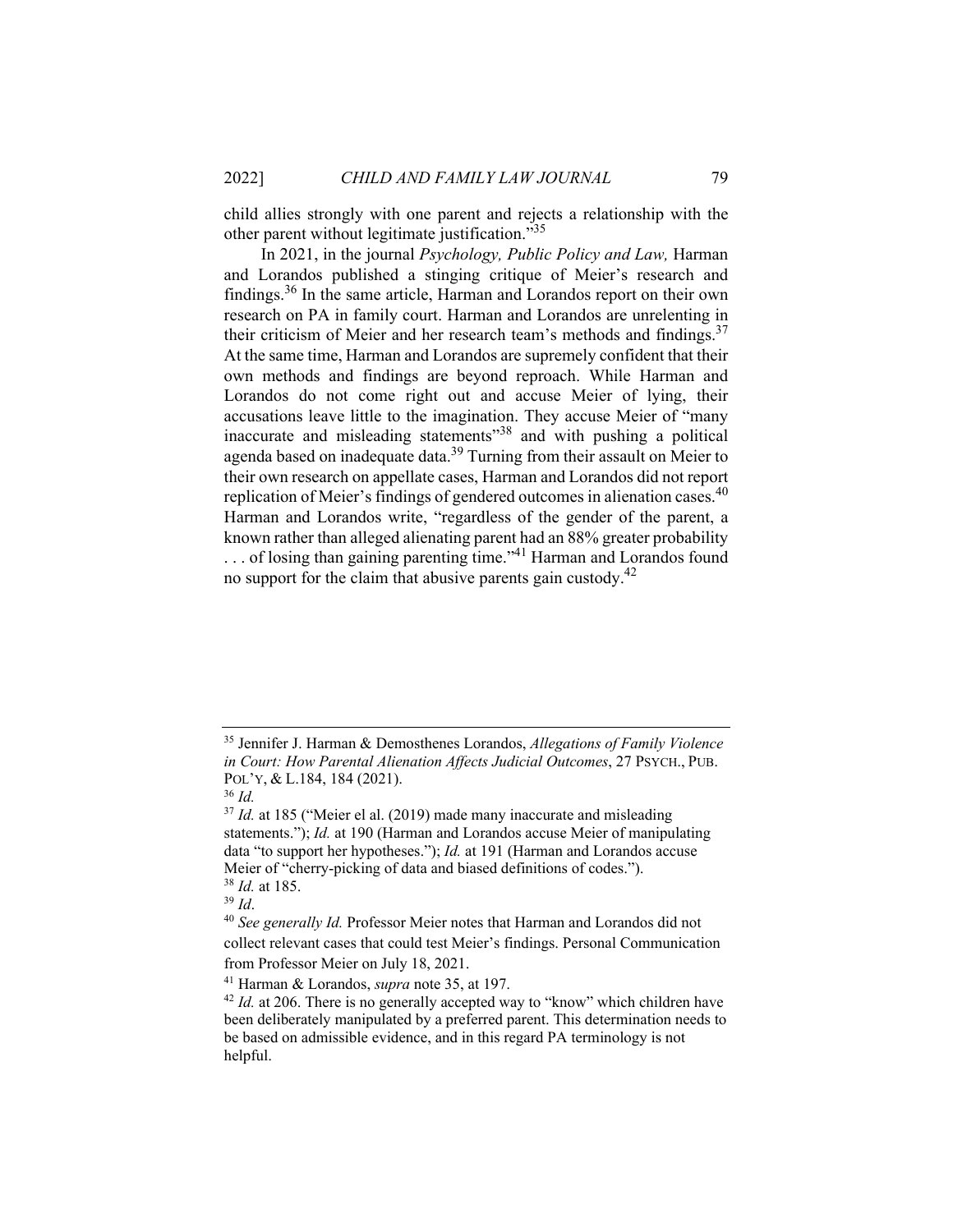#### *C. Meier Punches Back*

Meier and her team responded to Harman and Lorandos.<sup>43</sup> Meier writes that the Harman and Lorandos study is weak, non-transparent, and fails to test Meier's hypotheses. Meier concludes:

Harman and Lorandos's study is neither a "direct and thorough" test of Meier et al.'s research, nor is it a credible analysis of the issues both studies seek to address. Not only the statistical but the non-statistical problems detailed herein are easily overlooked by those who are not steeped in social science research methodology or who are lulled by their confident tone and technical presentation. Even knowledgeable and expert readers might not make the considerable effort we did to dig through their assertions and contradictions to parse every table, or to pore over the technical material on OFC to check coding procedures, etc. Our deconstruction of their sampling method, coding, and analyses and interpretations of both their own and our results reveals fundamental problems at every stage.<sup>44</sup>

The clash between Meier on one side and Harman and Lorandos on the other typifies the debate over parental alienation: smart people advocating passionately for what they believe is right, with little room for compromise. Based on our experience with parents in actual cases, we think Meier is closer to the mark.

#### IMPEACH THE EXPERT WITH LEARNED TREATISES

The literature  $\text{pro}^{45}$  and  $\text{con}^{46}$  on PA is voluminous. No effort is made here to present a comprehensive review of the literature. Our goal is more

<sup>43</sup> Joan Meier, Sean Dickson, Chris O'Sullivan & Leora Rosen, *The Trouble with Harman and Lorandos's Attempted Refutation of the Meier et al, Family Court Study*, J. OF FAM. TRAUMA, CHILD CUSTODY & CHILD DEV., (Feb. 28, 2022) doi: 10.1080/26904586.2022.2036286. <sup>44</sup> *Id.*

<sup>45</sup> *See, e.g.,* Ashish Joshi, *Parental Alienation is Real: Exposing the Myth of the Woozle*, 47 LITIGATION 8 (2021).<br><sup>46</sup> *See, e.g., Alyssa G. Rao, Note, Rejecting "Unjustified" Rejection: Why* 

*Family Courts Should Exclude Parental Alienation Experts*, 62 BOS. COLL. L. REV. 1759, 1796 (2021); Janet R. Johnston & Matthew J. Sullivan, *Parental Alienation: In Search of Common Ground for a More Differentiated Theory*, 58 FAM. CT. REV. 270, 292 (2020) ("This common conception of 'parental alienation' [PA] appears to be thriving alongside continuing controversy among researchers, professional organizations, family justice practitioners, advocates and parents as to the legitimate existence of the phenomena. . . . [Strong]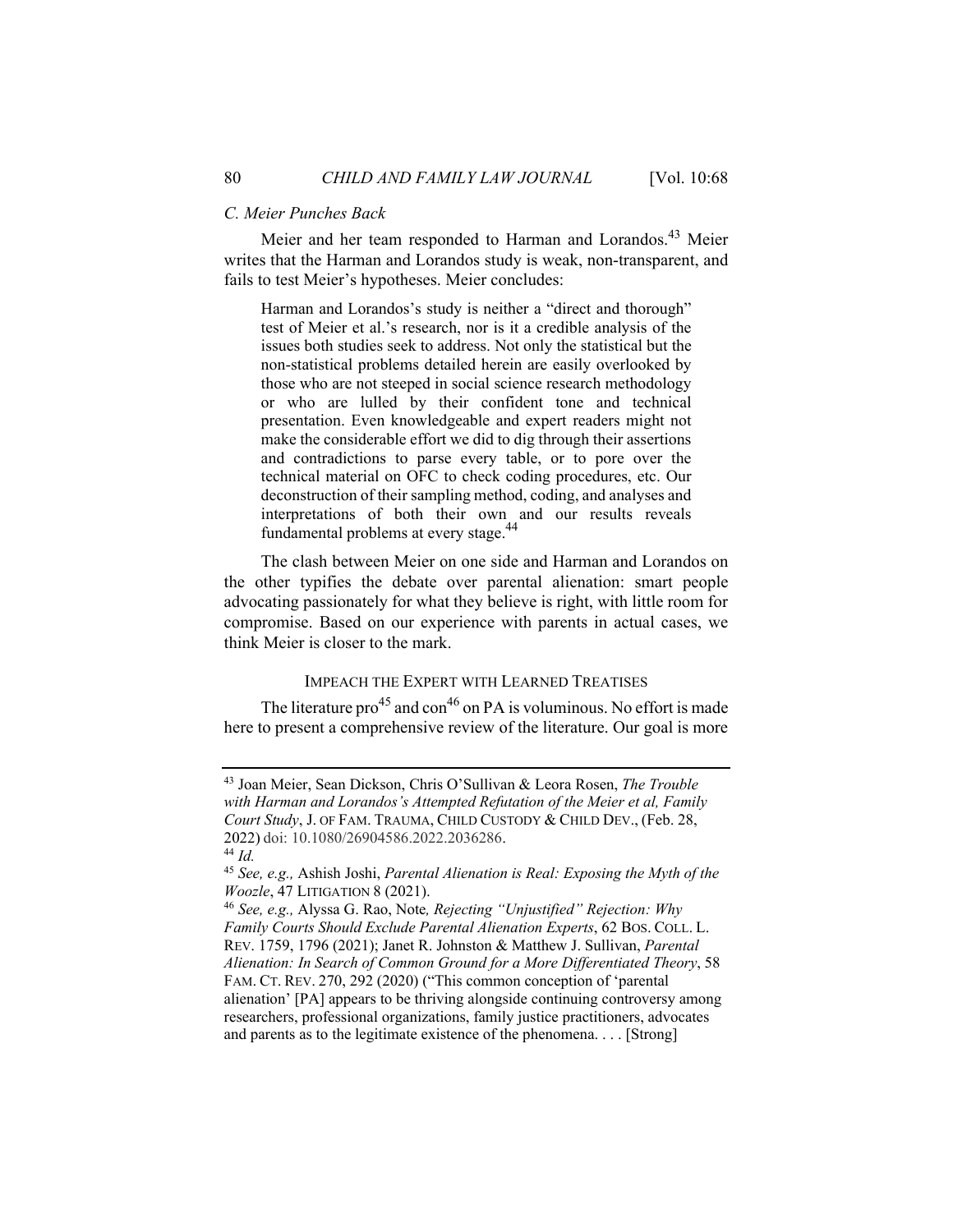limited and concrete. We seek to equip lawyers with quotes from the literature—learned treatises—to attack expert witnesses who testify on PA.<sup>47</sup> Our article contains lengthy quotes from relevant literature, emphasizing the April 2020 special issue of *Family Court Review*, which focused on PA. The *Family Court Review* is a journal published by the American Association of Family and Conciliation Courts. Articles in *Family Court Review* are available on Westlaw and LexisNexis.

Learned treatises are used for one or both of two purposes: (1) to impeach an expert, $48$  and/or (2) to prove the truth of matters contained in the treatise. When a learned treatise is offered to prove the truth of passages in the treatise, the treatise is hearsay. When a learned treatise is offered not for its truth but for the limited purpose of impeachment, the treatise is not hearsay.<sup>49</sup>

States have a hearsay exception for learned treatises. Most states have adopted the Federal Rules of Evidence exception, FRE 803(18), which states:

The following are not excluded by the rule against hearsay . . . . A statement contained in a treatise, periodical, or pamphlet if: (A) the statement is called to the attention of an expert on crossexamination or relied on by the expert on direct examination; and (B) the publication is established as a reliable authority by the expert's admission or testimony, by another expert's testimony, or by judicial notice.<sup>50</sup>

The authority of a learned treatise is established four ways: (1) the expert relied on the treatise during the expert's direct examination, (2) the

proponents and strong opponents of the ideas remain stalemated over the value of PA. . . . Despite universal agreement that family violence and child abuse preclude a finding of PA, virtually no common criteria exist to ensure these distinctions have been made."); Aaron Robb, *Methodological Challenges in Social Science: Making Sense of Polarized and Competing Research Claims*, 58 FAM. CT. REV. 308, 321 (2020) ("Despite a long history of being described in professional literature, research into resist-refusal dynamics is still in its infancy.").

<sup>47</sup> See Milfred D. Dale, Jonathan Gould & Alyssa Levine, *Cross-Examining Experts in Child Custody: The Necessary Theories and Models . . . With Instructions*, 33 J. AM. ACAD. MATRIMONIAL LAW. 327, 390 (2021).

 $48$  See Clark v. Commonwealth, 63 S.W. 740 (Ky. 1901).

<sup>49</sup> See Edward J. Imwinkelried, *Rationalization and Limitation: The Use of Learned Treatises to Impeach Opposing Expert Witnesses*, 36 VT. L. REV. 63, 80 (2011).

<sup>50</sup> FED. R. EVID. 803(18).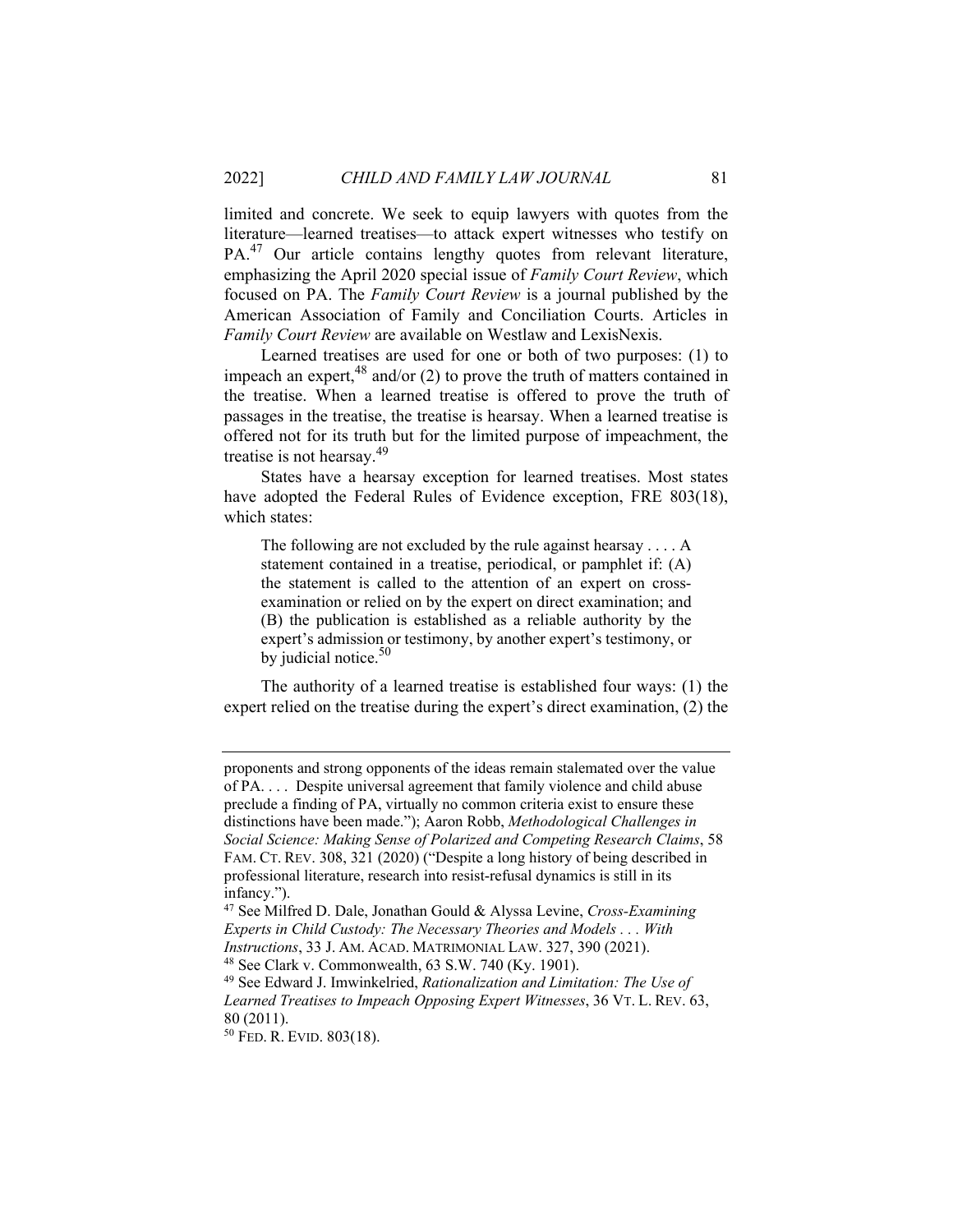expert admits on cross-examination that the treatise is authoritative, (3) if the expert being cross-examined refuses to admit the treatise is authoritative, another expert testifies to establish authority, and (4) in rare cases, a treatise is so widely acknowledged as reliable—*e.g*., *Grey's Anatomy—*that the judge takes judicial notice of the treatise's authority.

If an expert relied on a treatise during the expert's direct examination, Rule 803(18) is satisfied and the treatise can be used for the truth of the matter asserted and impeachment. Suppose the expert did not rely on the treatise during direct examination. In that case, the attorney conducting cross-examination may ask: "Q: Doctor, do you recognize [name of the treatise or the author] as a reliable authority on this subject?" If the expert acknowledges the treatise or author as an authority, Rule 803(18) is satisfied. Occasionally, an expert refuses to acknowledge the authority of a treatise in order to prevent counsel from using the treatise for impeachment. In such cases, it is necessary for the cross-examiner to provide the treatise to the examiner's own expert so the cross-examiner's expert can establish the authority of the treatise.

Prior to trial, some attorneys send opposing experts a packet of articles along with a cover letter requesting that the expert read the materials and acknowledge each as a reliable authority. If the expert obliges, Rule 803(18) is satisfied. Sometimes, questioning at trial takes the following form:

Q: Prior to trial, did you receive a packet of articles from me?

A: Yes.

Q: Were the articles accompanied by a cover letter asking you to read the articles?

 $A \cdot Yes$ 

Q: Did you read the articles?

A: No.

Q: So, you refused to read the articles you were asked to review. Is that right?

A: Yes.

The lawyer is satisfied with the expert's responses because the answers make the expert appear unreasonable. The trier of fact may think, "Why wouldn't the expert look at the material? What is he afraid of?"

An additional pretrial technique is to depose the opposing expert. Due to the relative informality of a deposition, experts are often willing to discuss articles and books in their field. The lawyer nonchalantly puts articles or books on the table and asks the expert to help the lawyer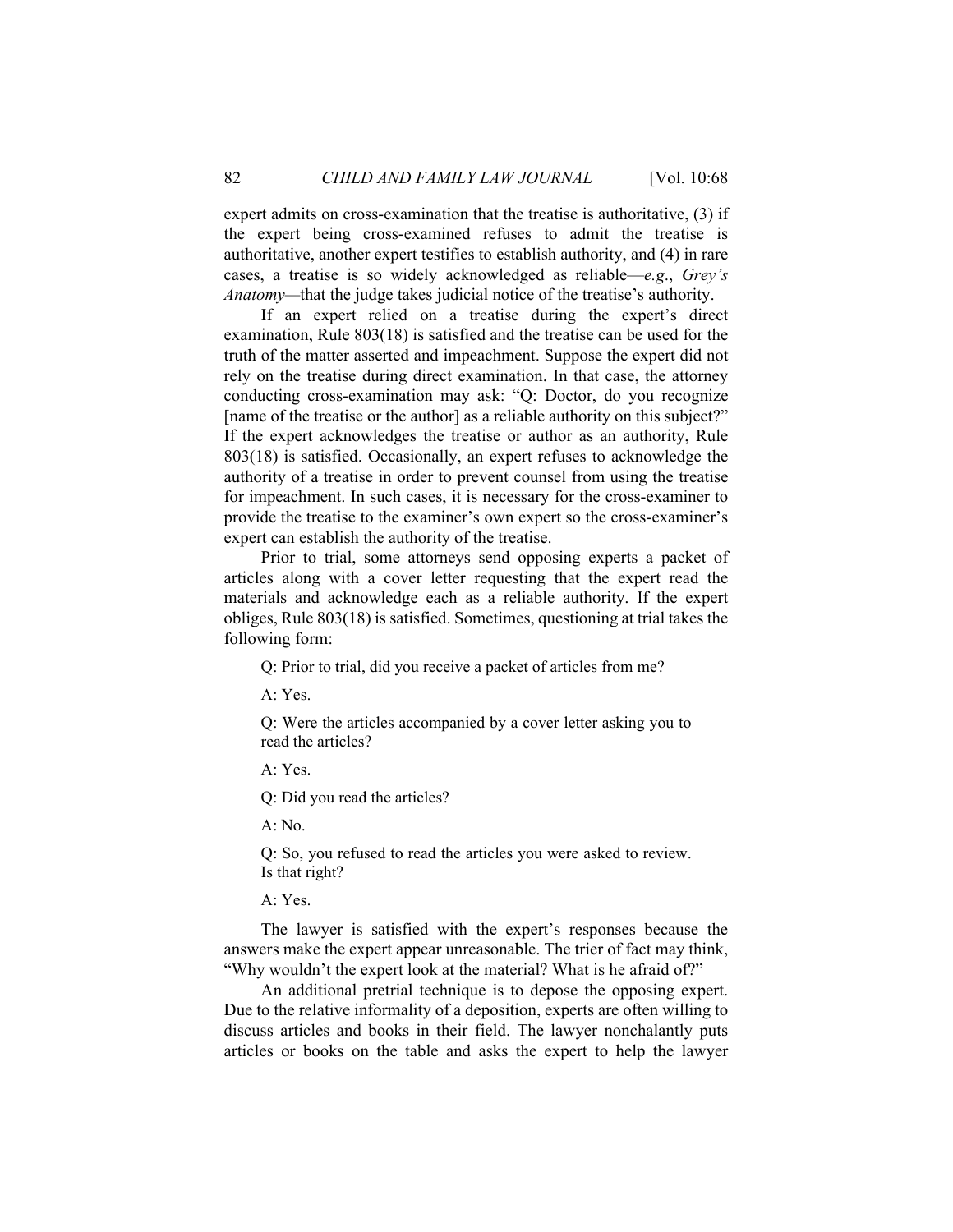understand the material. After some discussion, the lawyer asks if the journal, book, or author is an authority. Frequently, experts don't realize the attorney's real goal is to get the expert to endorse the material as authoritative. If the expert makes the commitment in a deposition, it will be difficult to defend a different position at trial.

We turn now to the main goal of this article: equipping family law attorneys with analysis and quotes from learned treatises to impeach PA experts.

#### THE EXPERT TESTIFIES THERE IS CONSENSUS ON THE MEANING OF PA

There is no agreed-upon definition of PA. In an article in the 2020 *Family Court Review* special issue, psychologist Barbara Fidler and law professor Nicholas Bala write, "[t]here remains a lack of consensus on a precise definition of alienation . . . ."51 Mercer adds, "because there is as yet no established method for identifying children who show evidence of parental alienation, the ideas associated with the parental alienation concept can best be considered as a loosely-connected and poorlyevaluated belief system."52

 Authorities who write about alienation often offer their own definition. Psychologists Joan Kelly and Janet Johnston published an article titled "The Alienated Child: A Reformulation of Parental Alienation Syndrome."<sup>53</sup> Kelly and Johnston write, "an alienated child is defined here as one who expresses, freely and persistently, unreasonable negative feelings and beliefs (such as anger, hatred, rejection, and/or fear) toward a parent that are significantly disproportionate to the child's actual experience with that parent."54 Psychiatrist William Bernet is a leading proponent of PA.55 Bernet defines PA as a "mental condition in which a child—usually one whose parents are engaged in a high-conflict

<sup>51</sup> Barbara Jo Fidler & Nicholas Bala, *Concepts, Controversies and Conundrums of "Alienation:" Lessons Learned in a Decade and Reflections on Challenges* 

*Ahead*, 58 FAM. CT. REV. 576, 603 (2020).<br><sup>52</sup>Jean Mercer, *Critiquing Assumptions About Parental Alienation: Part 2. Causes of Psychological Harms*, 18 J. OF FAM. TRAUMA, CHILD CUSTODY & CHILD DEV.. 201, 201(2021). 53 Joan Kelly & Janet Johnston, *The Alienated Child: A Reformulation of* 

*Parental Alienation Syndrome*, 39 FAM. CT. REV. 249, 266 (2001). 54 *Id.* at 251. 55 *See* William Benet, *Parental Alienation and Misinformation Proliferation*, 58

FAM. CT. REV. 293, 297 (2020*); See also*, William Bernet, *Recurrent Misinformation Regarding Parental Alienation Theory*, THE AM. J. OF FAM.

THERAPY (September 24, 2021),

https://doi.org/10.1080/01926187.2021.1972494.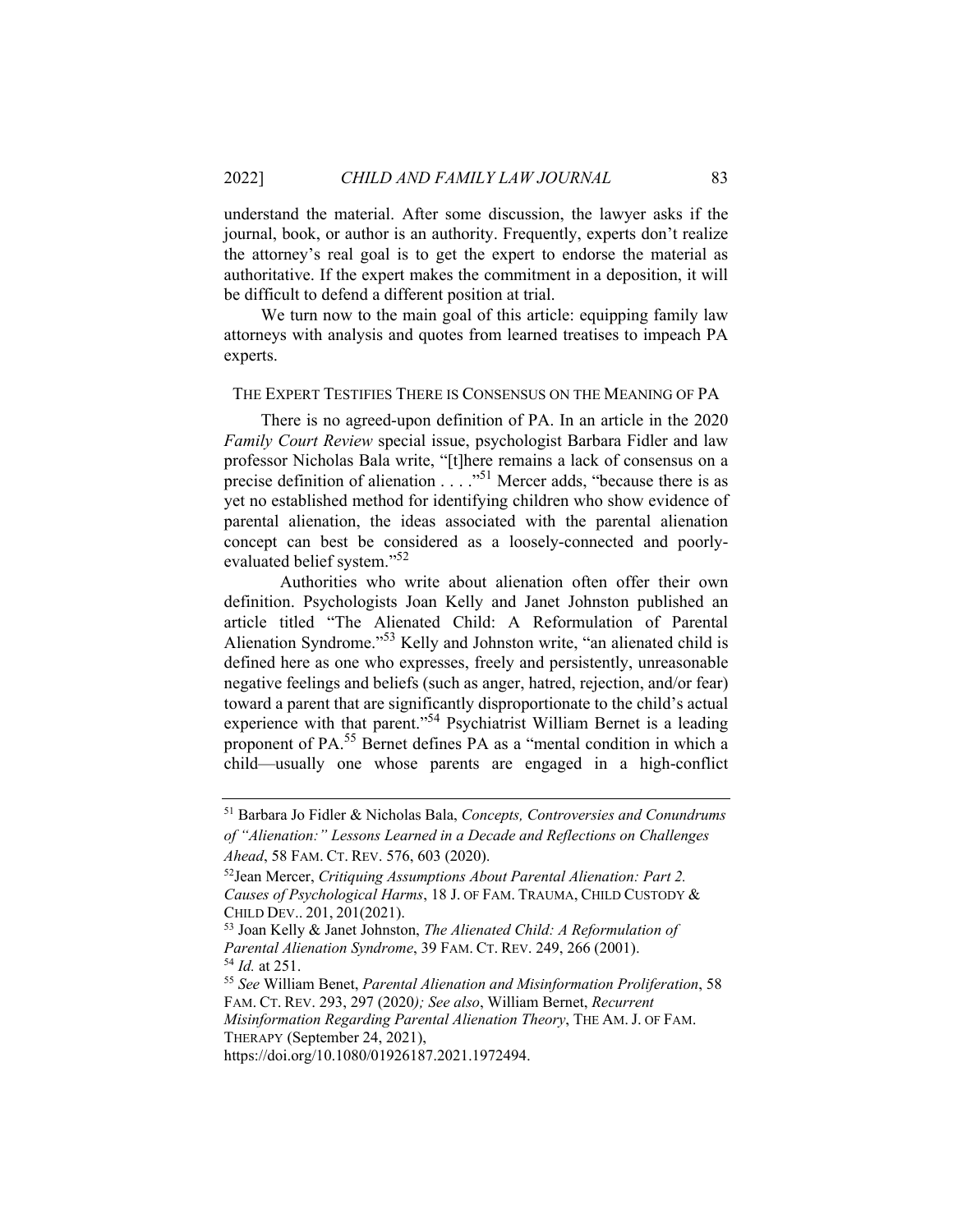separation or divorce—allies himself or herself strongly with an alienating parent and rejects a relationship with the target parent without legitimate justification."<sup>56</sup> In another article, Bernet offers a simpler definition, "[A] child's rejection of a parent without a good reason."<sup>57</sup> Psychologist Richard Warshak writes:

This article uses the terms parental alienation and alienated child to refer only to a disturbance in which the child's rejection of a parent is disproportionate to the rejected parent's behavior. If the child's experience of the parent reasonably justifies the child's rejection—for example, the child is reacting to abuse, gross mistreatment, severe mental illness, witnessing domestic violence, or volatile, erratic behavior due to substance abuse—the term parental alienation does not apply  $\ldots$ .<sup>58</sup><sup>[08]</sup>

An expert who claims there is a consensus on the definition of PA is subject to critique. It is important to note that although the definitions quoted appear to be carefully crafted, words like "unreasonable," "legitimate justification," and "disproportionate" remain without an operational definition and imply subjective judgments rather than valid and reliable protocols for identification of PA.<sup>59</sup>

#### PARENTAL ALIENATION IS A CONCLUSION NOT AN ANALYSIS

When a parent raises the possibility of abuse, a careful analysis of the evidence should follow. The analysis can be performed by mental

<sup>56</sup> William Bernet, *Response to "Ideology and Rhetoric Replace Science and Reason in Some Parental Alienation Literature and Advocacy: A Critique," By Milchman, Geffner and Meier*, 58 FAM. CT. REV. 362, 367 (2020). 57 William Bernet, Nilgun Gregory, Ronald, P. Rohner & Kathleen M. Reay, *Measuring the Difference Between Parental Alienation and Parental Estrangement: The PARQ-Gap*, 65 J. FORENSIC SCI. 1225, 1225 (2020) (Dr. Bernet and his colleagues write: "The two most important reasons for contact refusal are estrangement and alienation. Estrangement refers to a child's rejection of a parent for good cause, for example, because that parent had a history of neglecting or abusing the child. On the other hand, parental alienation (PA) refers to a child's rejection of a parent without good reason."). 58 Richard A. Warshak, *When Evaluators Get It Wrong: False Positive IDs and Parental Alienation*, 26 PSYCH. PUB. POL. & L. 54, 57 (2020).<br><sup>59</sup> In science, "valid" means that a protocol or test accurately measures what it is intended to measure. Thus, a valid intelligence test accurately measures intelligence. The word "reliable" means the protocol or test yields consistent results across multiple administrations. Courts often refer to both validity and reliability with the word reliable. *See* Daubert v. Merrell Dow Pharmaceuticals, Inc., 509 U.S. 579, 590 fn. 9 (1993).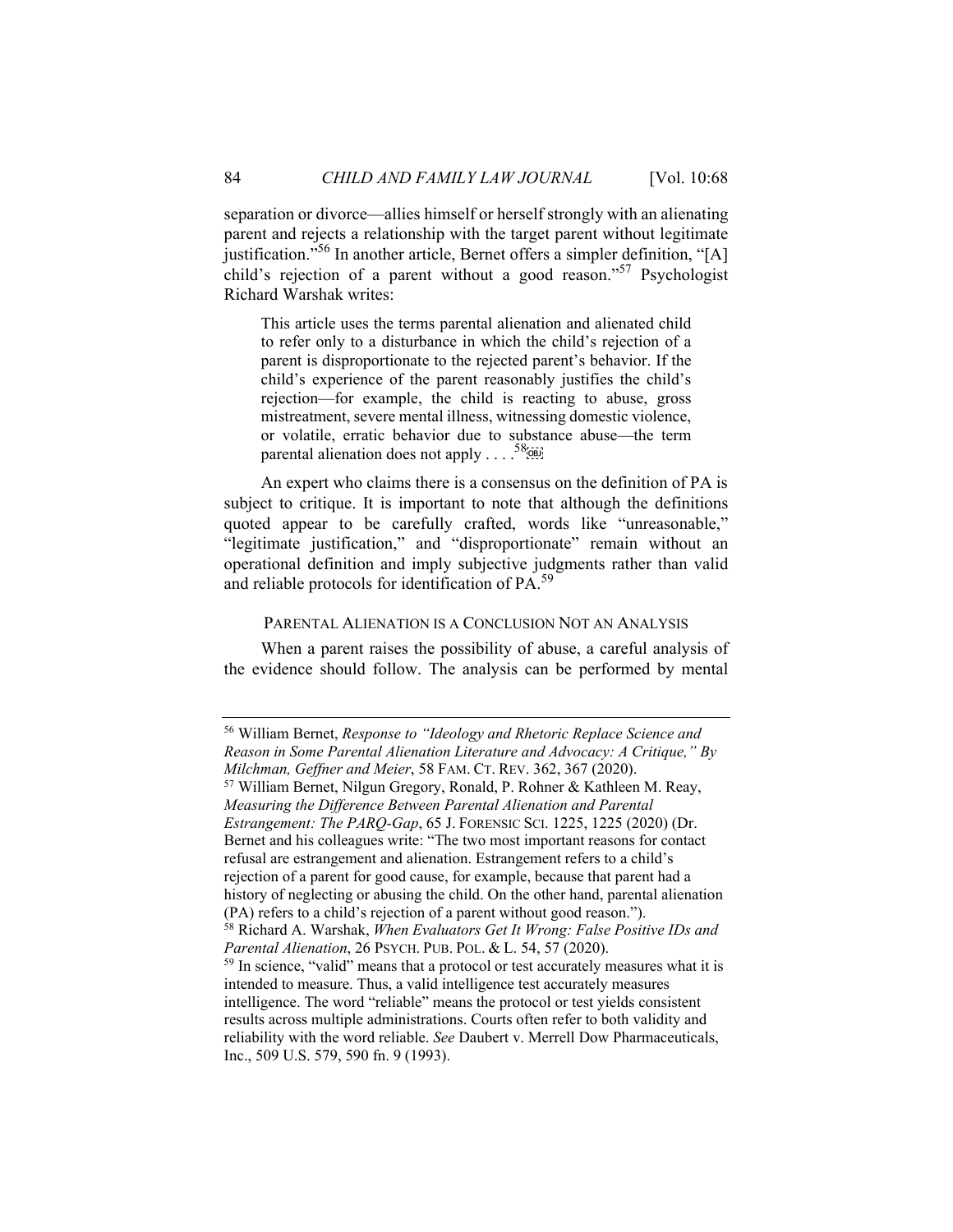health professionals, police officers, child protection social workers, and lawyers. What is important is experience and expertise, not a particular diploma. It is true that different professionals bring different skills to the analytical process, but in the final analysis no profession has cornered the market on analytic competence.

A problem with the words "parental alienation" is that the words have nothing to do with the analysis of evidence that is needed to determine whether alienation occurred. PA is a conclusion—an after-thefact label—not an analysis. PA is not a test or tool that aids the analysis. Yet, when the words "parental alienation" are uttered, people often mistakenly jump to the conclusion the necessary analysis has occurred. To make matters worse, the words "parental alienation" are pejorative. Mere mention of "parental alienation" causes some people to conclude that alienation occurred. The term PA takes on a life of its own, becoming a substitute for analysis. Learned Hand observed on the different topic, "the subject seems to gather mist which discussion serves only to thicken . . . ."<sup>60</sup> The term "parental alienation" creates a mist of confusion that obscures meaningful analysis.

To clarify why PA is a conclusion and not an analysis, an analogy is useful. Lawyers know that on appeal, some errors by the trial judge are harmless while other errors are reversible.<sup>61</sup> The terms "harmless error" and "reversible error" provide no insight into whether a particular trial court error is harmless or reversible. The appellate judge evaluates the error in the context of the entire appellate record to determine the effect of the error. If the appellate judge determines the error likely influenced the outcome in the trial court, the appellate judge labels the error reversible. On the other hand, if the appellate judge determines the error probably did not influence the outcome below, the appellate judge labels the error harmless. The point is that the terms "harmless error" and "reversible error" are conclusions. The hard work is the analysis leading to the conclusion. Similarly, PA is a conclusion and not an analysis.

Upon proper objection under Federal Rules of Evidence, Rule 403, the trial judge balances the probative value of relevant evidence against the dangers of unfair prejudice and/or confusion of issues.<sup>62</sup> PA has no probative value in determining whether accusations of abuse are true. For

<sup>60</sup> Nash v. United States, 54 F.2d 1006, 1007 (2d Cir. 1932).

 $62$  FED. R. OF EVID. 403 provides: "The court may exclude relevant evidence if its probative value is substantially outweighed by a danger of one or more of the following: unfair prejudice, confusing the issues, misleading the jury, undue delay, wasting time, or needlessly presenting cumulative evidence."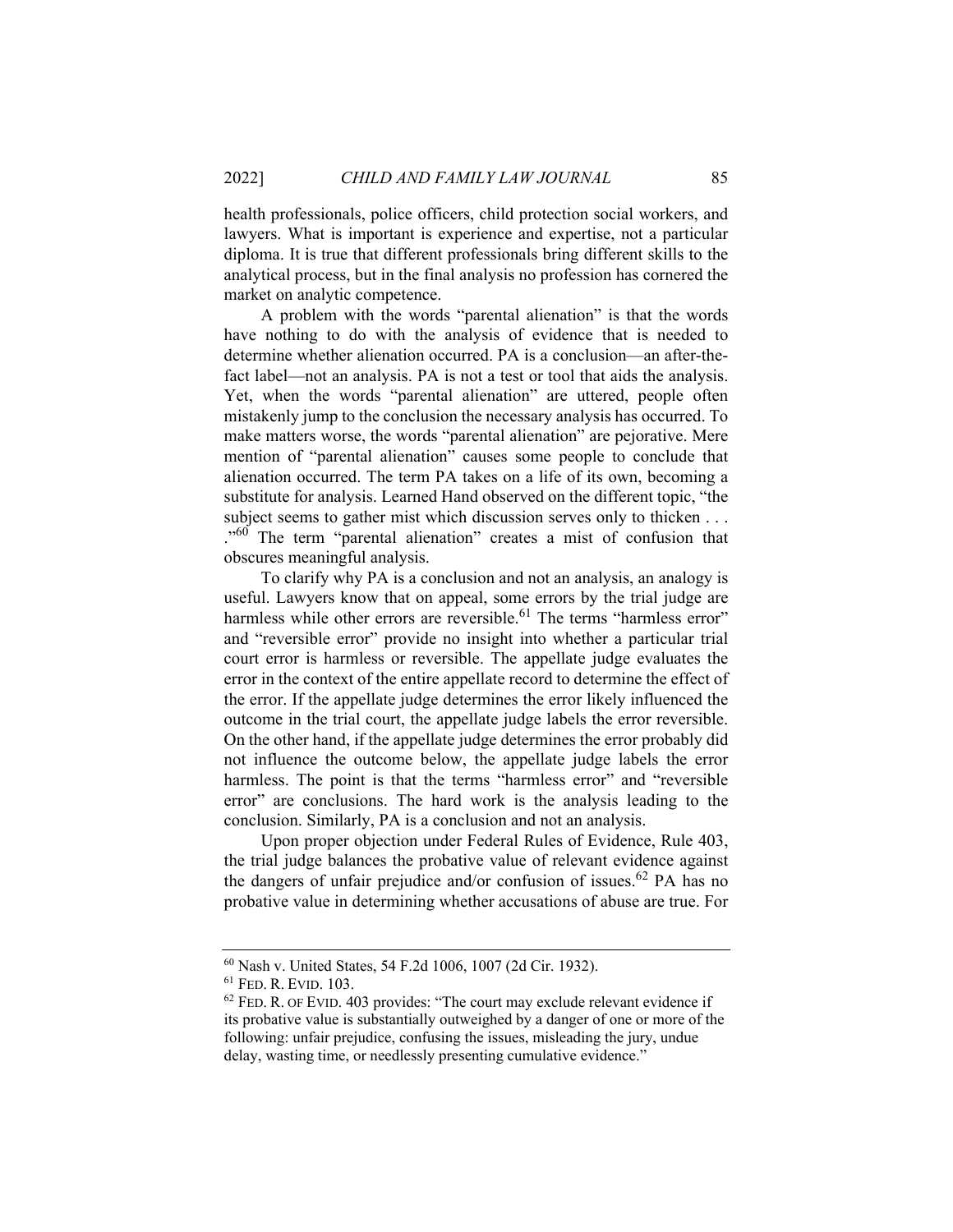this reason, expert testimony on PA should be excluded under Rule 403. Even if PA has some modicum of probative value—it doesn't—the mist of confusion it causes is sufficient reason to exclude PA evidence under Rule 403.

#### THE EXPERT "DIAGNOSED" PARENTAL ALIENATION

The word "diagnosis" is a label attached to an illness or disease.  $63$ The concept of "diagnosis" is misapplied regarding alleged PA.<sup>64</sup> Whether or not alienation occurred is a question of fact requiring analysis of evidence, not a psychological disorder that can be diagnosed. Mercer writes, "[t]here is no established protocol for identifying PA in children."<sup>65</sup> Elsewhere, Mercer writes, "[p]arental alienation is not an identified psychiatric diagnosis, but is a term used to describe some events during and after divorce."66 Timothy Houchin, John Ranseen, Phillip Hash, and

<sup>63</sup> Online dictionary.

<sup>64</sup> Some proponents of PA believe alienation is a diagnosable condition. *See* William Bernet & Amy J.L. Baker, *Parental Alienation, DSM-5, and ICD-11: Response to Critics*, 41 J. AM. ACAD. PSYCH. & LAW 98, 98 (2013). Dr. Bernet writes, "[T]he concept of PA was expressed in DSM-5, but not the actual words." Bernet, *supra* note 57, at 364. Well, maybe. The fact is the professionals who wrote DSM-5 rejected PA as a diagnosis. See Madelyn L. Milchman, Robert Geffner, & Joan S. Meier, *Putting Science and Reasoning Back Into the "Parental Alienation" Discussion: Reply to Bernet, Robb, Lorandos, and Garber*, 58 FAM. CT. REV. 375, 378 (2020), where the authors write that Bernet "goes on to claim, 'PA is an example of the novel diagnosis, child affected by parental relationship distress.' There are several problems with Bernet's assertion that DSM-5 includes PA as an example of this new 'diagnosis.' First, while DSM-5 includes a new section titled 'Child Affected by Parental Relationship Distress', it is in the chapter titled 'Other Conditions That May Be a Focus of Clinical Attention.' The introduction to this chapter pointedly states 'the conditions and problems listed in this chapter are not mental disorders.' If they are not mental disorders, they are not diagnoses. That is why they were put in a separate section. 'Parental Relationship Distress' is not a novel diagnosis it is not a diagnosis at all."

<sup>65</sup> Jean Mercer, *Rejecting the Idea of Rejection as a Measure of Parental Alienation: Comment on Bernet, Gregory, and Rohner, and Reay (2020)*, 18 J. OF FAM. TRAUMA, CHILD CUSTODY & CHILD DEV. 201, 205 (2020). doi: 10. 1080/26904586.2020.1806770.

<sup>66</sup> Jean Mercer*, Critiquing Assumptions About Parental Alienation: Part 1. The Analogy With Family Violence*, 19 J. FAM. TRAUMA, CHILD CUSTODY & CHILD DEV. 81, 83 (2022).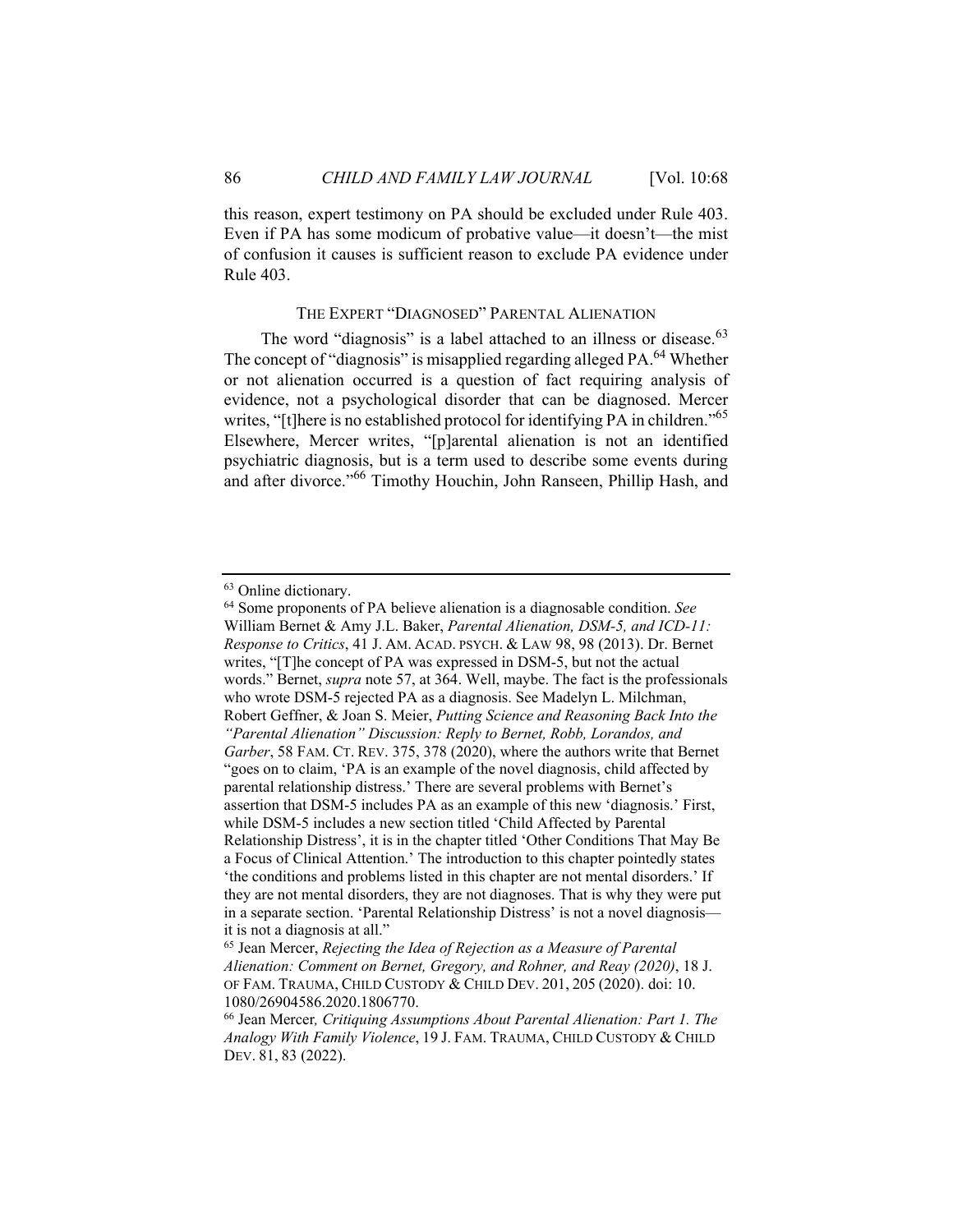Daniel Bartnicki write, "there remains a paucity of scientific evidence that PAS or PAD should be a psychiatric diagnosis."<sup>67</sup>

The American Psychiatric Association's *Diagnostic and Statistical Manual of Mental Disorders* ("DSM") is the leading source for psychiatric diagnosis.68 Proponents of PA tried and failed to have PA—they called it Parental Alienation Disorder (PAD)—included as a diagnosable mental disorder in the DSM-5.<sup>69</sup> It is true that some children in high conflict custody disputes demonstrate diagnosable psychological symptoms such as stress, anxiety, and depression.<sup>70</sup> It is logical to assume such symptoms are caused by *something*; however, there is no diagnosable psychological symptom or group of symptoms that points to alienation as the cause of stress, anxiety, or depression.

<sup>69</sup> Jean Mercer, Are Intensive Parental Alienation Treatments Effective and Safe for Children and Adolescents? Journal of Child Custody, doi: 10.1080/ 15379418.2018.1557578 ("A group of PA proponents campaigned unsuccessfully to have PA included as a diagnostic category in the fifth edition of the *Diagnostic and Statistical Manual of Mental Disorders* (DSM-5; American Psychiatric Association, 2013)"); Madelyn S. Milchman, Robert Geffner & Joan S. Meier, *Ideology and Rhetoric Replace Science and Reason in Some Parental Alienation Literature and Advocacy: A Critique*, 58 FAM. CT. REV. 340, 344 (2020) ("The concept of parental alienation in every form that advocates proposed . . . was rejected for inclusion in DSM-5."); Milchman, *supra* note 65, at 378 (The authors write, Bernet "goes on to claim, 'PA is an example of the novel diagnosis, child affected by parental relationship distress.' There are several problems with Bernet's assertion that DSM-5 includes PA as an example of this new 'diagnosis.' First, while DSM-5 includes a new section titled 'Child Affected by Parental Relationship Distress,' it is in the chapter titled 'Other Conditions That May Be a Focus of Clinical Attention.' The introduction to this chapter pointedly states 'the conditions and problems listed in this chapter are not mental disorders.' If they are not mental disorders, they are not diagnoses. That is why they were put in a separate section. 'Parental Relationship Distress' is not a novel diagnosis—it is not a diagnosis at all."). 70 *See* Gary B. Melton, John Petrila, Norman G. Poythress & Christopher Slobogin, 550 PSYCHOLOGICAL EVALUATIONS FOR THE COURTS: A HANDBOOK FOR MENTAL HEALTH PROFESSIONALS AND LAWYERS (3d ed. 2007).

<sup>67</sup> Timothy M. Houchin, John Ranseen, Phillip A. Hash & Daniel J. Bartnicki, *The Parental Alienation Debate Belongs in the Courtroom, Not in DSM-5*, 40 J.

AM. ACAD. PSYCHIATRY & L. 127, 128 (2012).<br><sup>68</sup> AM. PSYCHIATRIC ASS'N, DIAGNOSTIC AND STATISTICAL MANUAL OF MENTAL DISORDERS DSM-5 (5<sup>th</sup> ed. 2013).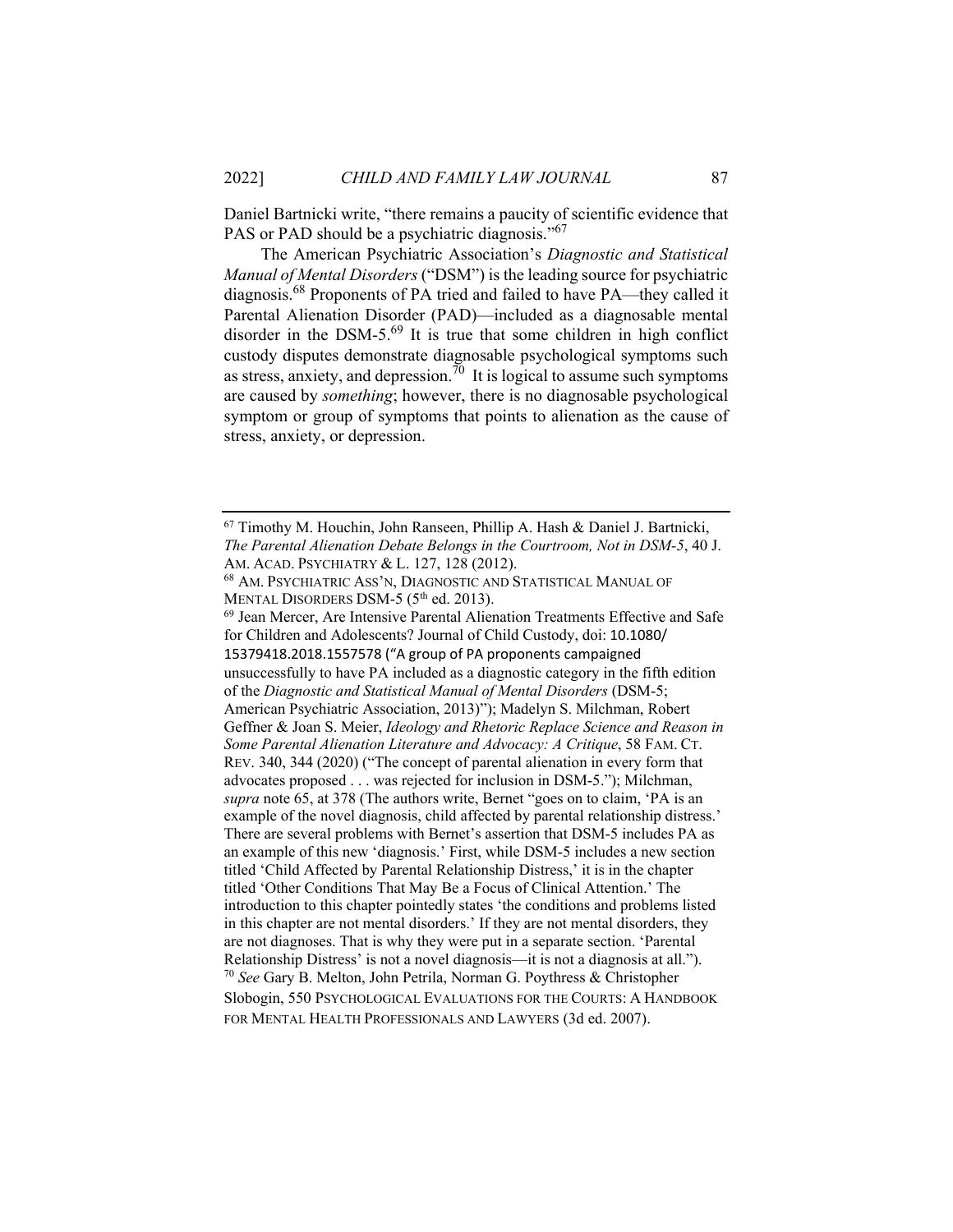Psychologist Benjamin Garber writes that the medical model--of which diagnosis is a part--is ill suited to discovering whether alienation occurred:

I fear that we are trying to tape or glue together a workable structure on an essentially flawed foundation. That foundation is the medical model of individual illness, diagnosis, and intervention that psychology inherited from its physician parents . . . .

It is the medical model that prompts us to even consider whether "alienation" should be codified as a "syndrome," a "disorder," or a lower-case description of behaviors. It is the medical model that prompts us to try to impute family law meaning to clinically designed methods. It is the medical model that prompts so many custody evaluators, attorneys, and courts to incorrectly believe that an assessment of mother, father, and child is the same as an assessment of the system that they make together. . . . [F]amily law questions are about relationships, not individuals. The work that we do is about dynamics, not diagnoses.

There is no Diagnostic and Statistical Manual ("DSM") for relationships. The DSM and ICD are catalogs of individual pathologies. Applying those nosologies to family law matters is a bit like trying to measure time with a tape measure.<sup>71</sup>

The American Academy of Child and Adolescent Psychiatry published *Practice Parameters for Child Custody Evaluation,* which state: $72$ 

It is not necessary to render a DSM-IV diagnosis in a custody dispute. The process is an evaluation of parenting, not a psychiatric evaluation. . . . DSM-IV diagnoses are not necessary. (If parties are given diagnoses, the clinician should explain the ramifications (if any) of the diagnosis for custody. Otherwise, providing a diagnosis confuses the court and provides fodder for attorneys.<sup>7</sup>

Milchman, Geffner, and Meier write:

[I]t is important to note that it is problematic to use diagnoses or evaluative labels such as [PA] in child custody cases when

<sup>71</sup> Benjamin D. Garber, *Dynamics, Not Diagnoses*, 58 FAM. CT. REV. 368, 368- 70 (2020).

<sup>72</sup> American Academy of Child and Adolescent Psychiatry, *Practice Parameters for Child Custody Evaluation*, 36 J. AM. ACAD. CHILD & ADOLESCENT PSYCHIATRY 57S, 57S (1997). 73 *Id.* at 65S-66S.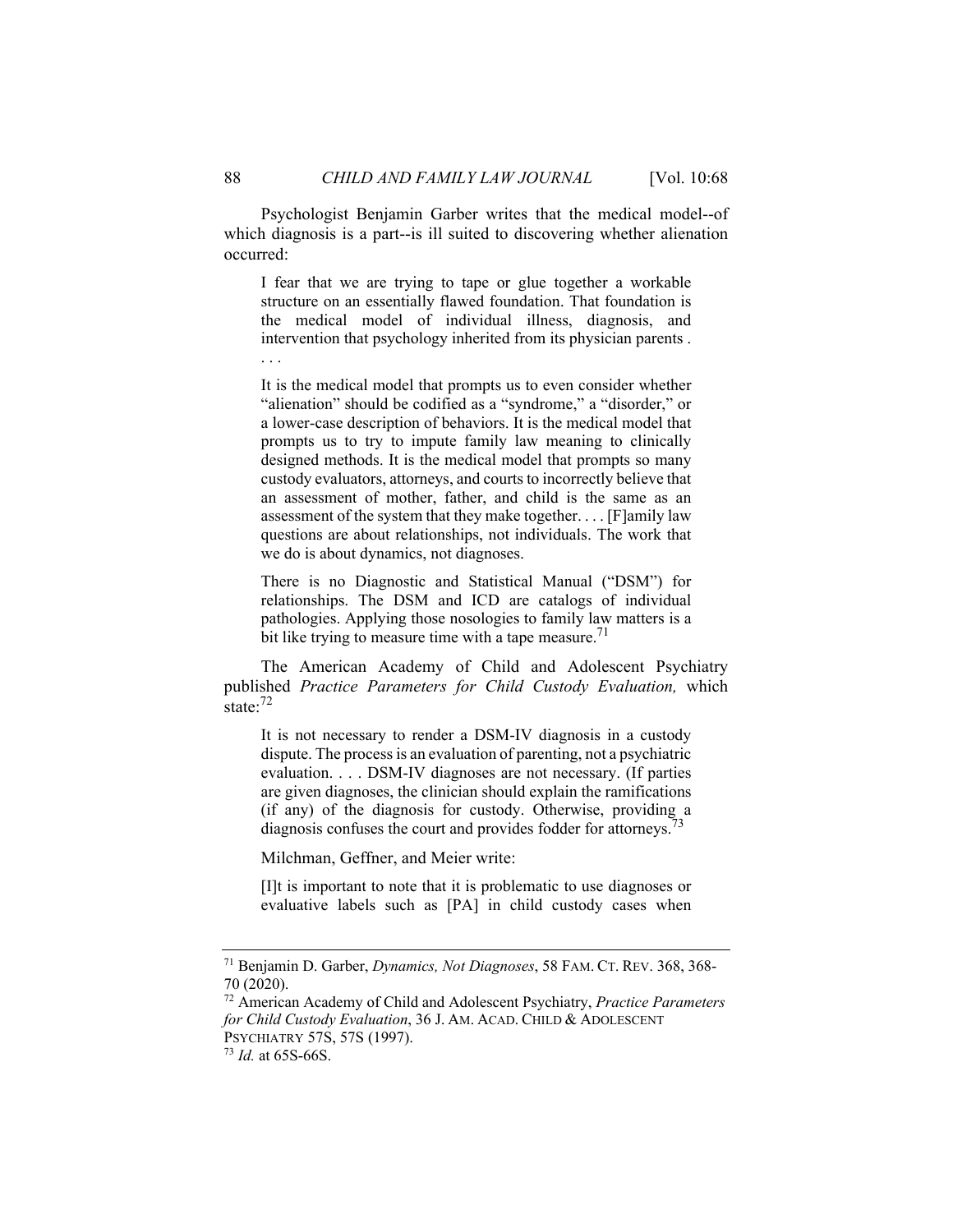resistance or rejection of a parent by a child occurs, rather than observable behaviors and evidence to describe the functioning of all parties.74

[A] behavior is not a condition or a diagnosis . . . .<sup>75</sup>

Turning a child's rejection of a parent or a parent's denigration of the other parent, which are observable behaviors, into a condition or diagnosis simply by referring to them with a proper name, PA, implies that the *diagnosis,* not just the behaviors, exists; yet the absence of any validated criteria to identify it specifically or to make a differential diagnosis are significant problems that contradict this usage.<sup>76</sup>

[Using the label PA] changes a behavioral description of one type of poor parenting into a specific mental disorder. Once again, this is precisely what PA advocates had proposed, unsuccessfully, to DSM-5 . . . . . . . 77

In short, in our view, labeling a behavior problem as if it were a scientifically validated diagnosis, with specific implications for children, families, and their treatment in the absence of the necessary empirical research--is premature at best and destructively misleading at worst.<sup>78</sup>

In 2008, the American Psychological Association issued the following statement on PAS: "an APA 1996 Presidential Task Force on Violence and the Family noted the lack of data to support so-called 'parental alienation syndrome' and raised concern about the term's use. However, we have no official position on the purported syndrome."<sup>79</sup> Psychologist Richard Warshak writes, "no reliable data exist to allow a comparison of the prevalence of false positive versus false negative findings of alienating behavior. Nor are there reliable data on the prevalence of false positive versus false negative findings that the rejected parent is primarily responsible for the child's estrangement."<sup>80</sup> Psychiatrist Timothy Houchin and his colleagues observe: "politicians

https://dictionary.apa.org/parental-alienation-syndrome (last visited Aug. 18, 2021).

<sup>&</sup>lt;sup>74</sup> Milchman et al., supra note 70, at 355.<br><sup>75</sup> *Id.* at 345.

<sup>&</sup>lt;sup>76</sup> Id. (emphasis in original).

<sup>77</sup> *Id.*

<sup>78</sup> *Id.* at 346. 79 *Parental Alienation Syndrome*, AM. PSYCH. ASS'N,

<sup>80</sup> Richard A. Warshak, *Risks and Realities of Working with Alienated Children*, 58 FAM. CT. REV. 432, 434 (2020).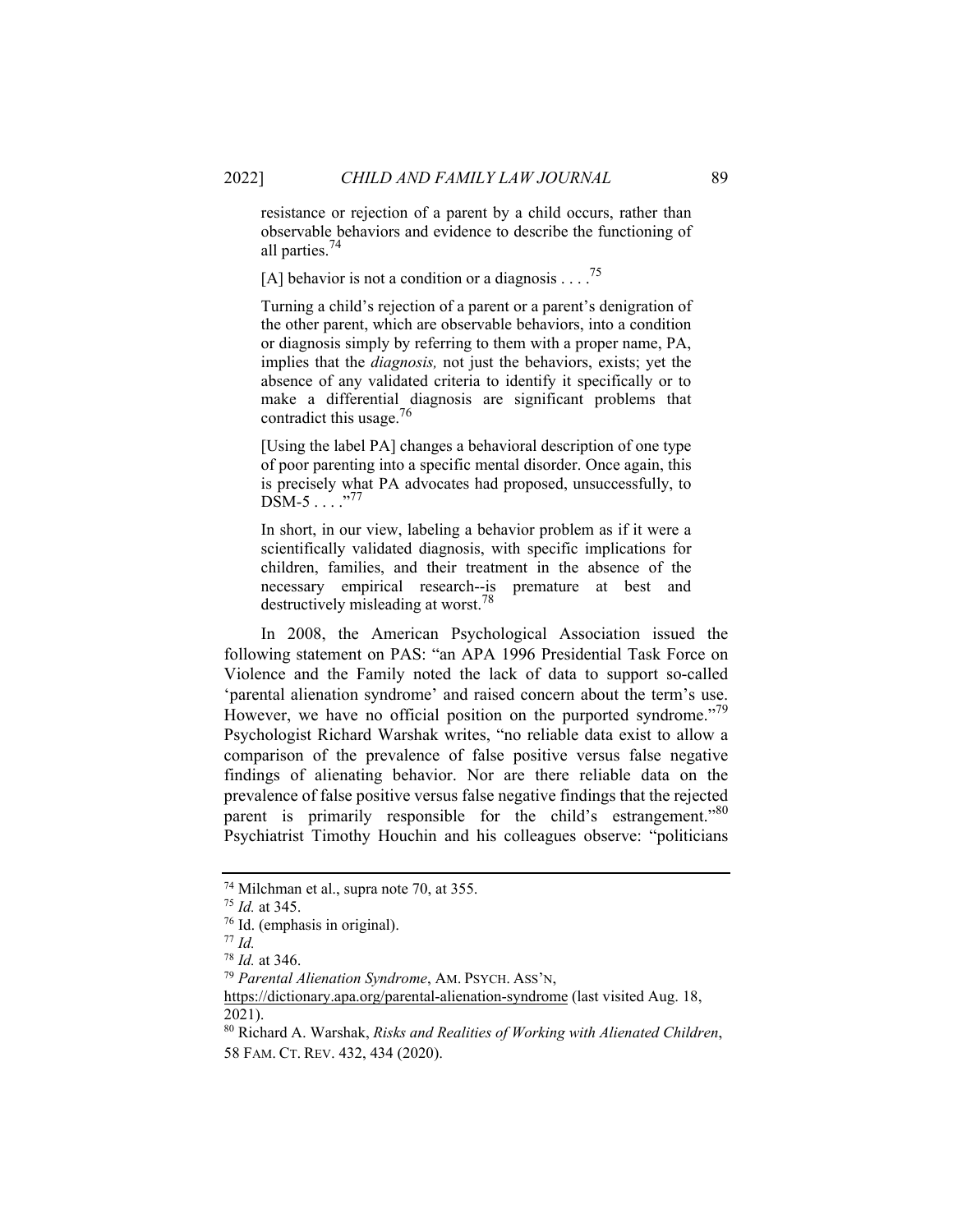frequently engage in alienation tactics to win elections, yet there is little thought to labeling this process as a diagnosis."<sup>81</sup>

Psychologists Joan Kelly and Janet Johnston discuss psychiatrist Richard Gardner's original formulation of PAS:

Gardner has formulated a definition of PAS that includes its hypothesized etiological agents (i.e., an alienating parent and a receptive child). This renders his theory of the causes of PAS unfalsifiable because it is tautological (i.e., true by definition). . . . [B]ecause there is no 'commonly recognized, or empirically verified pathogenesis, course, familial pattern, or treatment selection' of the problem of PAS, it cannot properly be considered a diagnostic syndrome . . . . Hence, the term PAS does not add any information that would enlighten the court, the clinician, or their clients  $\ldots$  . 82

Lenore Walker and David Shapiro write, "there is no . . . body of scientific, empirical, or clinical literature to support the construct of PAD. . . . It is the authors' contention that adding PAD to the diagnostic categories will cause more harm than benefit to divorcing families."<sup>83</sup>

The DSM-5 sets forth diagnosable mental disorders. In addition to diagnosable disorders, DSM-5 contains a chapter titled "Other Conditions That May Be a Focus of Clinical Attention."84 The other conditions are called V codes.<sup>85</sup> The V codes describe a wide range of social factors that can impact mental health.86 It is important to note that V codes are *not* 

<sup>&</sup>lt;sup>81</sup> Houchin et al., *supra* note 68, at 127.<br><sup>82</sup> Joan B. Kelly & Janet R. Johnston, *The Alienated Child: A Reformulation of Parental Alienation Syndrome*, 39 FAM. CT. REV. 249, 249-50 (2001). 83 Lenore E. Walker & David L. Shapiro, *Parental Alienation Disorder: Why Label Children with a Mental Diagnosis?*, 7 J. CHILD CUSTODY 266, 267, 279

<sup>(2010).&</sup>lt;br><sup>84</sup> AM. PSYCHIATRIC ASS'N, supra note 69, at 715.

<sup>&</sup>lt;sup>85</sup> The "Other Conditions" are called V codes so the reader can coordinate the DSM-5 "Other Conditions" with V and Z codes contained in the International Classification of Diseases published by the World Health Organization. Each DSM-5 "Other Condition" is preceded by the letter "V" and several numbers. For example, V61.20 is the V code for "Parent-Child Relational Problems." *Id.* <sup>86</sup> *Id.*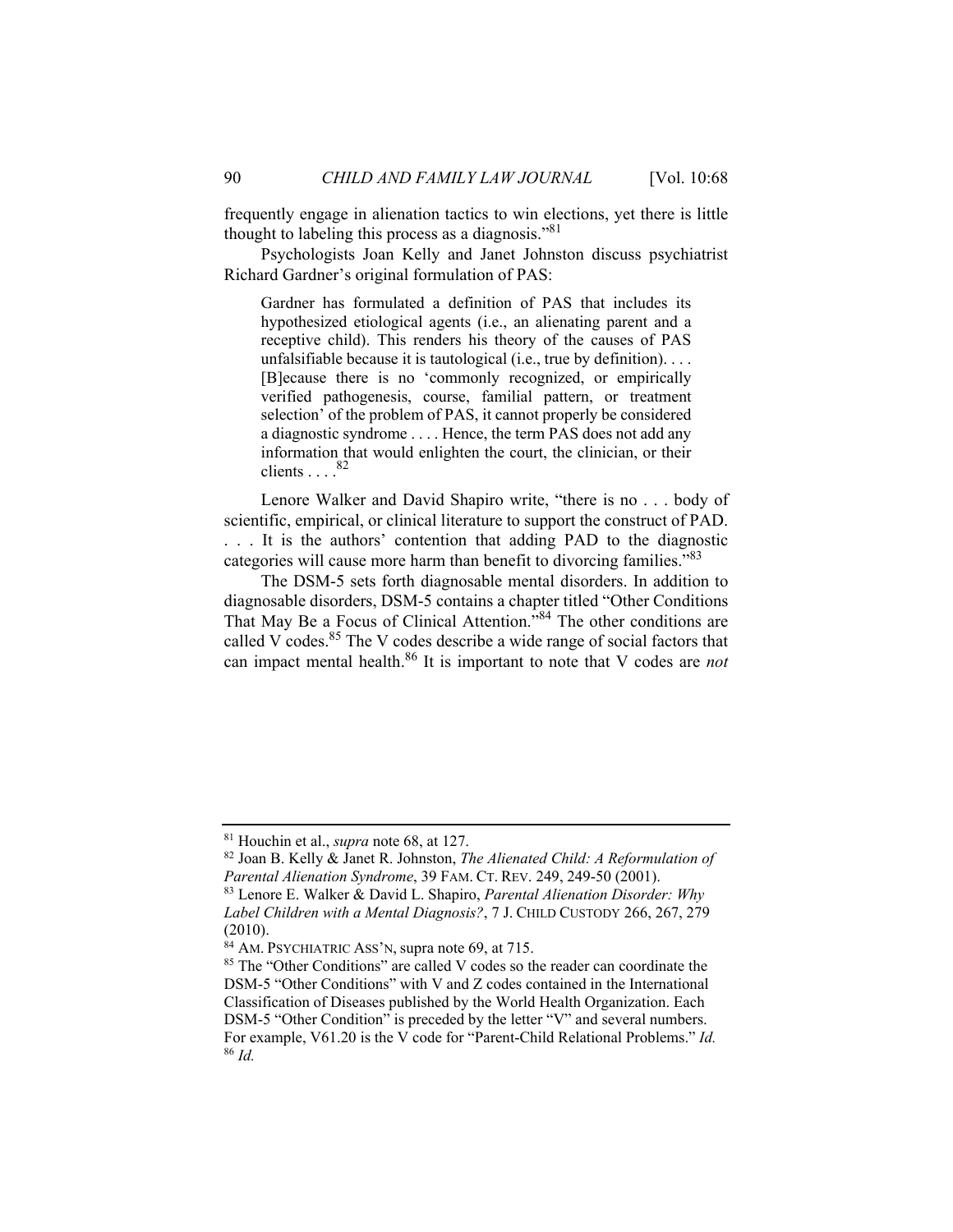mental disorders. $87$  The V codes include homelessness,  $88$  extreme poverty,  $89$  victim of terrorism,  $90$  victim of discrimination,  $91$  and others.

V code 61.29 is titled "Child Affected by Parental Relational Distress," and V code 61.03 is titled "Disruption of Family by Separation or Divorce."92 As mentioned above, PA proponents failed to get PAD included in DSM-5 as a diagnosable mental disorder. Not only is PA not a diagnosable mental disorder, PA is not a V code in DSM-5. Some PA proponents try to smuggle PA into DSM-5 by arguing it falls within the V code for "Child Affected by Parental Distress," and is for that reason a diagnosable condition in DSM-5.93 This is a flawed argument. First, the American Psychiatric Association rejected PAD as a mental disorder worthy of inclusion in DSM-5. Second, V codes are not mental disorders. Thus, even if PAD somehow fits into a V code, it would not thereby become a diagnosable disorder. There are V codes for homelessness and victim of discrimination, but we do not diagnose a person with a mental disorder because the person is homeless or a victim of discrimination. V codes are social conditions that impact mental health, not mental disorders. With this knowledge, the cross-examiner can effectively challenge the argument that PA is a diagnosable disorder in DSM-5.

#### THE EXPERT TESTIFIES PARENTAL ALIENATION IS GENERALLY ACCEPTED IN THE SCIENTIFIC COMMUNITY

There is general acceptance that some children are estranged from a parent. Johnson and Kelly write, "the fact that a small percentage of children develop strong negative attitudes and reject one of their parents after divorce is agreed upon."94 There is also general acceptance that some

<sup>&</sup>lt;sup>87</sup> *Id.* ("The conditions and problems listed in this chapter are not mental disorders.").<br> $88$  *Id.* at 723.

<sup>88</sup> *Id.* at 723. 89 *Id.* at 724. 90 AM. PSYCHIATRIC ASS'N, supra note 69, at 725. 91 *Id.* at 724. 92 *Id.* at 716. 93 *See* Ramon Vilalta & Maxime Winberg Nodal, *On the Myth of Parental Alienation Syndrome (PAS) and the DSM-5*, 38 PSYCH. PAPERS 224, 228 (2017).

<sup>&</sup>lt;sup>94</sup> Janet R. Johnston & Joan B. Kelly, Rejoinder to Gardner's "Commentary on Kelly and Johnston's 'The Alienated Child: A Reformulation of Parental Alienation Syndrome,'" 42 FAM. CT. REV. 622, 622 (2004).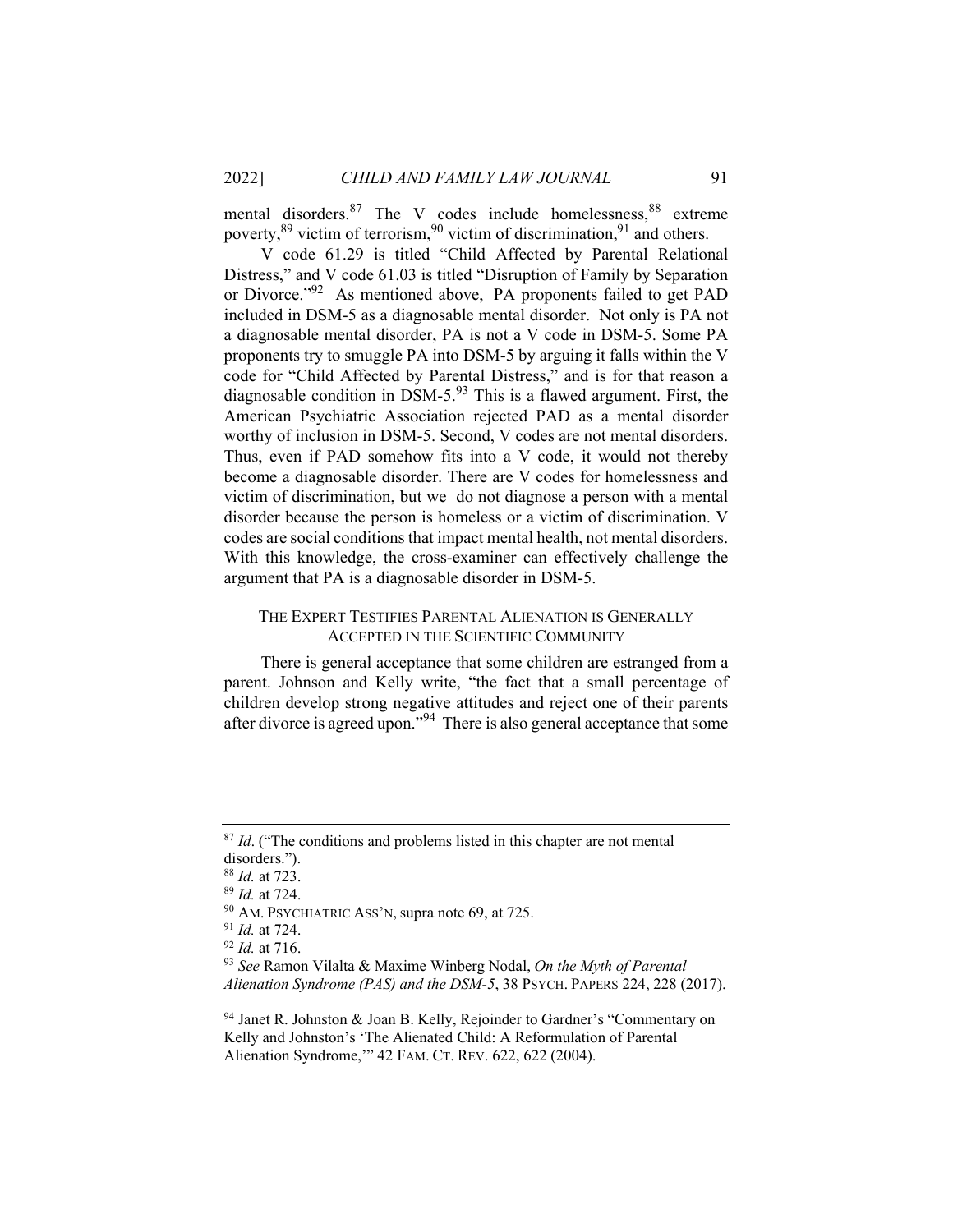parents deliberately alienate children from other parents.<sup>95</sup> Warshak writes, "denying the reality of parental alienation runs counter to generally accepted findings that a parent can manipulate a child to reject the other parent."96 There is *not* general acceptance that there is a reliable/valid psychological condition called PA that can be used to determine the cause of a child's avoidance of a parent. $97$  Indeed, there remains tremendous disagreement among mental health professionals about the existence of PA. Mercer writes:

[M]uch, if not all, of the work on PA by Bernet and others, is 'not scientific' (scientific evidence being evidence that has been obtained through systematic investigation following established rules). Just as importantly, however, discussions of PA are in fact pseudoscientific, as they claim systematic scientific support without having such support."<sup>98</sup>

#### Milchman, Geffner, and Meier write:

[T]he deeper problems are the lack of logic and a scientific basis for the theory of  $[PA] \ldots$ .<sup>99</sup>

A rhetorical strategy we find often within certain writers' publications is the assertion of world-wide consensus in favor of alienation as a diagnostic, scientific, or psycho-legal concept without acknowledging the controversy about this consensus (Bernet, 2008, 2013, 2020; Brockhausen, 2013; Dum, 2013;

<sup>95</sup> *See* Madelyn Simring Milchman, Oversimplified Beliefs about Alienation Rebuttals of Child Abuse Allegations in Custody Cases—Practice Issues, Journal of Family Trauma, Child Custody, and Child Development (in press) ("It is a reality that some parents narcissistically manipulate their children into family alliances that cause unjustified favoritism towards them and rejection of the other parent. It is a reality that such manipulation might cause some children to be unreasonably angry at one parent and therefore incapable of seeing any good in anything that parent does. It is a reality that some children, especially older ones, might invent or exaggerate an abuse or CSA allegation. It is a reality that a narcissistically manipulative parent and an unreasonably angry child could form an alliance that is toxic to the child's development mental health."). 96 Warshak, supra note 59, at 56.

 $97$  Although there is a small literature on deliberately fabricated allegations, there is little information available on the proportion of cases in the population involving deliberate lies. For that reason, it is not possible to calculate the probability that a particular case involves deliberate lies.<br><sup>98</sup> Mercer, *supra* note 66, at 2 (2021).

<sup>&</sup>lt;sup>99</sup> Madelyn S. Milchman, Robert Geffner & Joan S. Meier, Ideology and *Rhetoric Replace Science and Reason in Some Parental Alienation Literature and Advocacy: A Critique*, 58 FAMILY COURT REVIEW 340, 340 (2020).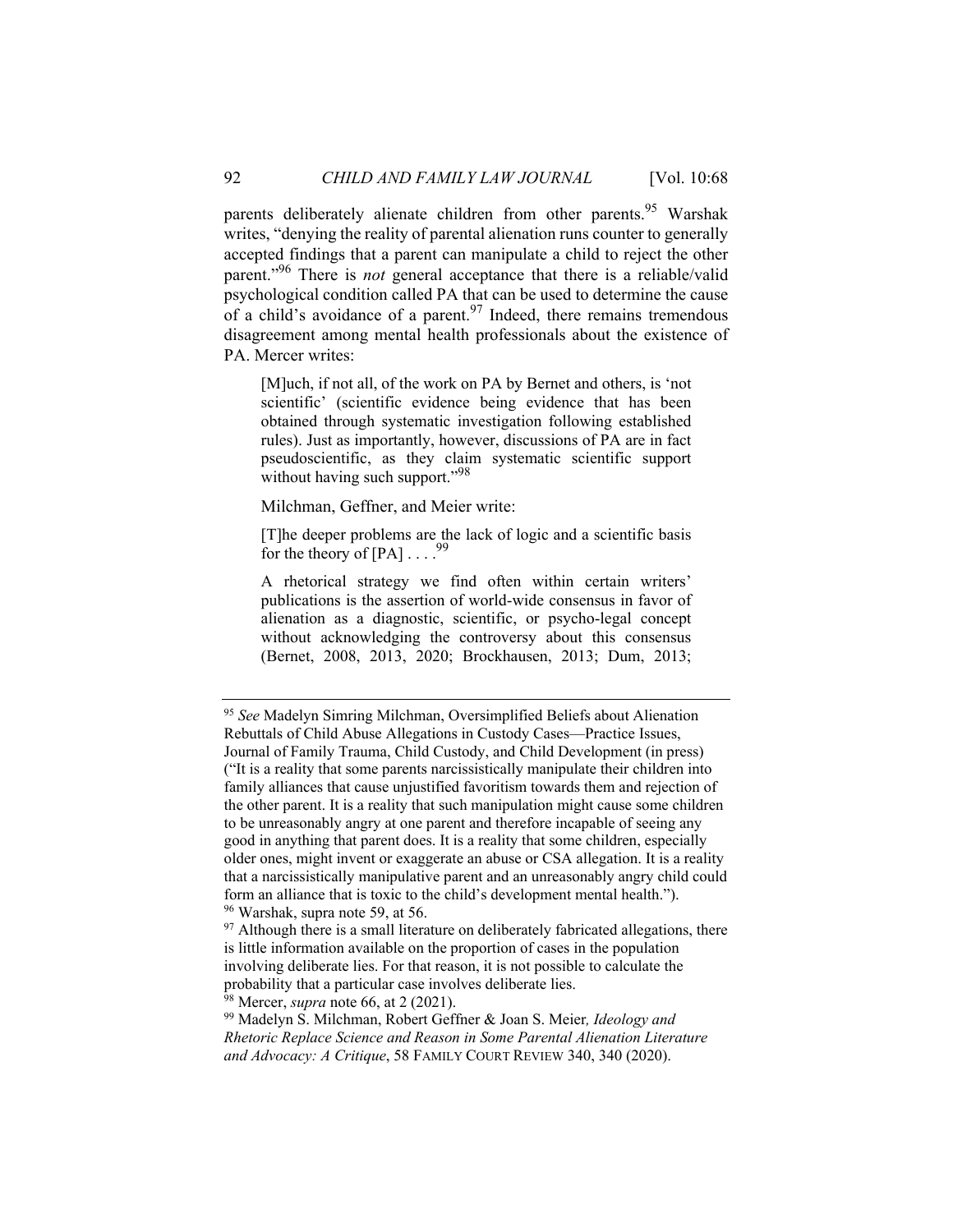Lorandos, 2013, 2020). However, this 'consensus' is achieved by ignoring, dismissing, or trivializing significant opposition. While misleading alienation rhetoric may indeed have contributed to world-wide acceptance of the alienation concept among some groups and organizations, at the same time opposition from many people representing many professions has increased globally in response to the failure of such proponents to provide solid, credible research proving the concept's fundamental premises despite 30 years of attempts to do so.<sup>100</sup>

There is less consensus than many advocates assert.<sup>101</sup>

Opposition to the acceptance of the alienation concept based on concerns about its lack of scientific foundation and its misuse in court have also been expressed internationally.<sup>102</sup>

No association representing the professions of law, psychology, psychiatry, or pediatrics in the U.S. recognizes [PA].<sup>103</sup>

In the short article in *The Judge's Journal,* quoted earlier, Thomas and Richardson stated:

[D]espite having been introduced 30 years ago, there remains no credible scientific evidence supporting parental alienation syndrome (PAS, also called parental alienation (PA) and parental alienation disorder (PAD)). The concept has not gained general acceptance in the scientific field, and there remains no test, no data, or any experiment to support claims made concerning PAS.104

Fidler and Bala write:

There remains a lack of consensus on a precise definition of alienation, etiology, and prevalence, and at this point there are no valid empirical assessment protocols or tools that can reliably measure or establish the presence of alienation as differentiated from other types of PCCP's [parent-child contact problems], including realistic estrangement or justified rejection.<sup>105</sup>

Milchman, Geffner and Meier critique research supporting the existence of PA, writing:

<sup>&</sup>lt;sup>100</sup> *Id.* at 343.<br><sup>101</sup> *Id.* <br><sup>102</sup> *Id.* at 344.

<sup>&</sup>lt;sup>103</sup> *Id.* at 351.<br><sup>104</sup> Thomas & Richardson, supra note 21 at 22.<br><sup>105</sup> Fidler & Bala, *supra* note 52 at 581.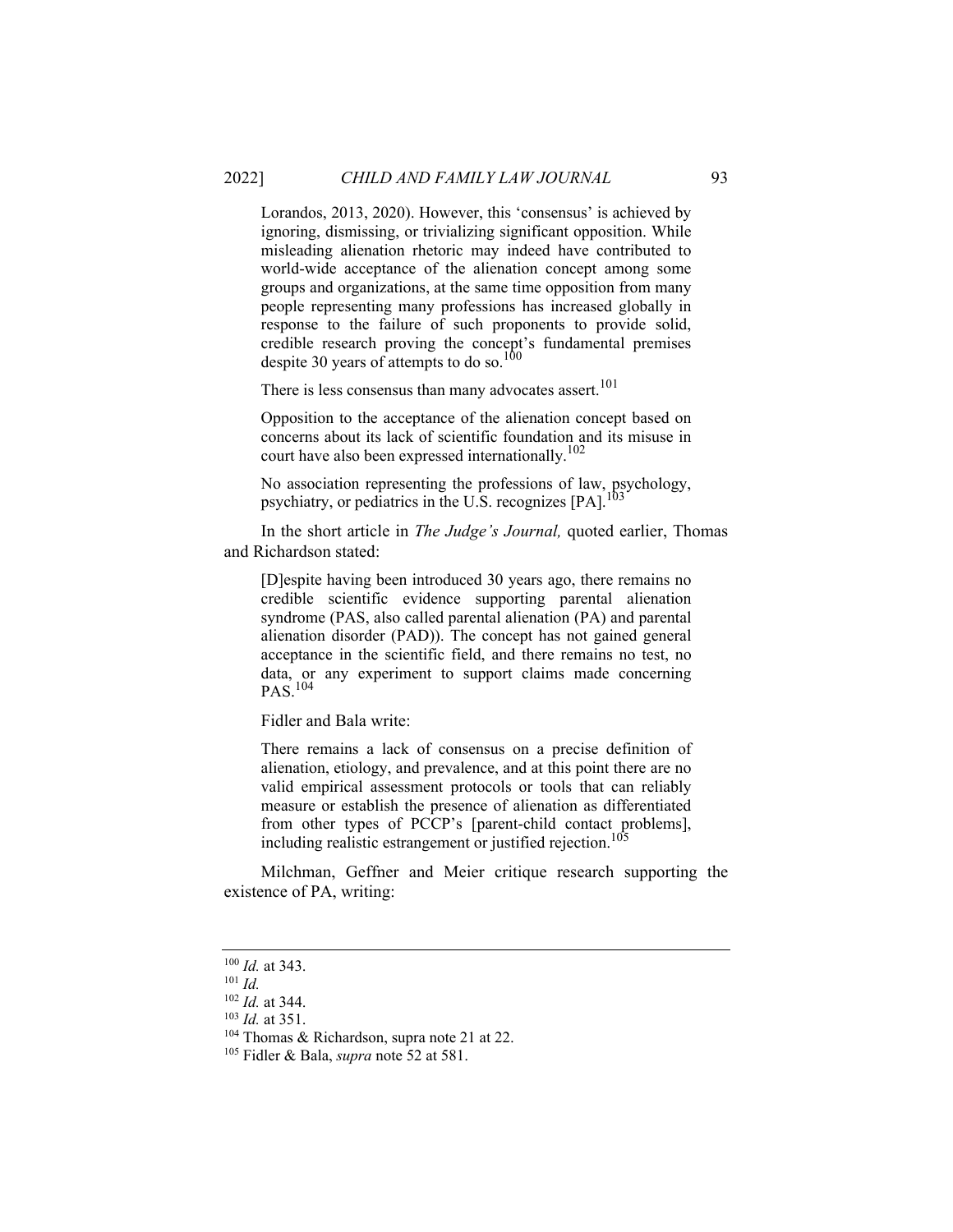Their research designs are not consistent with standards for scientific validity research. They use scientific language but have not conducted the kinds of empirical studies needed to support their scientific claims. . . . [T]o date, the empirical research studies on alienation are methodologically flawed and no one has found scientifically validated criteria to identify "alienated" children and differentiate them from abused or otherwise psychologically injured or traumatized children. This differentiation is termed "discriminant validity," and it is ground zero for accurately identifying the category into which cases should be classified. To date, there is no empirical evidence demonstrating discriminant validity for alienation cases.<sup>106</sup>

The cross-examiner should be aware of a 2013 article by two leading proponents of PA, William Bernet and Amy Baker, titled *Parental Alienation, DSM-5, and ICD-11: Response to Critics*. 107 In this article, Bernet and Baker claim there is plenty of science to support PA. The crossexaminer can point to the article by Milchman, Geffner and Meier, and to the following statement by the American Psychological Association: "The American Psychological Association has no official position on 'parental alienation syndrome' . . . There is no evidence within the psychological literature of a diagnosable parental alienation syndrome.<sup>5,108</sup> Warshak writes, "[t]ypical for a field at this stage, the majority of empirical studies that explicitly address parental alienation have used cross-sectional designs, convenience samples, and retrospective reporting from alienated parents and adult children."<sup>109</sup> Walker and Shapiro write "since there is no such body of scientific, empirical, or clinical literature to support the construct of PAD, a psychologist who renders such a conclusion is immediately involved in ethically questionable behavior."<sup>110</sup> Milchman explains:

The anecdotal evidence that PA advocates believe is sufficient to support an international consensus that PA exists and can be readily identified consists largely of clinical examples and expert opinions. . . . [T]his kind of evidence intrinsically cannot identify PA as a distinct phenomenon that can be differentiated from other similar appearing phenomena. . . . [O]verall, the research designs

<sup>&</sup>lt;sup>106</sup> Milchman, *supra* note 70, at 341, 345.<br><sup>107</sup> Bernet & Baker, *supra* note 65, at 98.<br><sup>108</sup> *See generally, Statement on Parental Alienation Syndrome*, AM. PSYCH. ASS'N, https://www.apa.org/news/press/releases/2008/01/pas-syndrome (last

visited Aug. 18, 2021).

<sup>109</sup> WARSHAK, supra note 59, at 55. 110 WALKER, *supra* note 84, at 279.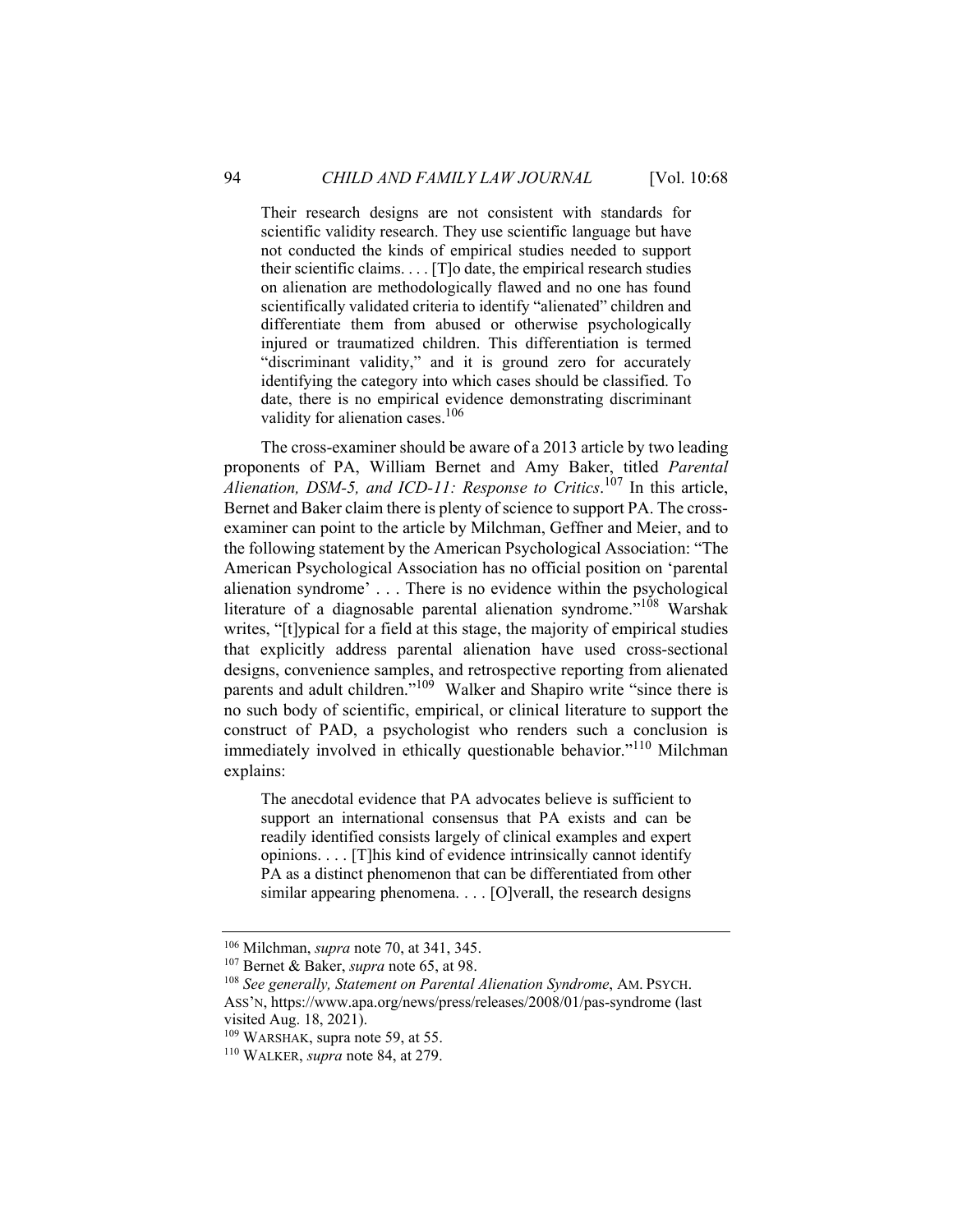in PA studies to date have been shown to have serious, even fatal, methodological flaws. These include inadequate assessment instruments, biased selection of subjects, lack of adequate comparison groups, inadequate statistical analyses, and circular reasoning.<sup>111</sup>

Finally, Milchman writes: "scientific research that claims to validate alienation, and therefore to make identifying alienation cases reliable, is methodologically weak. Rather than testing alternative hypotheses, which is the scientific enterprise, it is largely aimed at seeking corroborating evidence, which is an ideological enterprise."<sup>112</sup>

#### THE EXPERT TESTIFIES THAT PSYCHOLOGICAL TESTS SUPPORT A FINDING OF PARENTAL ALIENATION

There is no psychological test that reveals whether alienation occurred.113 Psychologists Benjamin Garber and Robert Simon write, "assessing people in the midst of crisis tends not to capture their typical functioning. The intense social, emotional, and financial pressures associated with contested custody litigation can induce or exacerbate, acute and reactive anxiety, anger, and regression among otherwise healthy and high functioning adults."<sup>114</sup> Although Garber and Simon recognize that most psychologists utilize psychological tests, they "argue that child custody evaluations that rely upon test data risk misleading the court, breaching relevant ethical rules, creating unnecessary, time-consuming

<sup>&</sup>lt;sup>111</sup> Milchman, *supra* note 3 at 115-39.<br><sup>112</sup> Madelyn Milchman, *Empirical Results Relevant to Core Theoretical Assumptions About Parental Alienation 5* (Aug. 2021) (unpublished manuscript) (on file with author).

<sup>113</sup> *See* Benjamin D. Garber & Robert A. Simon, *Individual Adult Psychometric Testing and Child Custody Evaluation: If the Shoe Doesn't Fit, Don't Wear It*, 30 J. OF THE AM. ACAD. OF MATRIM. LAW. 325, 330 (2018) ("[U]nless and until this population is better understood and instruments are developed that represent its normative thinking, feeling, and behavior, it is simply misleading to make statements about a custody litigation by comparison to the responses of other entirely distinct normative groups. . . . We do not know, however, whether any particular test is reliable among custody litigants."); Mary Johanna McCurley, Kathryn J. Murphy & Jonathan W. Gould, *Protecting Children from Incompetent Forensic Evaluations and Expert Testimony*, 19 J. OF THE AM. ACAD. OF MATRIM. LAW. 277, 299-300 (2005) ("[I]t is important to note that no personality tests measure parenting competency, nor has any constellation of personality traits been linked to skill as a caregiver. It is impossible to determine from test results alone if a parent's measured response patterns are related, either directly or indirectly, to parenting competencies.").

<sup>114</sup> Garber & Simon*, supra* note 114, at 330.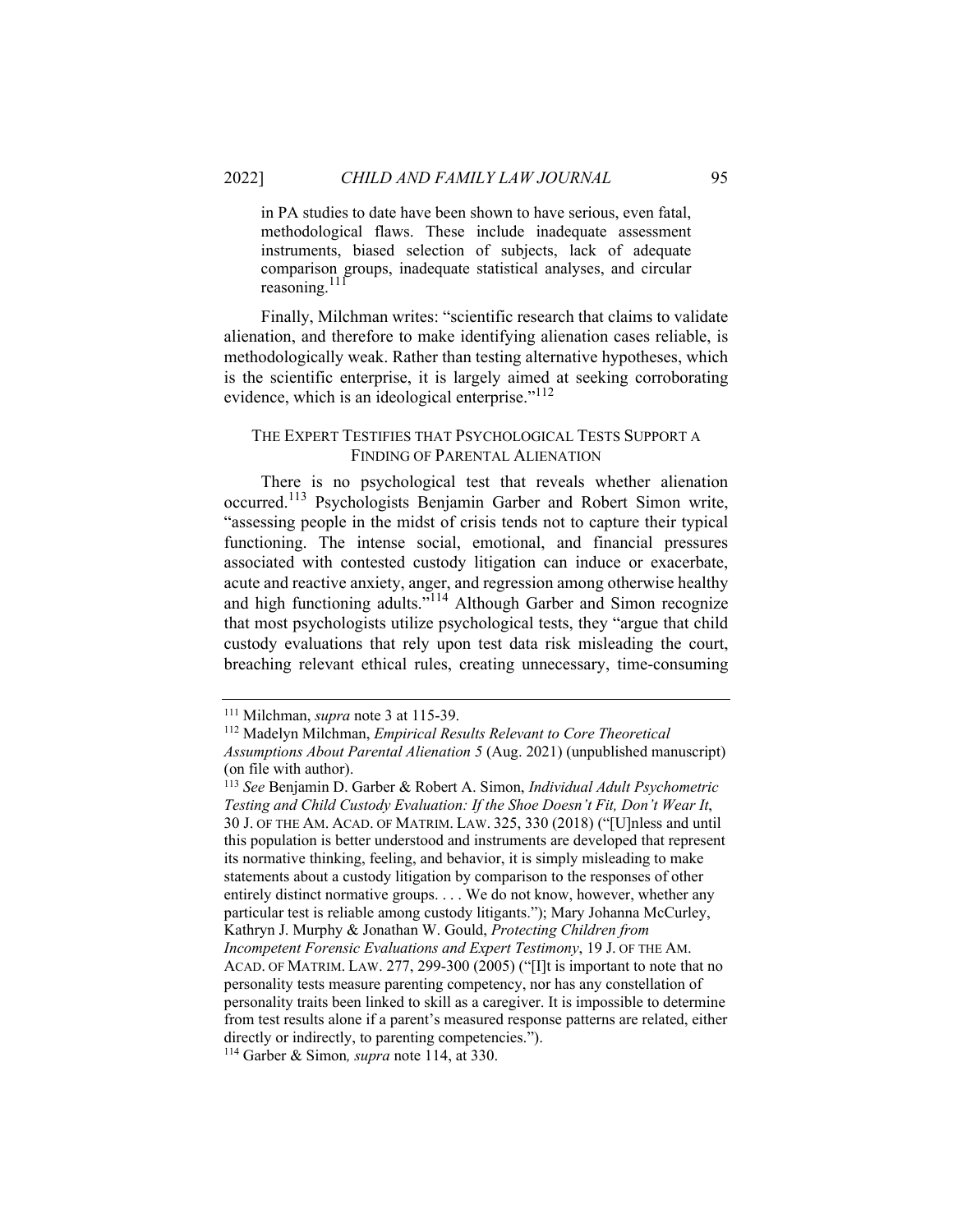and expensive legal straw-men, and doing harm to families and to the vulnerable children whose best interests the court must serve."<sup>115</sup> Although psychological testing can suggest diagnostic categories, Garber and Simon write, "[p]sychiatric diagnoses have no clear meaning for parenting or co-parenting capacity."<sup>116</sup>

Other experts agree. Mary Johanna McCurley and her colleagues write, "it is important to note that no personality tests measure parenting competency, nor has any constellation of personality traits been linked to skill as a caregiver. It is impossible to determine from test results alone if a parent's measured response patterns are related, either directly or indirectly, to parenting competencies."117 Rachel Birnbaum and her colleagues write, "no psychological tests have predictive validity relating to parenting capacity . . .<sup>"118</sup> Virginia Luftman writes, "[t]raditional psychological tests do not address parenting ability, the nature of the parent-child relationship, and the parent's abilities to communicate or foster the child's relationship with the other parent."119 Psychologist Gary Melton and his colleagues wrote one of America's leading textbooks on forensic psychology—*Psychological Evaluations for the Courts*. Melton and his colleagues write, "It is our contention that psychological tests assessing clinical constructs (e.g., intelligence, depression, personality, academic achievement) are frequently unnecessary and often used inappropriately. Tests of intellectual capacity, achievement, personality style, and psychopathy assess constructs that are linked only indirectly, at best, to the key issues concerning custody and visitation."120 The American Academy of Child and Adolescent Psychiatry published *Practice Parameters for Child Custody Evaluation*. The Parameters provide:

In most cases, psychological testing of the parents is not required. Psychological tests, such as the Minnesota Multiphasic Personality Inventory, the Thematic Apperception Test, or the Rorschach, were not designed for use in parenting evaluations. The introduction into a legal process leads to professionals battling

<sup>115</sup> *Id.* at 327. 116 *Id.* at 335. 117 McCurley, Murphy & Gould, *supra* note 114, at 277, 299-300. 118 Barbara Jo Fidler et al., *Child Custody Assessments: A Resource Guide for Legal and Mental health Professionals* 62 (2008). 119 Virginia H. Luftman, *Practice Guidelines in Child Custody Evaluations for* 

*Licensed Clinical Social Workers*, 33 CLINICAL SOC. WORK J. 327, 350 (2005). 120 Melton et al., PSYCHOLOGICAL EVALUATIONS FOR THE COURTS: <sup>A</sup>

HANDBOOK FOR MENTAL HEALTH PROFESSIONALS AND LAWYERS 552 (3rd ed. 2007).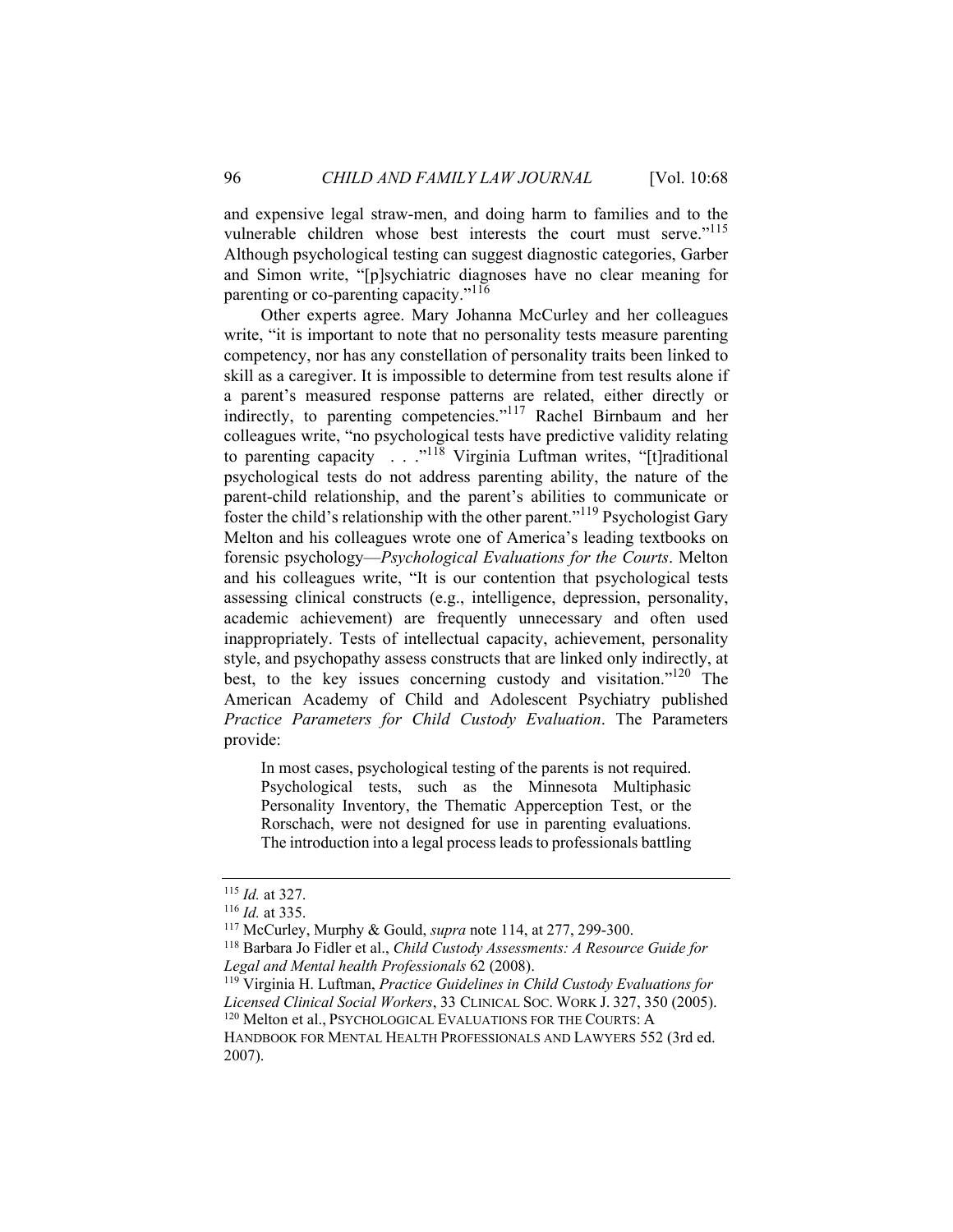over the meaning of raw data and attorneys making the most of findings of 'psychopathology' but may have little use in assessing parenting.<sup>121</sup>

Parental alienation proponent William Bernet and his colleagues describe a psychological instrument they call the Parental Acceptance-Rejection Questionnaire ("PARQ") which they claim identifies "splitting" in children. Splitting is a child's polarization of attitude toward parents.<sup>122</sup> Proponents of PA believe splitting helps distinguish alienation from estrangement.<sup>123</sup> An attorney who encounters an expert relying on the PARQ may wish to consult Mercer's critique of the instrument, where she writes: "as careful as journal editors and reviewers may be, an occasional article slips through to publication although it is fraught with errors of logic and critical thinking. This appears to be the case with a recent research report discussing the relevance for PA detection of the PARQ." <sup>124</sup> Mercer calls the PARQ pseudoscience and points out seven flaws in the instrument.<sup>125</sup> Milchman adds:

PA advocates and one of the test's authors, Rohner, assert that the PARQ is "an objective measure of splitting in parental alienation." The PARQ, which is derived from Parental Acceptance-Rejection Theory is a validated test. However, it is not a test for splitting in PA. The relationship between the PARQ test and PA has been misinterpreted. The items contained in the PARQ clearly indicate

<sup>121</sup> Herman et al., *Am. Acad. of Child & Adolescent Psychiatry: Practice Parameters for Child Custody Evaluation*, 36 J. OF THE AM. ACA. OF CHILD & ADOLESCENT PSYCHIATRY 57S, 65S (1997).<br><sup>122</sup> Mercer, *supra* note 66, at 4 (2021).<br><sup>123</sup> *See* William Bernet et al., *Measuring the Difference Between Parental* 

*Alienation and Parental Estrangement: The PARQ-Gap*, 65 J. OF FORENSIC SCI. 1225 (2020); *see also,* William Bernet et al., *An Objective Measure of Splitting in Parental Alienation: The Parental Acceptance-Rejection Questionnaire*, 63 J. OF FORENSIC SCI. 9 (2017). PA proponents use the phrase PA when they conclude the accusing parent is alienating the child. They use the word estrangement when there is abuse.

<sup>&</sup>lt;sup>124</sup> Mercer, *supra* note 66, at 1 (2021).<br><sup>125</sup> *See* William Bernet, Ronald P. Rohner & Kathleen M. Reay, Comment, *Rejecting the Rejection of Parental Alienation: Comment on Mercer*, J. OF FAM. TRAUMA, CHILD CUSTODY & CHILD DEV. 202 (2021); Jean Mercer, *Responses to Kleinman and to Bernet, Rohner, and Reay*, J. OF FAM. TRAUMA, CHILD CUSTODY & CHILD DEV. (PAGES NOT YET AVAILABLE) (2021).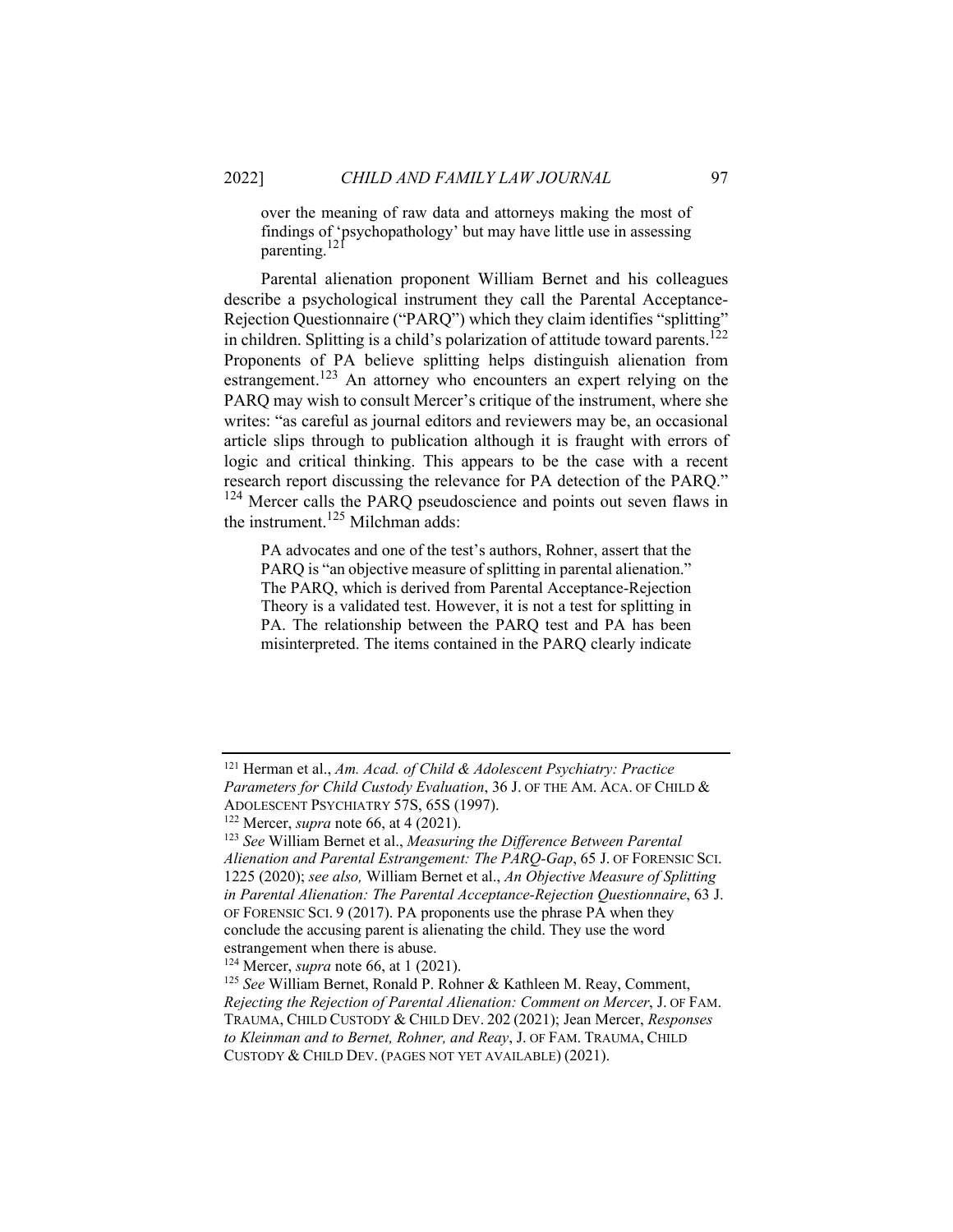that this claim is wrong. There is *no* item on the PARQ that assesses *any* of the behavioral criteria proposed for PA.126

The Statistical Package for the Social Sciences ("SPSS") is a software package used by social scientists to perform statistical analysis of research data. Not everyone with access to the SPSS software knows how to use it. If a cross-examiner encounters an expert or research paper reliant on the SPSS, it may be necessary to consult a social scientist who can dig into the statistics. Several studies by PA proponents demonstrate erroneous use of statistics.<sup>127</sup> PA proponents often employ questionnaires that involve a "Likert Scale", a method in which study participants are asked to rate events or people on a scale from one through five or ten. The Likert Scale seems simple, but proper use of the technique requires considerable work to analyze results. Using a "Likert Scale" limits statistical analysis to a small number of statistical tests called nonparametric tests, and precludes use of common statistical tests such as Pearson's correlation coefficient, the *t* test, or analysis of variance.

#### THE EXPERT TESTIFIES TO A CAUSAL RELATIONSHIP BETWEEN A CHILD'S BEHAVIOR AND PARENTAL ALIENATION

The label PA does not help determine whether a parent alienated a child. The label does not assist in understanding the cause of a child's behavior. As discussed earlier, PA is a label, not an analysis. Milchman, Geffner, and Meier write, "we strongly object to using the label 'alienation' as a diagnostic, scientific, or psycho-legal construct in place of an objective and comprehensive causal assessment. . . ."128 Psychologists Lenore Walker and David Shapiro add, "[t]he obvious question, then, which the PAD proponents do not address, is how to differentiate real from false allegations of abuse."<sup>129</sup>

A person who believes PA is a cognizable psychological condition is prone to confirmation bias, that is, bias in favor of finding PA. The person may jump too quickly to the conclusion that PA is the explanation for a

<sup>126</sup> Madelyn Simring Milchman, *How Far has Parental Alienation Research Progressed Toward Achieving Scientific Validity?*, J. OF CHILD CUSTODY, doi:

<sup>10.1080/15379418.2019.1614511.</sup> P. 127. 127 *See* Harman & Lorandos, *supra* note 35, at 184-208.

<sup>128</sup> Madelyn S. Milchman, Robert Geffner & Jon S. Meier, *Ideology and Rhetoric Replace Science and Reason in Some Parental Alienation Literature and Advocacy: A Critique*, 58 FAMILY CT. REV. 340, 342 (2020). 129 Lenore E. Walker & David L. Shapiro, *Parental Alienation Disorder: Why* 

*Label Children with a Mental Diagnosis*, 7 FAM. J. OF CHILD CUSTODY 266, 278 (2010).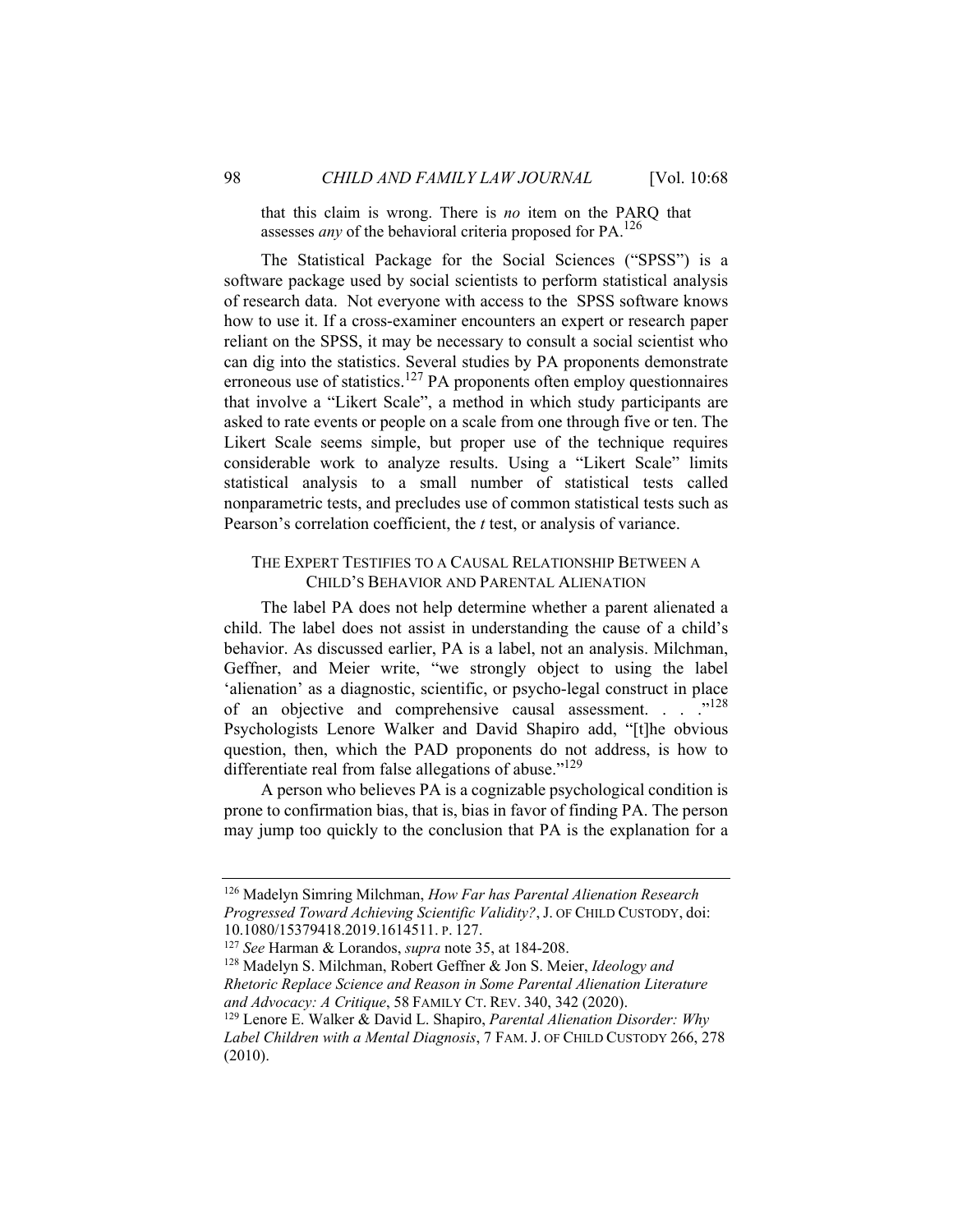child's conduct, at the risk of failing to properly analyze alternative hypotheses. Milchman, Geffner, and Meier explain,

[E]rrors also are frequently made by those who are predisposed to assume that improper parental alienation by the child's preferred parent is the explanation for a child's rejection or resistance to the other parent. Ironically, as new data suggest, interpreting a case as an alienation case even when supporting evidence is lacking is especially common and particularly powerful when it is most dangerous: when there are allegations of either domestic abuse or child maltreatment.<sup>130</sup>

Milchman, Geffner, and Meier continue:

Applying a label such a "parental alienation" to a child's contact resistance or rejection misleads decision-makers into believing that "alienation" (*i.e.*, blameworthy conduct by a preferred parent) has been directly observed as an objective fact. It masks the reality that it is a conclusory opinion, which depends on an interpretation of the facts.  $\ldots$ <sup>131</sup>

For those asserting that alienation contributes to parent resistance or rejection in a particular case, the critical requirement is to demonstrate with sufficient factual evidence that a child's parental rejection is unjustified and that the preferred parent is at fault and to blame for that rejection.<sup>132</sup>

The logical fallacy called affirming the consequent is present in the thinking of some PA experts. If it is known that A causes B, a person who makes this error asserts then when B is present, A must be present. The error is in overlooking the possibility there can be multiple causes of B. In the PA context, the expert asserts that because a child avoids one parent, the other parent must have engaged in deliberate alienation. Of course, avoidance is caused by many factors.

Unless an expert witnessed alienation or conducted an investigation that is sufficient to opine on alienation, the literature does not support a conclusion that experts can testify to a reasonable degree of certainty—or indeed any degree of certainty—that a child's behavior is causally related to PA.

<sup>&</sup>lt;sup>130</sup> Milchman, *supra* note 129, at 341-42.<br><sup>131</sup> Madelyn S. Milchman, Robert Geffner & Joan S. Meier, *Putting Science and Reasoning Back Into the "Parental Alienation" Discussion: Reply to Bernet, Robb, Lorandos, and Garber*, 58 FAM. CT. REV. 375, 377 (2020). 132 *Id.*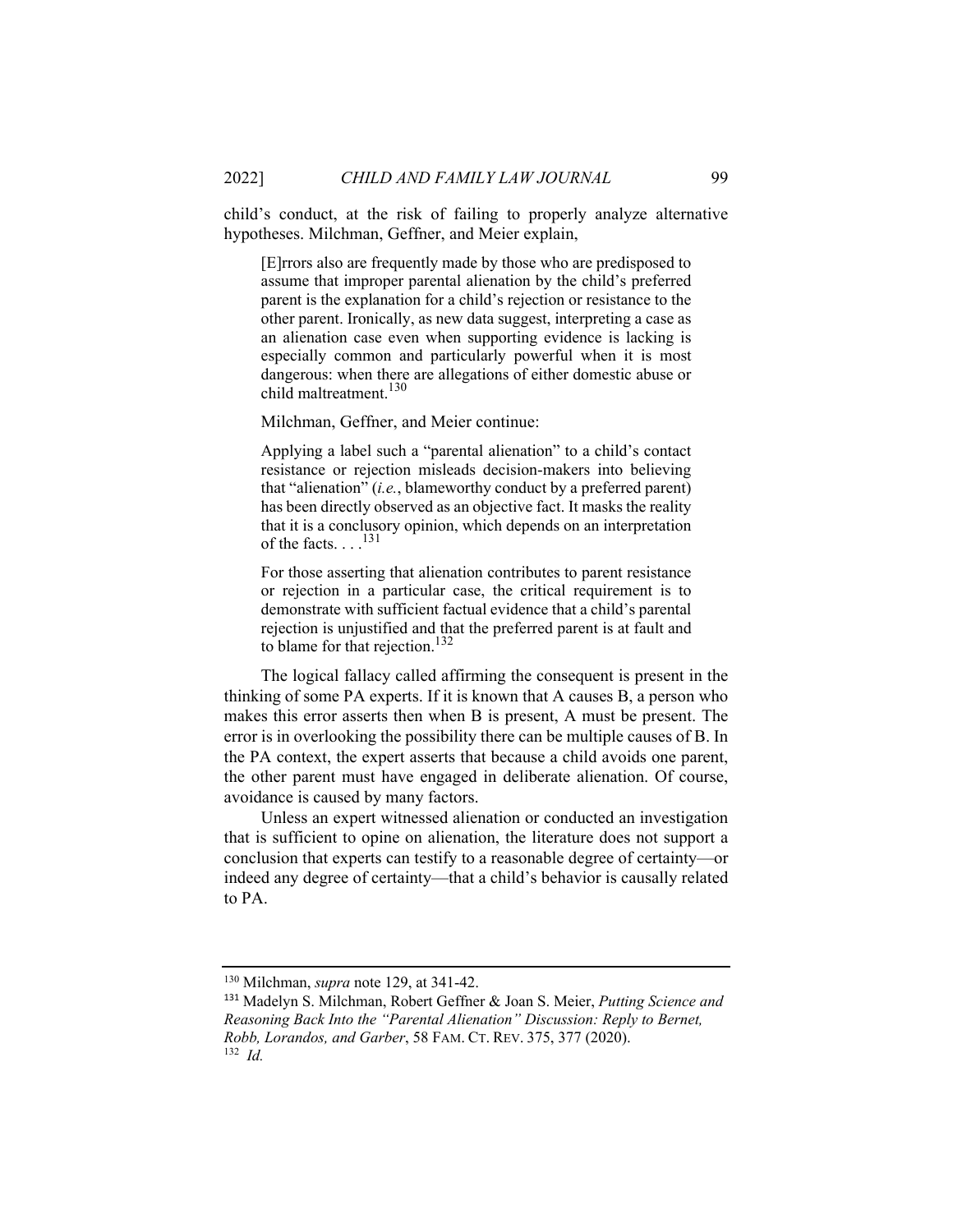#### THE EXPERT TESTIFIES PARENTAL ALIENATION IS A FORM OF VIOLENCE OR PSYCHOLOGICAL MALTREATMENT

In a 2018 article in *Psychological Bulletin*, Harman, Kruk, and Hines argue PA constitutes family violence, calling for a response from child protection.133 No one disputes that intentional alienation is reprehensible. Yet, analogizing alienation to psychological child abuse that triggers intervention by child protective services is a bridge too far. Mercer criticizes Harman, Kruk and Hines' analogy between psychological maltreatment and PA, writing "[a]llowing this exaggeration to pass unchallenged facilitates its use in family courts to argue for custody decisions that may not be appropriate or even safe for children."134 Mercer reviewed the literature on psychological maltreatment and concluded "[t]he assertion that parental alienating behaviors are psychological maltreatment is not correct, although in a given family both could occur simultaneously. . . . The titular equation of parental alienating behavior with violence does not appear to be supported, and the analogy is a highly questionable one."<sup>135</sup>

#### THE EXPERT TESTIFIES PARENTAL ALIENATION IS AN ADVERSE CHILDHOOD EXPERIENCE

A voluminous literature exists on Adverse Childhood Experiences  $("ACE")$ .<sup>136</sup> ACEs include child abuse, witnessing domestic violence, and a parent who abuses substances. ACEs are correlated with psychological and medical problems in adults.<sup>137</sup> Mercer observes, "advocates of the

<sup>&</sup>lt;sup>133</sup> Jennifer J. Harman et al., *Parental Alienating Behaviors: An Unacknowledged Form of Family Violence*, 144 PSYCH. BULL. 1275 (2018). <sup>134</sup> Jean Mercer, *Critiquing Assumptions About Parental Alienation: Part 1. The Analogy with Family Violence*, 19 J. OF FAM. TRAUMA, CHILD CUSTODY & CHILD DEV. 81, 84 (2021).

<sup>&</sup>lt;sup>135</sup> *Id.* at 84, 90.<br><sup>136</sup> Vincent Felitti et al., *Relationship of Childhood Abuse and Household Dysfunction to Many of the Leading Causes of Death in Adults: The Adverse Childhood Experiences (ACE) Study*, 14 AM.J. OF PREVENTIVE MED. 245-58 (1998) (this is the classic study that launched thousands of subsequent articles in the literature).

<sup>137</sup> Ernestine C. Briggs et al., *All Adverse Childhood Experiences Are Not Equal: The Contribution of Synergy to Adverse Childhood Experience Scores*, 76 AM. PSYCH. 243, 248 (2021) ("A number of authorities have cautioned against using cumulative ACE scores for clinical decision making. A coauthor of the original ACE study, Robert Anda, strongly warns against using an ACE score as an index of risk or as a threshold of eligibility for services. . . . ACE questionnaires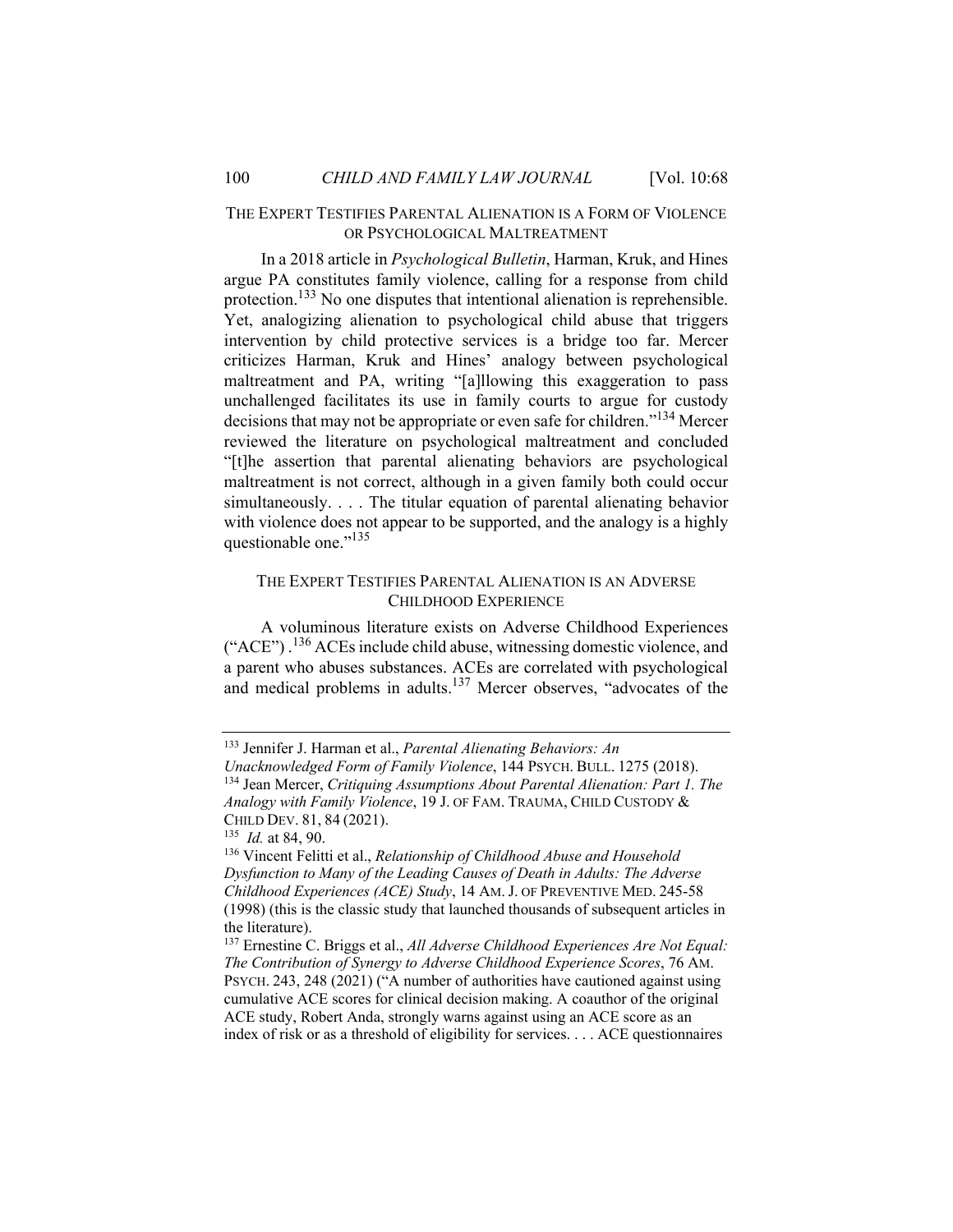parental alienation belief system like Harman et al. have generalized from work on adverse childhood experiences to situations in which child avoidant behavior occurs, and have claimed that these situations are equivalent to psychological or emotional ACEs."138 Mercer analyzed the comparison of alienation to ACEs and found the analogy weak, writing, "the assertion that parental encouragement of child avoidance is equivalent to recognized forms of psychological or emotional child abuse is thus made without a convincing rationale by authors using the parental alienation approach. . . . The child protection claim made by parental alienation proponents cannot be sustained logically or empirically."<sup>139</sup>

#### DID THE EXPERT RULE OUT ALTERNATIVES TO PA?

A hallmark of competent mental health evaluation is consideration of alternative hypotheses to explain behavior. Proponents of PA agree. Bernet writes, "[e]very competent writer on this topic knows that PA is one possible explanation for a child's contact refusal, but not the only possibility."140 Lorandos writes, "[w]e must examine numerous competing hypotheses to avoid false PA positives as well as false PA negatives."<sup>141</sup> An expert who fails to explore alternatives to PA can be impeached.

In Gardner's book on PAS, he listed eight behaviors in children that Gardner believed provide evidence of Parental Alienation.<sup>142</sup> Regarding Gardner's behaviors, Milchman writes, "the eight behaviors that define PA in children have not changed since they were originally conceptualized in PAS" by Gardner.<sup>143</sup> Gardner's eight child behaviors are: (1) the child

<sup>141</sup> Demosthenes Lorandos, *Response to Milchman, Gefner, and Meier Ideology and Rhetoric Replace Science and Reason in Some Parental Alienation* 

*Literature and Advocacy: A Critique*, 58 FAM. CT. REV. 371, 371 (2020). 142 Madelyn Simring Milchman, *How Far Has Parental Alienation Research Progressed Toward Achieving Scientific Validity*,16 J. of Child Custody 115, 120 (2019) doi: 10.1080/15379418.2019.1614511. <sup>143</sup> *Id.* at 119.

or similar measures may be useful to introduce this sensitive subject to clients, but reliance on a simple cumulative score misses much of psychological and developmental variance and larger contexts of such experiences."). Be leery of an "expert" who says it is possible to predict future psychopathology based entirely or largely on an ACE score. An ACE score is not a diagnosis. Nor is an ACE score a mental disorder.

<sup>138</sup> Jean Mercer, *Critiquing Assumptions About Parental Alienation: Part 2. Causes of Psychological Harms*, J. OF FAM. TRAUMA, CHILD CUSTODY & CHILD DEV., P. 3(2021). doi: 10.1080/26904586.2021.1957058.<br><sup>139</sup> *Id.* at 7.<br><sup>140</sup> *See* Bernet, *supra* note 56, at 297.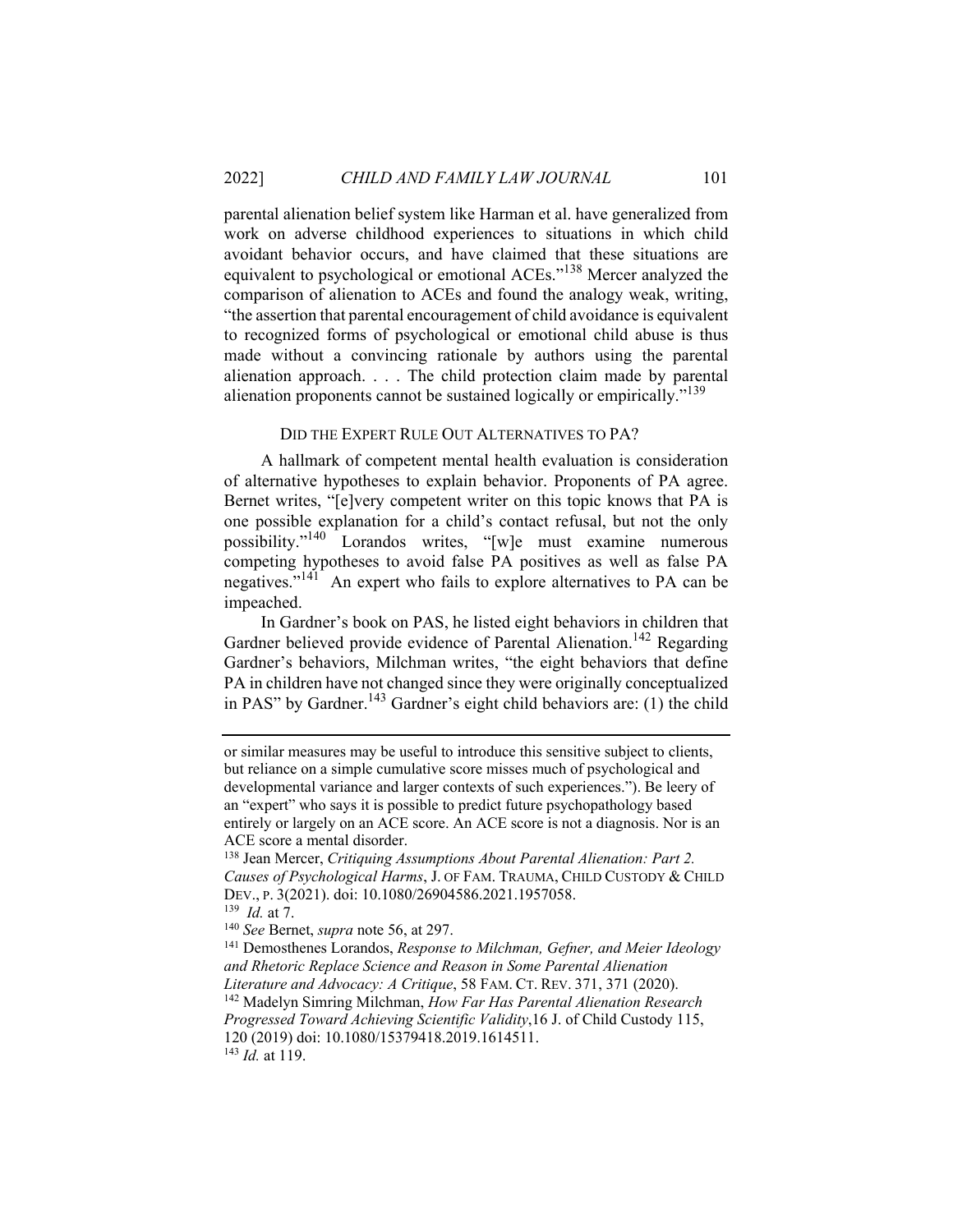engages in a campaign of denigration of the accused parent, (2) the child offers frivolous excuses for criticism of the accused parent, (3) the child lacks ambivalence about the accused parent, (4) the child denies the alienating parent's influence ("independent thinker" phenomenon), (5) the child unthinkingly favors the alienating parent, (6) the child has no guilt over the harm done the accused parent, (7) the child demonstrates coaching by the alienating parent (the child borrows scenarios from the alienating parent), and (8) the child's unwarranted dislike of the accused parent spreads to the accused parent's extended family.<sup>144</sup> In addition to the eight behaviors observed in children, Gardner suggested seven behaviors in alienating parents: (1) brainwashing the child; (2) constant criticism of the accused parent; (3) seeking revenge; (4) the alienating parent interferes with the accused parent's time with the child; (5) the alienating parent lies about the accused parent, (6) the alienating parent violates the law; and (7) the alienating parent has no mental condition that could explain alienating behavior.<sup>145</sup>

When a PA expert relied on some or all of the foregoing behaviors to support an opinion on alienation, the cross-examiner can confront the expert with innocent explanations. Regarding the eight behaviors allegedly seen in children, if the child was abused, it is understandable the child would criticize the abuser. If the child was abused, the child's ill feelings toward the abuser are based in reality and are not frivolous excuses to criticize the abusive parent. It is not surprising that an abused child would lack ambivalence about the conduct of an abusive parent. As for the so-called "independent thinker phenomenon," if abuse occurred then the non-abusive parent did not influence the child against the abuser; the abuser earned the child's fear and anger. When a child is abused by one parent, is it surprising the child turns for safety and comfort to the other parent? If a child was abused, the child is not the one who should feel guilt. Regarding so-called "borrowed scenarios" as evidence of coaching, one has to examine closely the origins of a child's statements. Coaching is only one possibility. If abuse occurred, the abuser's extended family may come to his defense to accuse the child or the non-abusive parent of lying. When this happens, it is not surprising that some of the child's fear, anger, and ambivalence extends to the family.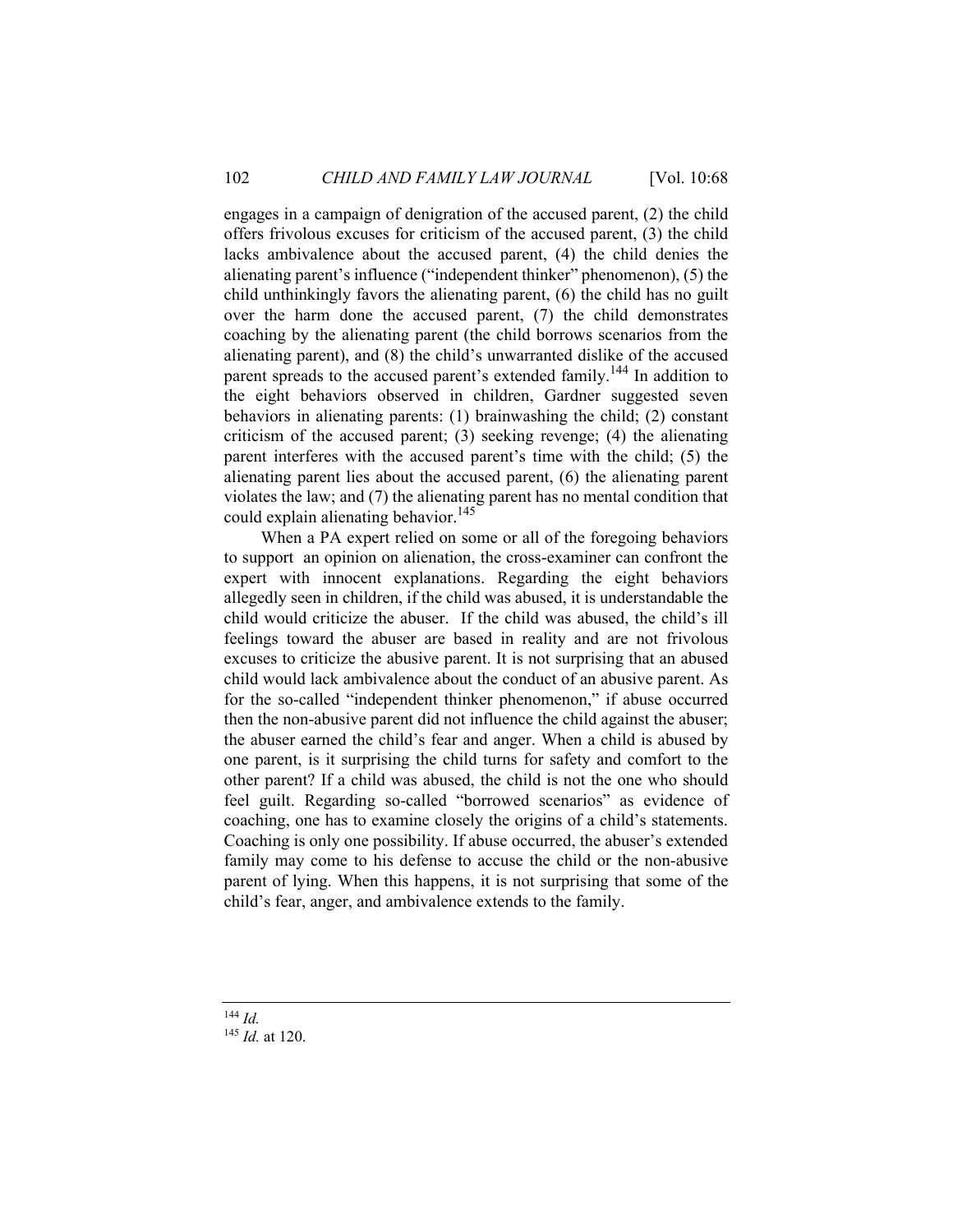Turning to Gardner's seven behaviors allegedly demonstrated by alienating parents, the first is programming.<sup>146</sup> The cross-examiner points out that one cannot conclude a parent programmed a child without evidence. What is the expert's evidence? Was the expert present in the home to observe programming? Since the answer is no, the expert must have relied on inferences from other conduct to conclude programming occurred. The cross-examiner points out innocent explanations for the other conduct, undermining the conclusion of programming. If abuse occurred, it is reasonable for the non-abusive parent to be angry and to take steps to protect the child, including going to family court. The nonabusive parent's conduct is not evidence of vilification or revenge. In cases where abuse did *not* occur, but a parent honestly— albeit mistakenly believes it did, the parent's anger and protective measures are rational.

In the authors' experience, it is not uncommon for one parent to honestly but erroneously fear that the other parent abused their child. When this occurs, steps taken by the fearful parent should not be characterized as alienation or a fabrication. If abuse occurred, the nonabusive parent should not be blamed for taking steps to protect the child, including limiting or curtailing parenting time with the abusive parent. Indeed, if a non-abusive parent does nothing, she is likely to be accused of failing to protect the child. Lying is like programming. What is the expert's evidence of lying? If abuse occurred, or the parent honestly but mistakenly believes it occurred, the parent's statements are true, not lies.

As for violating the law, the most common complaint is that a mother failed to follow court orders granting a father time with the child. One must ask, if a father abused the child, is it surprising a mother might cut off visitation despite a court order? Regarding conduct by the accusing parent, Milchman observes, "PA advocates also assume that these supposedly alienating parental behaviors can be assessed in a straightforward manner. However, like children's purported PA behaviors, they cannot. They are actually difficult to discriminate from protective parental behaviors."<sup>147</sup>

Janet Johnston and Matthew Sullivan discuss the complexity of analyzing alternative hypotheses:

Most commonly PA refers to family situations where a child, for no adequate or justifiable reason expresses negative attitudes, beliefs and behavior toward one of his/her parents primarily due

<sup>146</sup> *Id.* 

<sup>&</sup>lt;sup>147</sup> *Id.* Dr. Milchman's article is must-reading for any attorney seeking to crossexamine a PA expert.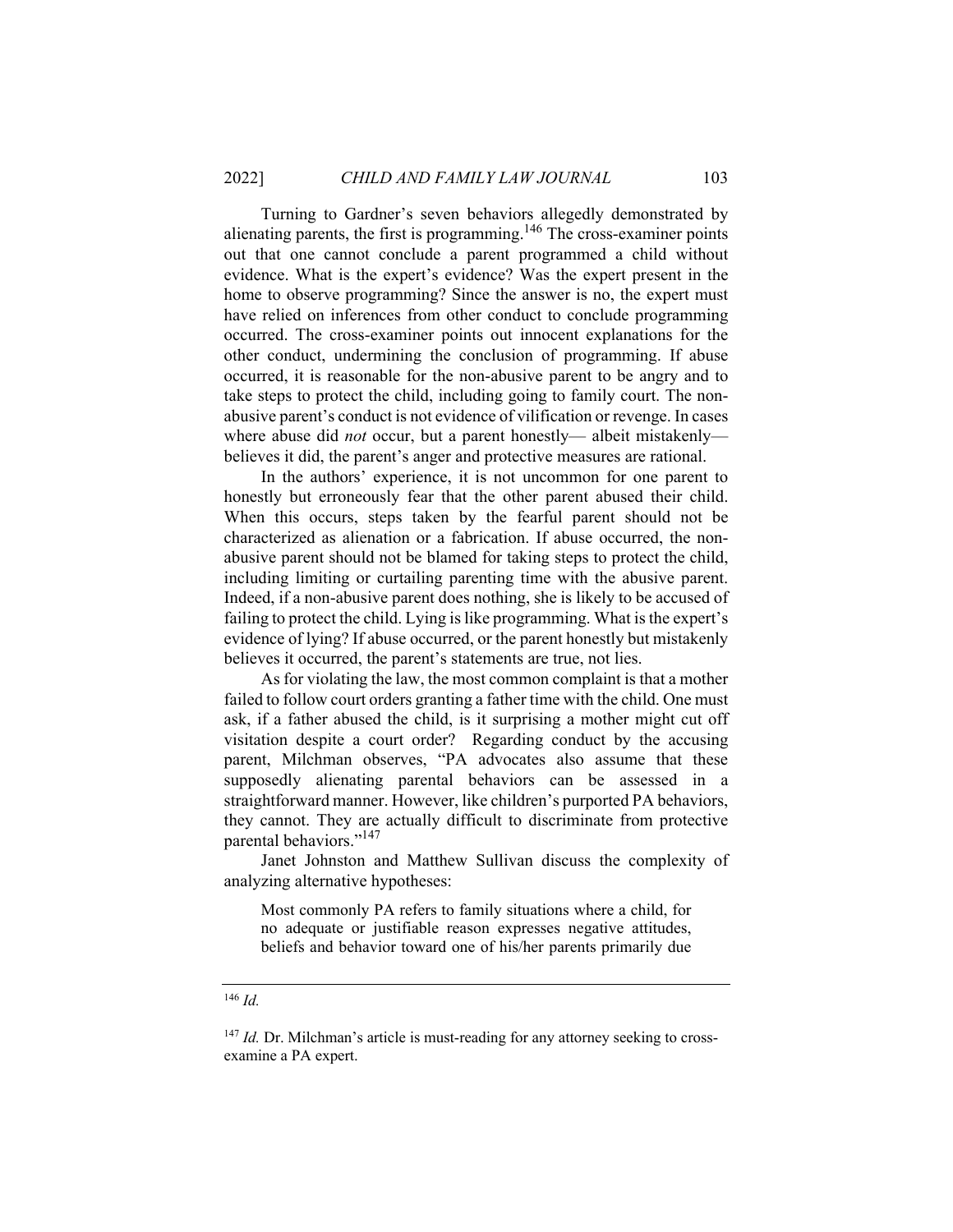to the preferred parent's denigrating attitudes, beliefs and sabotaging behaviors. We refer to this widely promulgated view of PA as the dominant Single-Factor model or theory of PA.<sup>148</sup>

The dominant Single factor theory of PA asserts a primary causal relationship between PA behavior of the preferred parent and a PA child, i.e. PA Behavior  $\rightarrow$  PA children. To identify a primary causal relationship requires the PA proponent to show that: (1) all other factors that potentially contribute to the child's negative stance have been considered and, if not ruled out, their combined contribution is exceeded by the contribution of the single factor – PA behavior; (2) PA Behavior precedes a PA child in time; and (3) a consistent direct empirical relationship exists between PA Behavior and the PA child's characteristics.<sup>149</sup>

We argue that these criteria are difficult to satisfy or are not supported by available data.<sup>150</sup>

\* \* \* \*

Until such time that suitable data becomes available (e.g. from longitudinal or large-scale studies of representative populations), assertions or implications of causal relationships between PA behaviors and the consequent short or long-term effects on children or adults are speculative and premature.<sup>151</sup>

\* \* \* \*

 The worry is that PA seems to be becoming an increasingly influential "all-purpose" or generic legal strategy in family litigation. Its uncritical admission in expert testimony in court can potentially bolster petitions for substantial changes in custody and orders to participate in unwanted treatments without ensuring due investigation into the multiple factors that contribute to the severity, longevity, etiology, prognosis, nature and effects of children's resistance or refusal of contact with a parent.<sup>152</sup>

Joan Kelly and Janet Johnston add to the importance of considering alternative explanations:

<sup>148</sup> Janet R. Johnston & Matthew J. Sullivan, *Parental Alienation: In Search of Common Ground for a More Differentiated Theory*, 58 FAM. CT. REV. 270, 277 (2020).

 $^{149}$  *Id.* 

<sup>&</sup>lt;sup>150</sup> *Id.* at 278.

<sup>&</sup>lt;sup>152</sup> *Id.* at 286.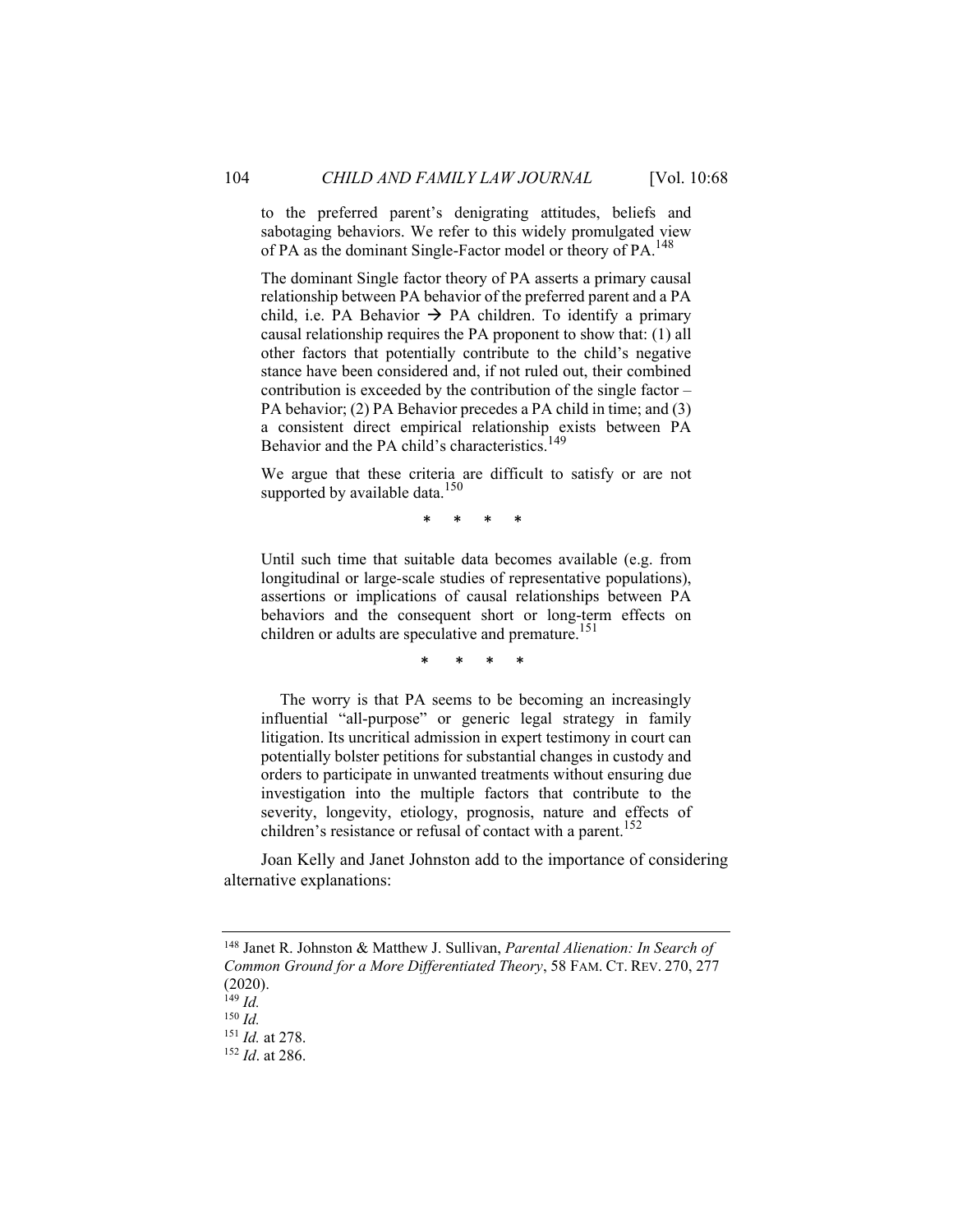It is critical to differentiate the alienated child (who persistently refuses and rejects visitation because of unreasonable negative views and feelings) from other children who also resist contact with a parent after separation but for a variety of normal realistic, and/or developmentally expectable reasons. Too often in divorce situations, all youngsters resisting visits with a parent are improperly labeled *alienated*. And frequently, parents who question the value of visitation in these situations are quickly labeled *alienating parents*. 153

There are multiple reasons that children resist visitation, and only in very specific circumstances does this behavior qualify as alienation. These reasons include resistance rooted in normal developmental processes (e.g., normal separation anxieties in the very young child), resistance rooted primarily in the high-conflict marriage and divorce (e.g., fear or inability to cope with the highconflict transition), resistance in response to a parent's parenting style (e.g., rigidity, anger, or insensitivity to the child), resistance arising from the child's concern about an emotionally fragile custodial parent (e.g., fear of leaving this parent alone), and resistance arising from the remarriage of a parent (e.g., behaviors of the parent or stepparent that alter willingness to visit.<sup>154</sup>

#### A MENTAL HEALTH PROFESSIONAL WHO CROSSES THE LINE SEPARATING CLINICAL AND FORENSIC ROLES

In mental health practice there is a distinction between clinical and forensic practice. A mental health professional who mixes forensic and clinical practice treads on thin ethical ice. In our experience, some PA experts blur this line, and if this happens the cross-examiner can use the materials in this section to ask whether the expert violated ethical standards.

The American Psychological Association's (APA) *Specialty Guidelines for Forensic Psychology* define forensic practice as: "forensic psychology refers to professional practice by a psychologist working within any subdiscipline of psychology (*e.g*., clinical, developmental, social, cognitive) when applying the scientific, technical, or specialized knowledge of psychology to the law to assist in addressing legal, contractual, and administrative matters."155 Conducting a child custody

<sup>153</sup> Joan B. Kelly & Janet R. Johnston, *The Alienated Child: A Reformulation of Parental Alienation Syndrome*, 39 FAM. CT. REV. 249-66, 251 (2001). <sup>154</sup> *Id.*

<sup>155</sup> Am. Psych. Ass'n, *Specialty Guidelines for Forensic Psychology*, 68 AM. PSYCH. 7, 7 (2013) (Guideline 4.02.01).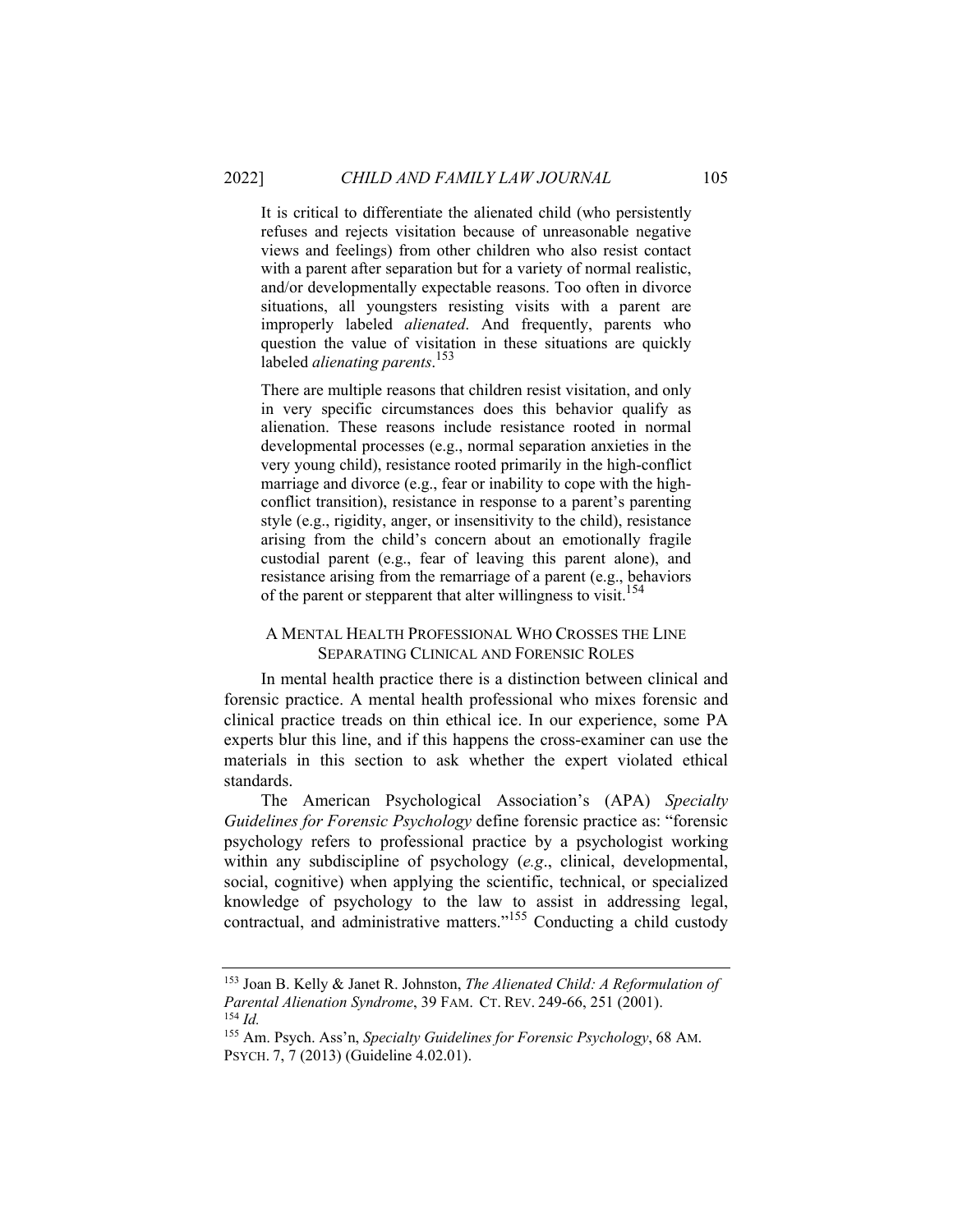evaluation for use in court is forensic practice. Psychologists Samuel Knapp and Leon VandeCreek write, "[a]ny time psychologists write letters recommending custody or visitation arrangements, they are making a custody recommendation."<sup>156</sup> Knapp and VandeCreek discuss the divide between clinical and forensic practice, "[p]sychologists should avoid mixing treatment and forensic relationships."157 The APA *Specialty Guidelines for Forensic Psychology* state, "providing forensic and therapeutic psychological services to the same individual or closely related individuals involves multiple relationships that may impair objectivity and/or cause exploitation or other harm."158 Ofer Zur defines multiple or dual relationship as "any situation in which multiple roles exist between a therapist and a client."159 The APA *Code of Ethics* states, "A multiple relationship occurs when a psychologist is in a professional role with a person and (1) at the same time is in another role with the same person . . . . Examples of dual relationships include . . . switching from a therapeutic to a forensic role."<sup>160</sup>

A therapist can go astray by writing a letter or declaration to the court recommending particular custody arrangements or opining that a case involves PA. So too, a line is crossed when a therapist makes custody recommendations. On cross-examination, the therapist can be confronted with the fact that they are involved in an improper multiple relationship.

What is *not* forensic practice? A therapist's awareness of the forensic implications of therapy does not transform the therapist into a forensic practitioner. Nor does testifying, unless the testimony focuses squarely on psycho-legal issues. Reporting suspected child abuse is not forensic practice. The fact that a client has been ordered into therapy by a judge does not render therapy forensic. A professional tasked to perform a custody evaluation assumes a dual role if the professional engages the child or parents in treatment.

#### CRITIQUE OF THREE PA PUBLICATIONS

This section critiques three publications by proponents of PA.

<sup>156</sup> SAMUEL J. KNAPP & LEON D. VANDECREEK, PRACTICAL ETHICS FOR PSYCHOLOGISTS: A POSITIVE APPROACH 167 (Am. Psych. Ass'n 2006).<br><sup>157</sup> *Id.* at 166.<br><sup>158</sup> AM. PSYCH. ASS'N, supra note 156, at 11.<br><sup>159</sup> OFER ZUR, BOUNDARIES IN PSYCHOTHERAPY: ETHICAL AND CLINICAL

EXPLORATIONS 21 (2007).<br><sup>160</sup> APA, Ethical Principles of Psychologists and Code of Conduct ES

<sup>3.05(</sup>A) (AM. PSYCH. ASS'N 2010).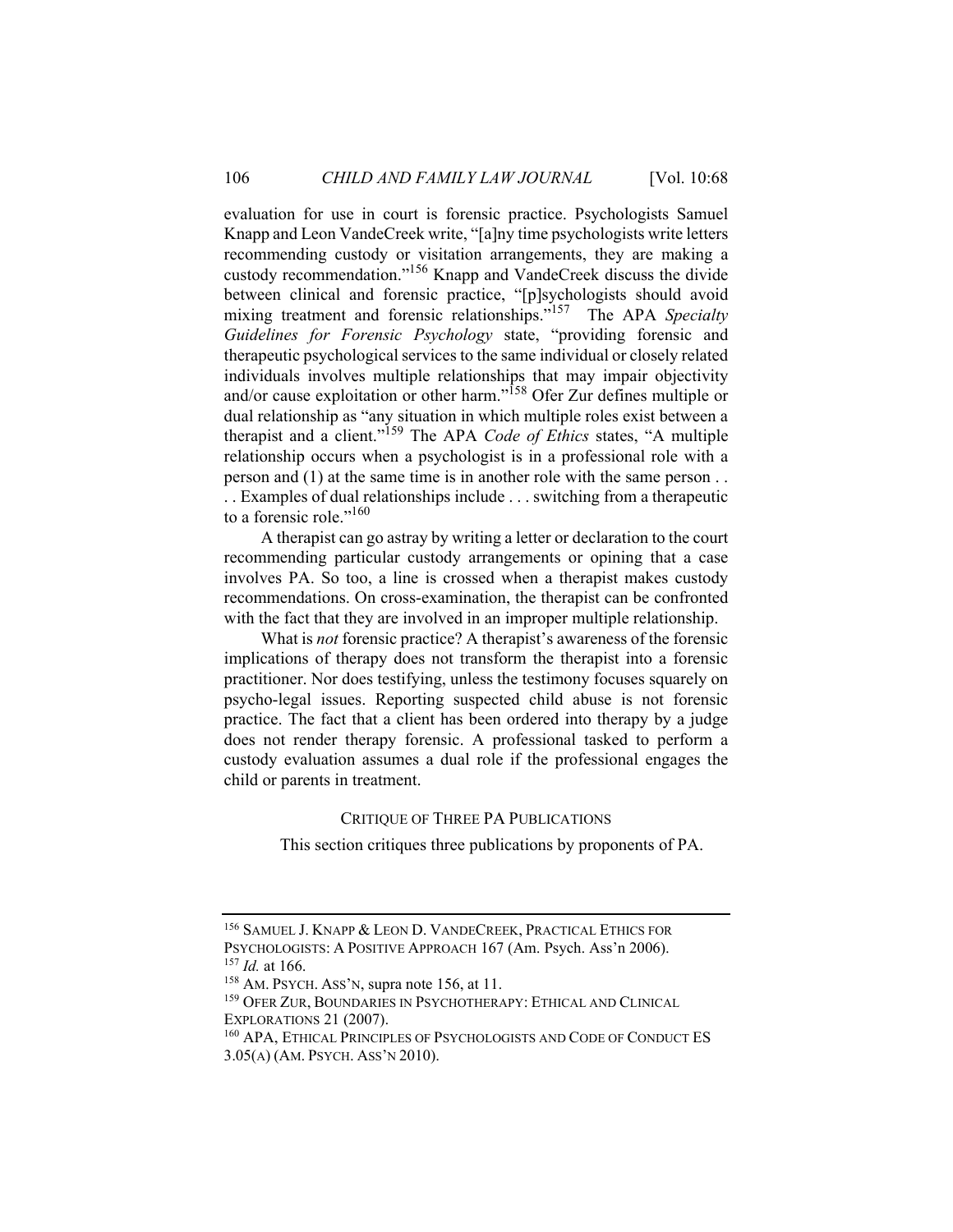#### *A. William Bernet, Nilgun Gregory, Ronald P. Rohner & Kathleen M. Reay, Measuring the Difference Between Parental Alienation and Parental Estrangement: The PARQ-Gap, J. of Forensic Scis. (2020).*

William Bernet is a leading proponent of PA. In Bernet and his colleagues' article in the *Journal of Forensic Sciences,* the authors distinguish estrangement, in which a child avoids a parent for good reason, usually abuse or neglect by the avoided parent, from alienation, in which a child avoids a parent without good reason, due to alienating behavior by the favored parent.<sup>161</sup> Bernet and his colleagues understand the importance of distinguishing estrangement from alienation. The authors suggest that a psychological instrument—the PARQ—can assist in distinguishing estrangement from alienation. Bernet compared scores on the PARQ for children in intact families, divorced families where the children continued seeing both parents, families where one parent was neglectful and was not a regular part of the child's life, and children identified as alienated.

The most obvious weakness of the Bernet and his colleagues' study is the method by which the researchers selected children they characterized as alienated. The children were drawn from children court ordered into a treatment program for alienated children. Before being ordered to the program, the children were evaluated by mental health professionals who determined the children were alienated. Bernet does not provide information on the competence, bias, or knowledge of the mental health professionals who opined that the children were alienated. Bernet is careful to note that the PARQ does not, on its own, determine the cause of a child's difficulty with a parent. Bernet writes, "[o]f course, the PARQ should not be used in isolation to determine whether a child is alienated or estranged. When it is used during child custody evaluation, the PARQ like any psychological test—should be only one part of a comprehensive psychiatric or psychological assessment of the family."<sup>162</sup>

When an expert relies on Bernet's writing, the cross-examiner should refer to the following articles: Madelyn S. Milchman, Robert Geffner & Joan S. Meier, *Ideology and Rhetoric Replace Science and Reason in Some Parental Alienation Literature and Advocacy: A Critique*, 58 Fam. Ct. Rev. 340-361 (2020) and Madelyn S. Milchman, Robert Geffner & Joan S. Meier, Putting Science and Reasoning Back into the "Parental Alienation" Discussion: Reply to Bernet, Robb, Lorandos, and Garber, 58 *Family Court Review* 375-385 (2020). In the second article, Milchman,

<sup>161</sup> *See generally Measuring the Difference*, *supra* note 124.

<sup>162</sup> *Measuring the Difference*, *supra* note 124, at 1233.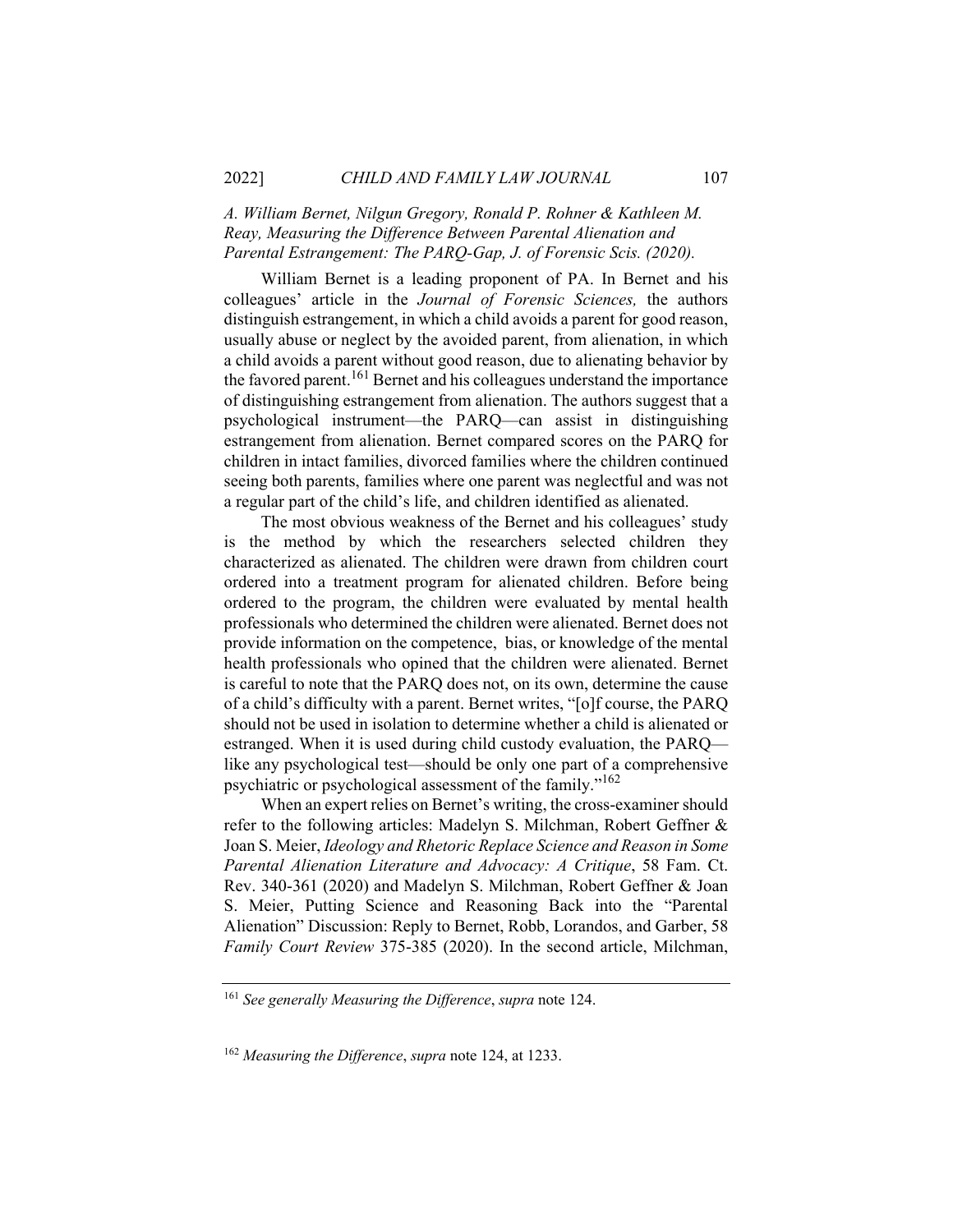Geffner and Meier write, "Applying a label such as 'parental alienation' to a child's contact resistance or rejection misleads decision-makers into believing that 'alienation' (i.e., blameworthy conduct by a preferred parent) has been directly observed as an objective fact. It masks the reality that it is a conclusory opinion, which depends on an interpretation of facts."<sup>163</sup>

#### *B. Psychologist Amy Baker's Contributions to the Literature*

Amy Baker is a proponent of PA. Her work is cited several times throughout this article.

1. Amy J.L. Baker, Reliability and Validity of the Four-Factor Model of Parental Alienation, 42 Journal of Family Therapy 100- 118 (2020)

 In an article in the *Journal of Family Therapy*, Baker purports to offer scientific evidence that her four-factor model can distinguish alienated children from estranged children.<sup>164</sup> The article falls short. We do not disagree that Baker's four factors are relevant. The factors are: (1) a prior, positive relationship between the child and the now rejected parent, (2) the absence of maltreatment or seriously deficient parenting by the rejected parent, (3) alienating conduct by the favored parent, and (4) behavior in the child that supports a finding of alienation. The problem with Baker's article is that her factors are *conclusions*. The factors tell us *nothing* about what caused any of the four factors. An additional problem with Baker's study is that all the professional participants in the study were drawn from the Parental Alienation Study Group, an organization that it is fair to say believes parental alienation is common. Baker herself views alienation as "all too common."165 This is not to say members of the Study Group are biased any more than members of the National Rifle Association are biased. Each study participant received one of sixteen vignettes created by Baker. Baker's article contains only one of the vignettes, but anyone who reads the vignette would almost certainly conclude alienation occurred. The vignette pulls so strongly for alienation that a visitor from another planet who had the good fortune never to hear the word alienation would say, "Wow, that behavior is off the scale. I think

<sup>&</sup>lt;sup>163</sup> MILCHMAN, GEFFNER & MEIER, *supra* note 132, at 377.<br><sup>164</sup> Amy J.L. Baker, *Reliability and Validity of the Four-Factor Model of Parental Alienation*, 42 J. OF FAM. THERAPY 100 (2020).

<sup>165</sup> Amy Baker, *How to Select an Expert in Parental Alienation*,

https://www.amyjlbaker.com/How-to-Find-an-Expert-in-Parental-Alienation.pdf (last visited Feb. 9, 2022).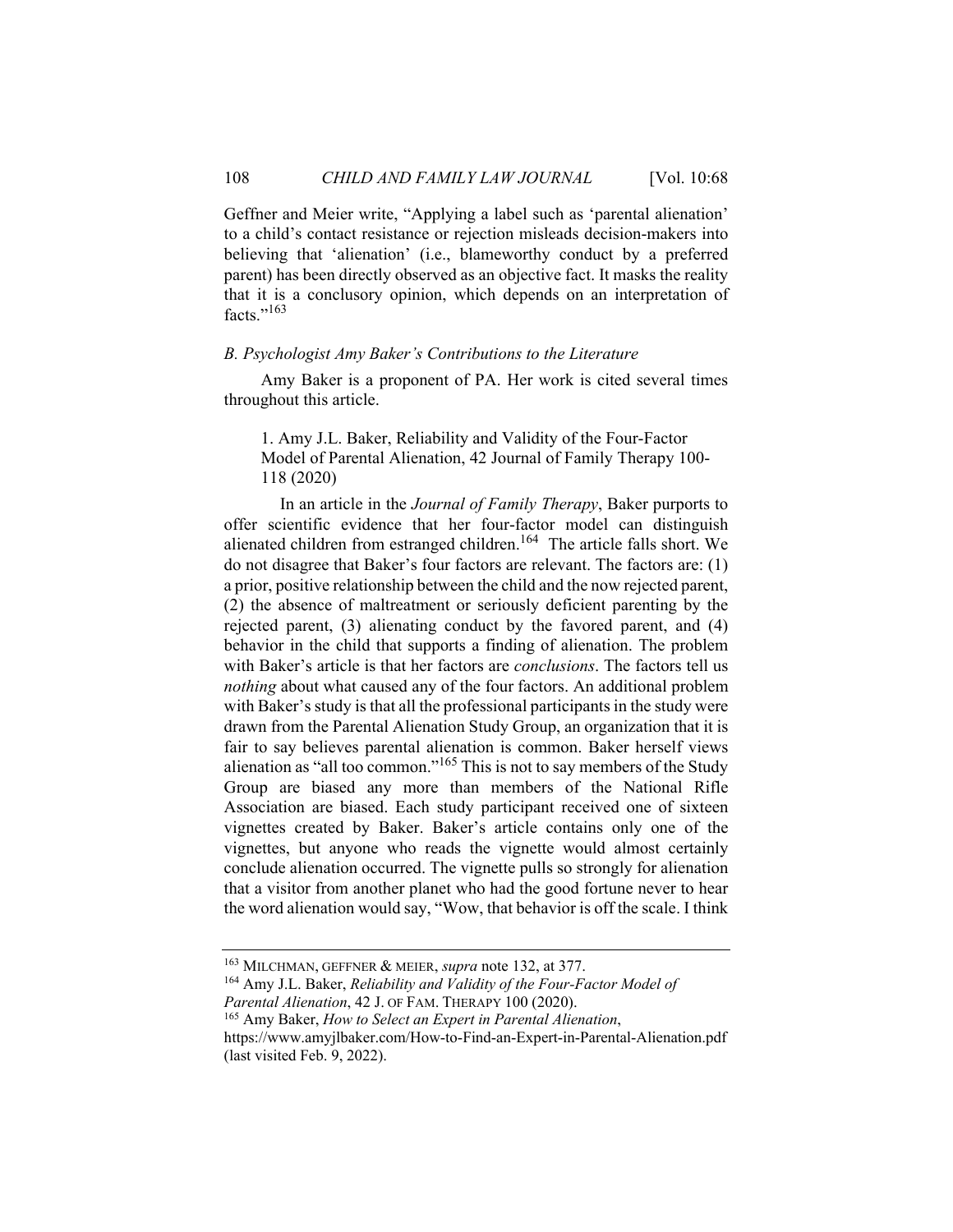I'll call it alienation!" Baker asked people to assess the vignettes according to the categories Baker provided, but Baker jumped to the unwarranted conclusion that her method can identify alienation.

2. Amy Baker & Jaclyn Chambers, Adult Recall of Childhood Exposure to Parental Conflict: Unpacking the Black Box of Parental Alienation, 52 Journal of Divorce and Remarriage 55-76 (2011)

Baker and Chambers describe a questionnaire designed to evaluate adult memory of parental alienation experienced years earlier, during childhood.166 The questionnaire is called the Baker Strategies Questionnaire ("BSQ"). The BSQ cannot be used to evaluate whether a child in a current case is experiencing alienation, and the BSQ has no place in such cases. Milchman writes, "the BSQ . . . has not been validated against any independent measures of parenting behavior and so it cannot discriminate between PA, abuse, or bad parenting."<sup>167</sup> Mercer examined the statistical foundation of the BSC and found it wanting, writing: $168$ 

The BSQ is being used to support arguments that lead to judicial decisions about parental alienation and child custody. This is despite the fact that the BSQ is not an evidence-based method of identifying children whose avoidance of a parent has been encouraged by the other parent. . . . [The BSQ] was not developed for purposes of clinical assessment of either adults or children. . . . [I]t is currently a research instrument for investigating the background of parental alienation cases rather than for research on children currently alleged to have been exposed to parental alienating behaviors. . . . There is currently no published work that could establish criterion-based validity for the BSQ with respect to objectively demonstrated childhood events . . . . Published information about the BSQ leads to the conclusion that the instrument is currently in its early stages of development and is not yet reliable or valid enough to be used for drawing conclusions in  $count.<sup>169</sup>$ 

<sup>166</sup> Amy Baker & Jaclyn Chambers, *Adult Recall of Childhood Exposure to Parental Conflict: Unpacking the Black Box of Parental Alienation*, 52 J. OF DIVORCE & REMARRIAGE 55 (2011).<br><sup>167</sup> Milchman, *supra* note 3, at 126.

<sup>&</sup>lt;sup>168</sup> Jean Mercer, *The Baker Strategies Questionnaire and Decisions about Reunification*, J. OF FAM. TRAUMA, CHILD CUSTODY & CHILD DEV. (AUG. 23, 2021) doi: 10.1080/26904586.2021.1960231. 169 *Id.* at 3-4, 6, 14.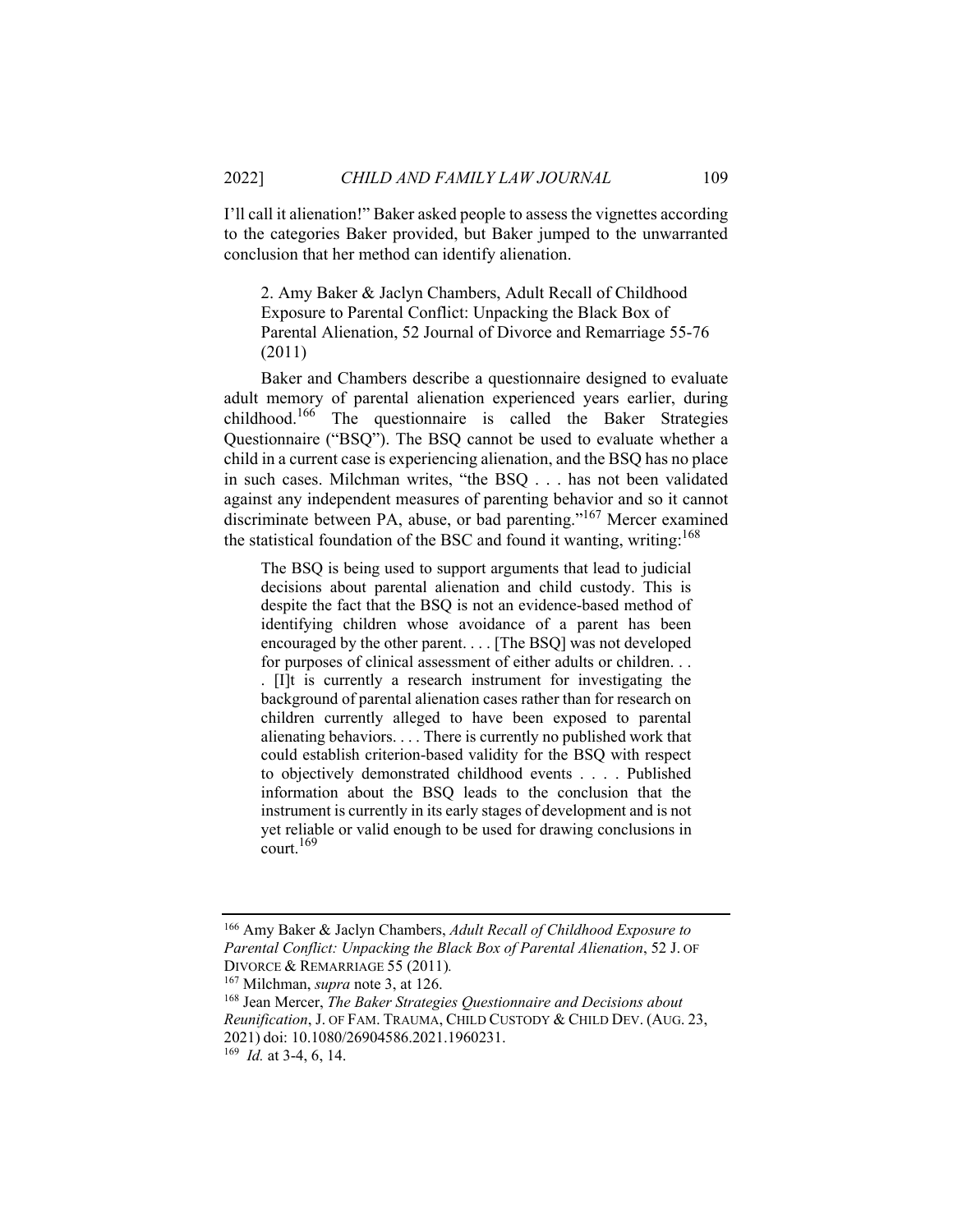#### PA TREATMENT PROGRAMS

Proponents of PA sometimes recommend specialized treatment programs for children believed to be alienated from an innocent parent. With some of these programs, children can be taken away from their preferred parent and sent off—sometimes in handcuffs—to a camp where the effects of alienation are "removed."<sup>170</sup> The following are PA treatment programs: Family Bridges, Overcoming Barriers Family Camp, Family Reflections Reunification Program, High Roads, Multi-Modal Family Intervention, Restoring Family Connections, Transitioning Families Therapeutic Reunification Model, Multi-Modal Family Intervention, and Turning Points for Families.171 Mercer examined the small amount of research on such PA treatment programs and found lack of rigorous research on the effectiveness of the programs.<sup>172</sup> Mercer writes:

If there was clear evidence supporting the claims of PA proponents that PA can be diagnosed by looking at child symptoms, that children's symptoms are precursors of mental illness or personality disorders, and that empirical evidence shows that [PA treatments] are effective treatments that prevent later problems, a certain level of potential for harm might be acceptable. . . . However, at present the potential for harm inherent in PA principles and practices, as well as the implications of implausible assumptions associated with PA, outweigh the limited evidence for benefits of [PA treatments], and suggest that family court have been mistaken in accepting PA views and ordering [PA treatments] . . . . Family courts should thus not order [PA treatments], nor should testimony based on ideas associated with [PA treatments] be admitted unless the weaknesses of these principles and practices are also considered.<sup>173</sup>

<sup>&</sup>lt;sup>170</sup> The second author has been informed by other experts of the occasional use of handcuffs.

<sup>&</sup>lt;sup>171</sup> Regarding Turning Points for Families, therapist Linda J. Gottlieb, LMFT, is the leading proponent. *See* Ms. Gottlieb's self-styled amicus brief intended to persuade family court judges to approve Gottlieb's Turning Points for Families treatment program. See Ms. Gottlieb's website. The website is Turning Points for Families.

<sup>172</sup> Jean Mercer, *Are Intensive Parental Alienation Treatments Effective and Safe for Children and Adolescents?*, J. OF CHILD CUSTODY 1, 36, doi: 10.1080/ 15379418.2018.1557578.

<sup>173</sup> *Id.* at 102.